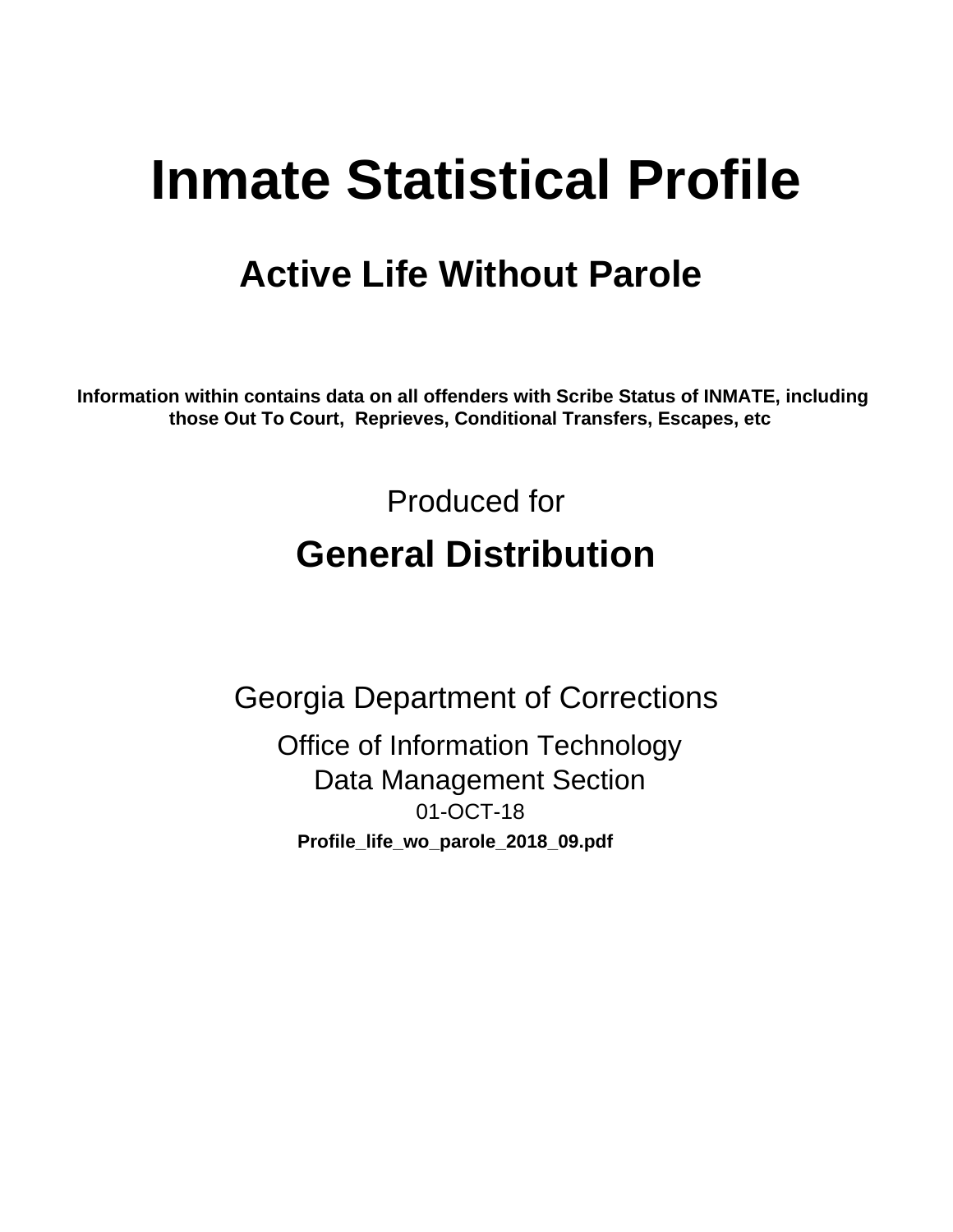#### **Inmate Statistical Profile 01-OCT-18** Contents

**Active Life Without Parole** 

Produced for General Distribution

## **Table of Contents**

|    | <b>Demographic information</b>                                        |
|----|-----------------------------------------------------------------------|
|    | 4 Current age, broken out in ten year age groups                      |
|    | 5 Race group                                                          |
|    | 6 Marital status, self-reported at entry to prison                    |
|    | 7 Number of Inmates with Dependents, self-reported at entry to prison |
|    | 8 Religious affiliation, self-reported at entry to prison             |
|    | 9 Home county - self-reported at entry to prison                      |
|    | 13 Employment status before prison, self-reported at entry to prison  |
|    | 14 Age at admission                                                   |
|    | 16 Height, measured at entry to prison                                |
|    | 17 Weight, measured at entry to prison                                |
|    | 18 Military service                                                   |
|    | <b>Correctional information</b>                                       |
|    | 19 Type of admission to prison                                        |
|    | 20 Current / last supervision level                                   |
|    | 21 Current / last institution type                                    |
|    | 22 Institution type - transitional centers                            |
|    | 23 Institution type - county prisons                                  |
|    | 24 Institution type - state prisons                                   |
|    | 25 Institution type - private prisons                                 |
|    | 26 Institution type - inmate boot camp                                |
|    | 27 Number of disciplinary reports                                     |
|    | 28 Number of transfers                                                |
|    | 29 Number of escapes                                                  |
|    | 30 Time served in current (or last) institution                       |
|    | Educational, psychological and physical information                   |
| 31 | Highest grade level attained                                          |
|    | 32 Culture fair IQ scores                                             |
|    | 33 Wide Range Achievement Test (WRAT) reading score                   |
|    | 34 Wide Range Achievement Test (WRAT) math score                      |
|    | 35 Wide Range Achievement Test (WRAT) spelling score                  |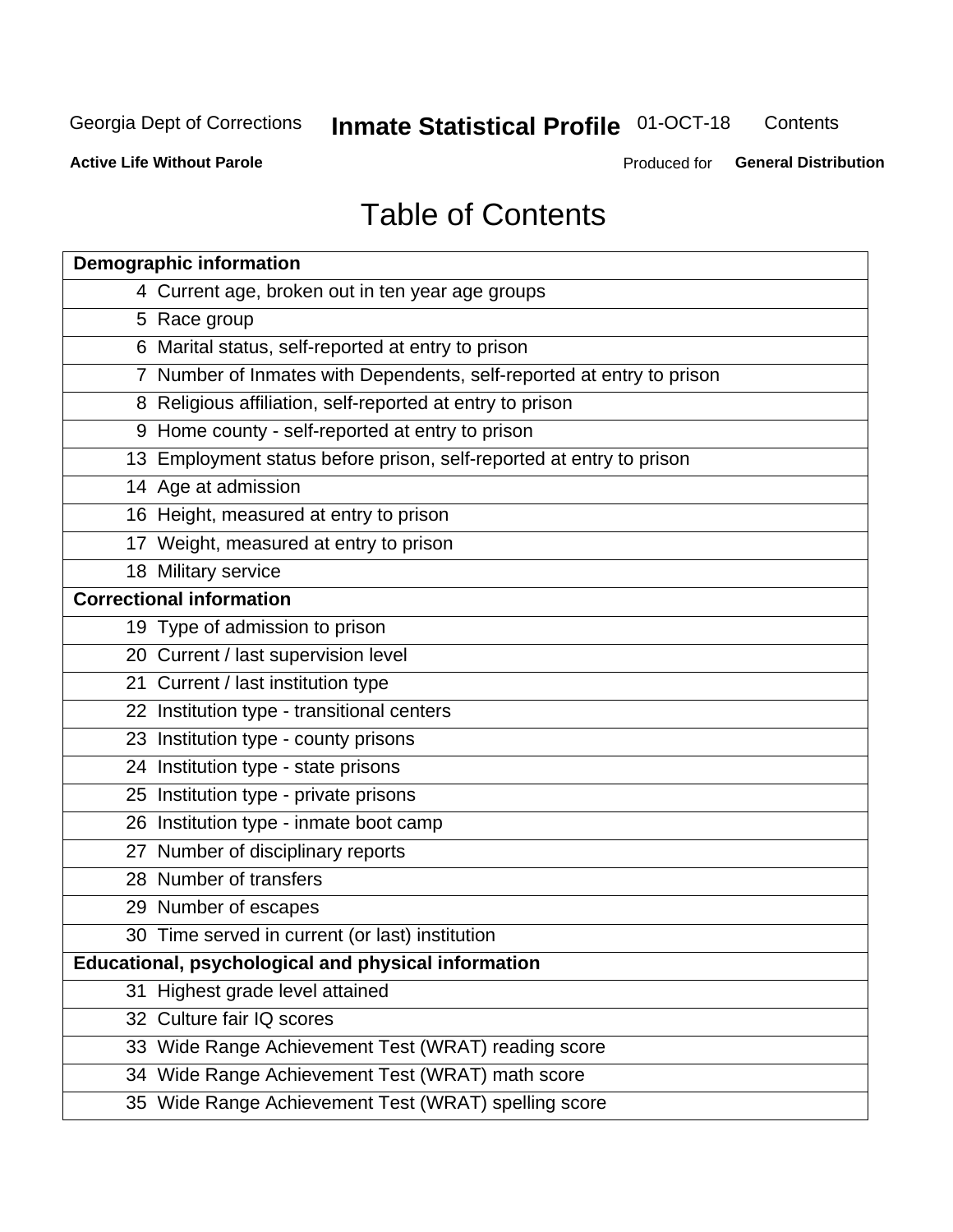#### **Inmate Statistical Profile 01-OCT-18** Contents

**Active Life Without Parole** 

Produced for General Distribution

## **Table of Contents**

| Educational, psychological and physical information              |
|------------------------------------------------------------------|
| 36 Current / last mental health treatment level                  |
| 37 PULHESDWIT medical scale - 'P' overall condition ('P'hysical) |
| 38 PULHESDWIT medical scale - 'U' upper body                     |
| 39 PULHESDWIT medical scale - 'L' lower body                     |
| 40 PULHESDWIT medical scale - 'H' hearing                        |
| 41 PULHESDWIT medical scale - 'E' vision                         |
| 42 PULHESDWIT medical scale -'S' psychiatric                     |
| 43 PULHESDWIT medical scale - 'D' dental                         |
| 44 PULHESDWIT medical scale - 'W' work ability                   |
| 45 PULHESDWIT medical scale - 'I' impairment                     |
| 46 PULHESDWIT medical scale - 'T' transportability               |
| <b>Crimes and criminal history information</b>                   |
| 47 Number of prior Georgia incarcerations                        |
| 48 Prison sentence in years                                      |
| 49 Primary offense, broken out into felonies vs misdemeanors     |
| 50 Primary offense, broken out into six broad crime categories   |
| 51 Primary offense, detailed offense code                        |
| 52 County of conviction of primary offense                       |
| 56 Circuit of conviction of primary offense                      |
| 58 Years served (jail + prison) in this incarceration            |
| <b>Medical information</b>                                       |
| 59 Results of most recent HIV test                               |
| 60 Results of most recent tuberculosis test                      |
| 61 Results of most recent syphilis test                          |
| 62 Results of most recent Hepatitis-C test                       |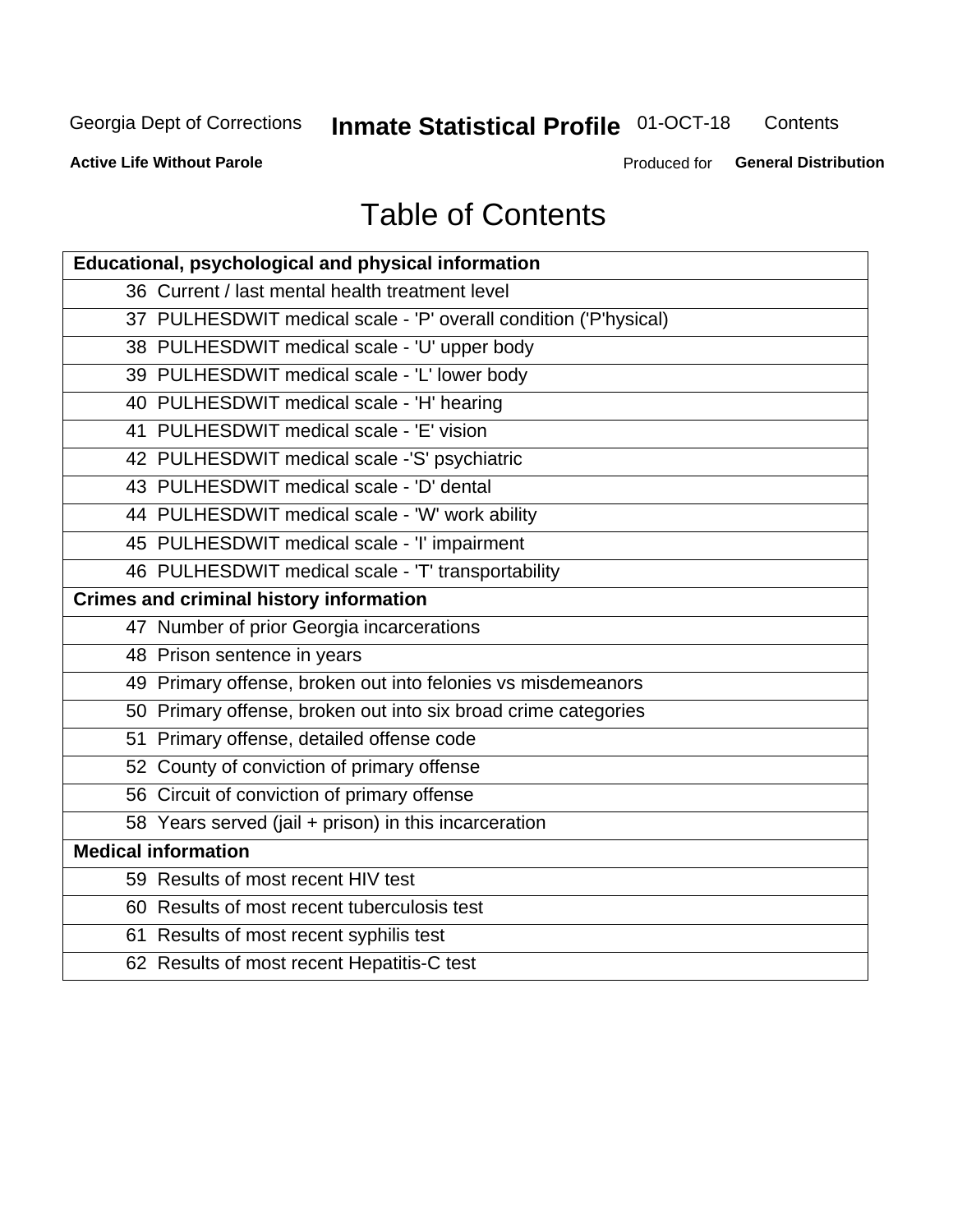### **Active Life Without Parole**

### Produced for General Distribution

### Current age, broken out in ten-year age groups

COL % - percent each COUNT is of its particular column

|                          | <b>Male</b>  |        |         | <b>Female</b> |        |       |              | <b>Total</b> |
|--------------------------|--------------|--------|---------|---------------|--------|-------|--------------|--------------|
| <b>Current Age</b>       | <b>Count</b> | Col %  | Row %   | <b>Count</b>  | Col %  | Row % | <b>Total</b> | Col %        |
| <b>Teens (1-19)</b>      | 3            | 0.21%  | 100.00% |               |        |       | 3            | 0.20%        |
| <b>Twenties (20-29)</b>  | 231          | 16.27% | 96.25%  | 9             | 17.65% | 3.75% | 240          | 16.32%       |
| Thirties (30-39)         | 383          | 26.97% | 95.75%  | 17            | 33.33% | 4.25% | 400          | 27.19%       |
| <b>Forties (40-49)</b>   | 373          | 26.27% | 96.38%  | 14            | 27.45% | 3.62% | 387          | 26.31%       |
| <b>Fifties (50-59)</b>   | 289          | 20.35% | 97.31%  | 8             | 15.69% | 2.69% | 297          | 20.19%       |
| <b>Sixties (60-69)</b>   | 113          | 7.96%  | 97.41%  | 3             | 5.88%  | 2.59% | 116          | 7.89%        |
| Seventy + (70 and above) | 28           | 1.97%  | 100.00% |               |        |       | 28           | 1.90%        |
| <b>Total Reported</b>    | 1,420        | 100%   | 96.53%  | 51            | 100%   | 3.47% | 1,471        | 100%         |

| orted<br>NOT<br>u keper<br>. <b>.</b> |           |         |
|---------------------------------------|-----------|---------|
| <b>Total</b>                          | $\Lambda$ | $A - A$ |
| <b>CHAM</b>                           | ∪∡⊬,⊧     | .       |

| Mean<br>(average)    | 42.86  | 40.45 | 42.78        |
|----------------------|--------|-------|--------------|
| Median (middle)      |        | 39    |              |
| Mode (most frequent) | ົ<br>◡ |       | $\sim$<br>J. |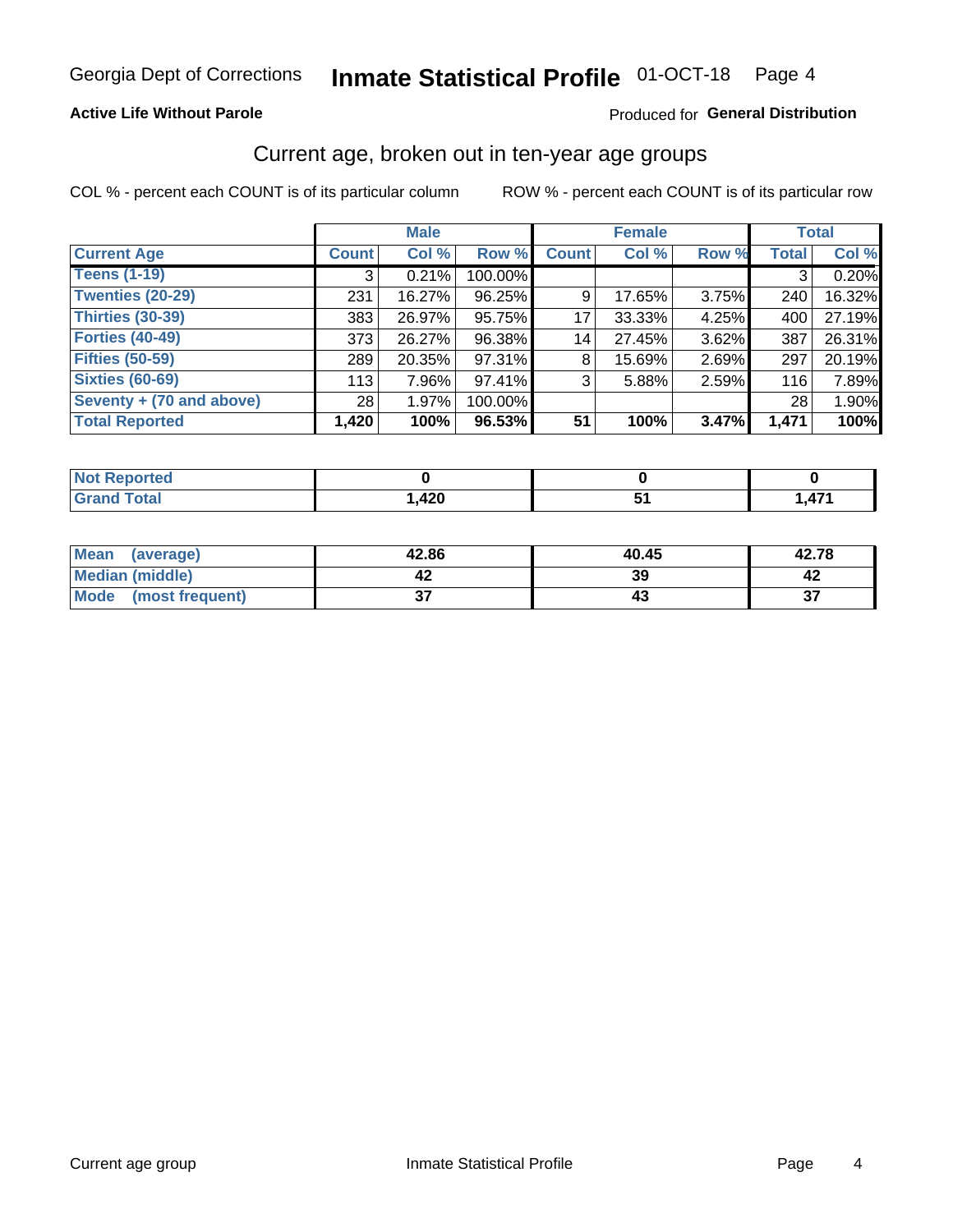#### **Inmate Statistical Profile 01-OCT-18** Page 5

### **Active Life Without Parole**

Produced for General Distribution

### Race group

COL % - percent each COUNT is of its particular column

|                              | <b>Male</b>  |         |                    | <b>Female</b> |        |          |       | <b>Total</b> |
|------------------------------|--------------|---------|--------------------|---------------|--------|----------|-------|--------------|
| <b>Race Group</b>            | <b>Count</b> | Col %   | <b>Row % Count</b> |               | Col %  | Row %    | Total | Col %        |
| <b>White</b>                 | 303          | 21.34%  | 94.39%             | 18            | 35.29% | 5.61%    | 321   | 21.82%       |
| <b>Black</b><br>$\mathbf{2}$ | 1,082        | 76.20%  | $97.21\%$          | 31            | 60.78% | 2.79%    | 1,113 | 75.66%       |
| <b>Other</b><br>5.           |              | $.14\%$ | 100.00%            |               |        |          | 2     | .14%         |
| <b>Asian</b><br>6            | 5            | $.35\%$ | 100.00%            |               |        |          | 5     | .34%         |
| <b>Hispanic</b><br>10        | 28           | 1.97%   | 93.33%             | ⌒             | 3.92%  | $6.67\%$ | 30    | 2.04%        |
| <b>Total Reported</b>        | 1,420        | 100%    | 96.53%             | 51            | 100%   | 3.47%    | 1,471 | 100%         |

| <b>rted</b><br>N |      |                       |     |
|------------------|------|-----------------------|-----|
| <b>Total</b>     | ,420 | $\bullet$ .<br>$\sim$ | 474 |

| –•••• |  | M |  |  |  |
|-------|--|---|--|--|--|
|-------|--|---|--|--|--|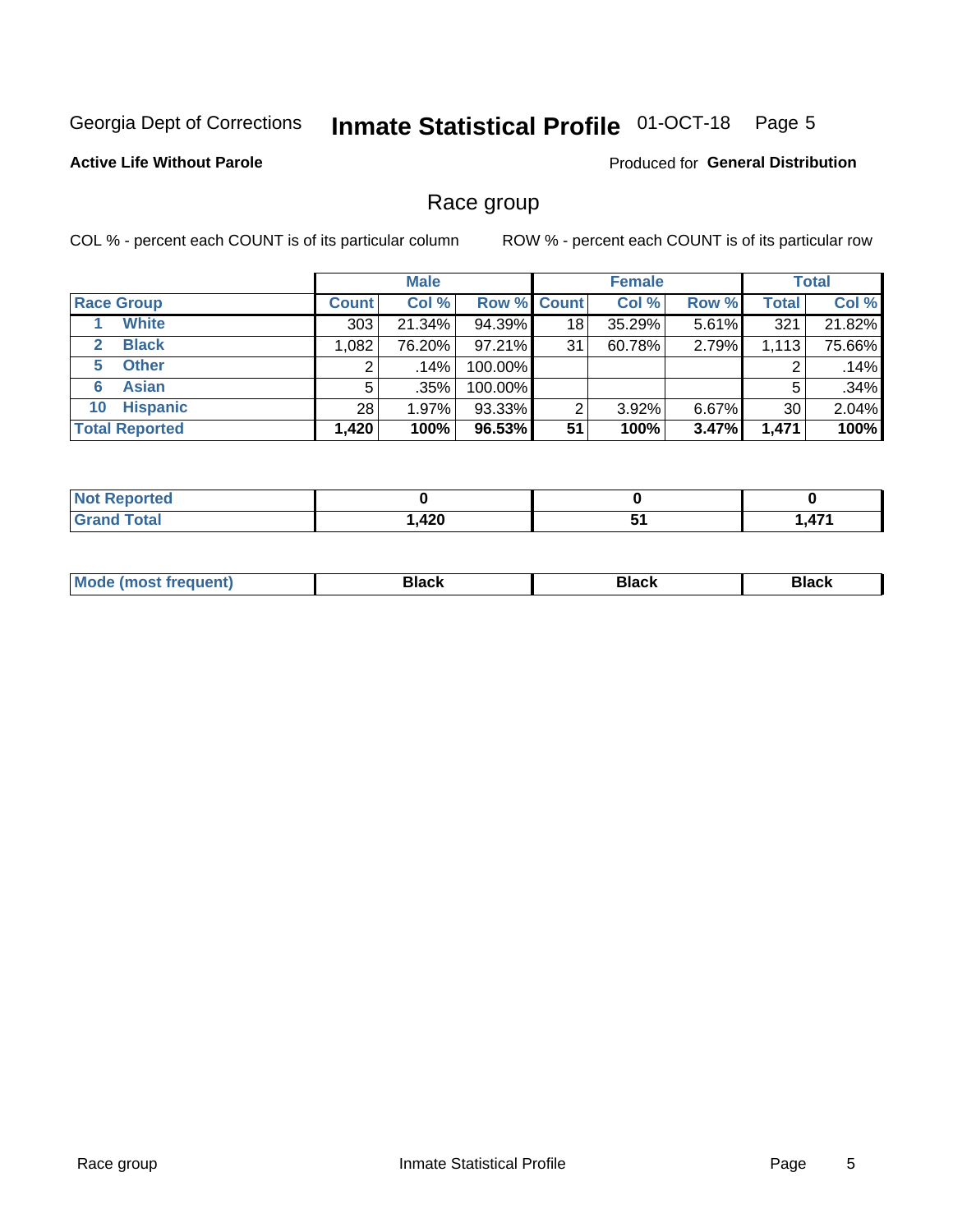#### **Inmate Statistical Profile 01-OCT-18** Page 6

### **Active Life Without Parole**

### Produced for General Distribution

### Marital status, self-reported at entry to prison

COL % - percent each COUNT is of its particular column

| <b>Male</b>                |              |          | <b>Female</b> | <b>Total</b> |        |        |              |        |
|----------------------------|--------------|----------|---------------|--------------|--------|--------|--------------|--------|
| <b>Marital Status</b>      | <b>Count</b> | Col %    | Row %         | <b>Count</b> | Col %  | Row %  | <b>Total</b> | Col %  |
| <b>Unknown</b><br>$\bf{0}$ | 19           | 1.34%    | 90.48%        | 2            | 3.92%  | 9.52%  | 21           | 1.43%  |
| <b>Divorced</b><br>D       | 115          | $8.10\%$ | 97.46%        | 3            | 5.88%  | 2.54%  | 118          | 8.02%  |
| <b>Married</b><br>М        | 201          | 14.15%   | 95.71%        | 9            | 17.65% | 4.29%  | 210          | 14.28% |
| <b>Separated</b><br>S.     | 43           | 3.03%    | 87.76%        | 6            | 11.76% | 12.24% | 49           | 3.33%  |
| <b>Unmarried</b><br>U      | 1,006        | 70.85%   | 97.58%        | 25           | 49.02% | 2.42%  | 1,031        | 70.09% |
| <b>Widow</b><br>W          | 36           | 2.54%    | 85.71%        | 6            | 11.76% | 14.29% | 42           | 2.86%  |
| <b>Total Reported</b>      | 1,420        | 100%     | 96.53%        | 51           | 100%   | 3.47%  | 1,471        | 100%   |

| orted<br>NOT RADO |             |                    |
|-------------------|-------------|--------------------|
| <b>Total</b>      | חרי<br>44 U | $1 - 1$<br>A.<br>. |

|  | Mo | ımarrıed | Unmarried | Unmarried |
|--|----|----------|-----------|-----------|
|--|----|----------|-----------|-----------|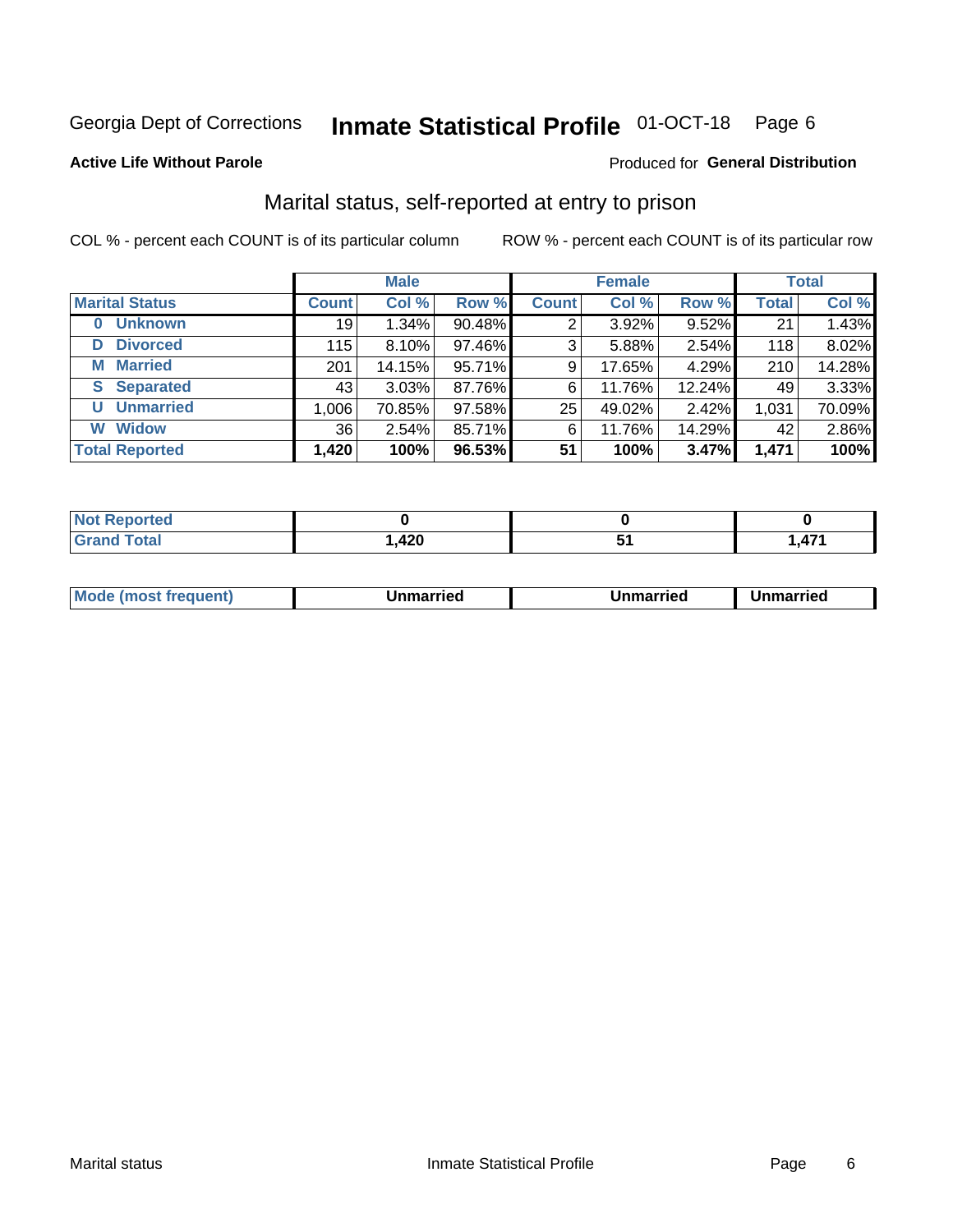#### Inmate Statistical Profile 01-OCT-18 Page 7

### **Active Life Without Parole**

### Produced for General Distribution

### Number of Inmates with Dependents, Self-Reported at Entry to Prison

COL % - percent each COUNT is of its particular column

|                             |              | <b>Male</b> |         |              | <b>Female</b> |       |              | <b>Total</b> |
|-----------------------------|--------------|-------------|---------|--------------|---------------|-------|--------------|--------------|
| <b>Number of dependents</b> | <b>Count</b> | Col %       | Row %   | <b>Count</b> | Col %         | Row % | <b>Total</b> | Col %        |
| l 0                         | 334          | 32.21%      | 95.43%  | 16           | 36.36%        | 4.57% | 350          | 32.38%       |
|                             | 242          | 23.34%      | 96.80%  | 8            | 18.18%        | 3.20% | 250          | 23.13%       |
| $\overline{2}$              | 185          | 17.84%      | 96.86%  | 6            | 13.64%        | 3.14% | 191          | 17.67%       |
| $\overline{\mathbf{3}}$     | 116          | 11.19%      | 93.55%  | 8            | 18.18%        | 6.45% | 124          | 11.47%       |
| 4                           | 76           | 7.33%       | 96.20%  | 3            | 6.82%         | 3.80% | 79           | 7.31%        |
| $\overline{\mathbf{5}}$     | 35           | 3.38%       | 94.59%  | 2            | 4.55%         | 5.41% | 37           | 3.42%        |
| 6                           | 24           | 2.31%       | 96.00%  |              | 2.27%         | 4.00% | 25           | 2.31%        |
| 7                           | 13           | 1.25%       | 100.00% |              |               |       | 13           | 1.20%        |
| $\overline{\mathbf{8}}$     | 4            | 0.39%       | 100.00% |              |               |       | 4            | 0.37%        |
| 9                           | 2            | 0.19%       | 100.00% |              |               |       | 2            | 0.19%        |
| 10                          |              | 0.10%       | 100.00% |              |               |       | 1            | 0.09%        |
| Over 10                     | 5            | 0.48%       | 100.00% |              |               |       | 5            | 0.46%        |
| <b>Total Reported</b>       | 1,037        | 100%        | 95.93%  | 44           | 100%          | 4.07% | 1,081        | 100%         |

| τeα  | 383  |           | 390     |
|------|------|-----------|---------|
| υιαι | れつの  | -         | $1 - 1$ |
|      | 44 U | $\bullet$ | .       |

| Mean (average)          | 70 | 1.64 | 70<br>I . / J |
|-------------------------|----|------|---------------|
| <b>Median (middle)</b>  |    |      |               |
| Mode<br>(most frequent) |    |      |               |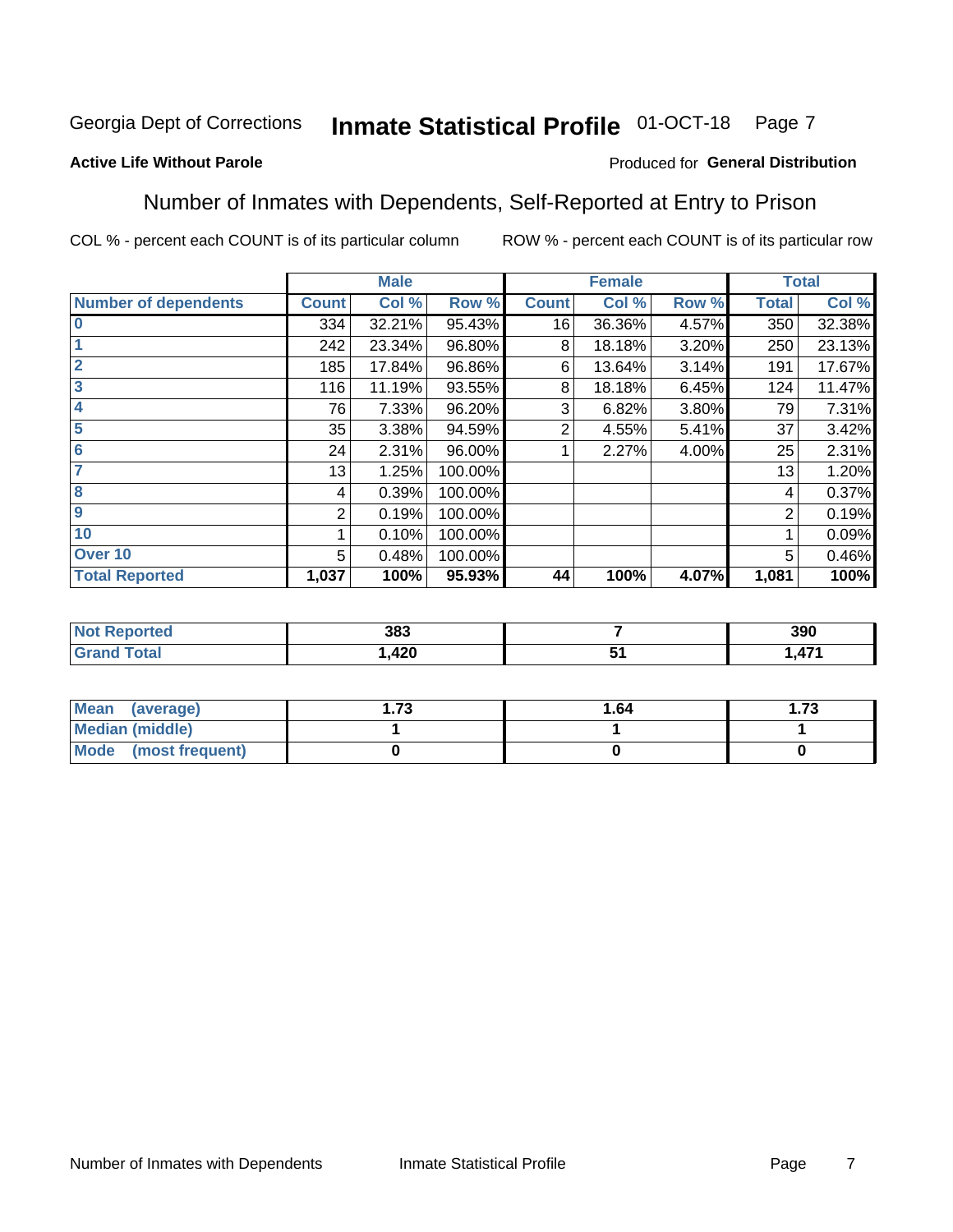#### **Inmate Statistical Profile 01-OCT-18** Page 8

### **Active Life Without Parole**

### Produced for General Distribution

### Religious affiliation, self-reported at entry to prison

COL % - percent each COUNT is of its particular column

|              |                              | <b>Male</b>  |        |         |              | <b>Female</b> | <b>Total</b> |       |        |
|--------------|------------------------------|--------------|--------|---------|--------------|---------------|--------------|-------|--------|
|              | <b>Religious Affiliation</b> | <b>Count</b> | Col %  | Row %   | <b>Count</b> | Col %         | Row %        | Total | Col %  |
|              | <b>Islam</b>                 | 66           | 9.58%  | 97.06%  | 2            | 5.56%         | 2.94%        | 68    | 9.38%  |
| $\mathbf{2}$ | <b>Catholic</b>              | 22           | 3.19%  | 88.00%  | 3            | 8.33%         | 12.00%       | 25    | 3.45%  |
| 3            | <b>Baptist</b>               | 368          | 53.41% | 93.40%  | 26           | 72.22%        | 6.60%        | 394   | 54.34% |
| 4            | <b>Methodist</b>             | 13           | 1.89%  | 92.86%  |              | 2.78%         | 7.14%        | 14    | 1.93%  |
| 7            | <b>Chc Of God</b>            | 2            | .29%   | 100.00% |              |               |              | 2     | .28%   |
| 8            | <b>Holiness</b>              | 20           | 2.90%  | 90.91%  | 2            | 5.56%         | 9.09%        | 22    | 3.03%  |
| 9            | <b>Jewish</b>                | 2            | .29%   | 100.00% |              |               |              | 2     | .28%   |
| 10           | <b>Anglican</b>              |              | .15%   | 100.00% |              |               |              |       | .14%   |
| 12           | <b>Hindu</b>                 | 2            | .29%   | 100.00% |              |               |              | 2     | .28%   |
| 16           | <b>Seven D Ad</b>            | 4            | .58%   | 100.00% |              |               |              | 4     | .55%   |
| 17           | <b>Jehovah Wt</b>            | 10           | 1.45%  | 100.00% |              |               |              | 10    | 1.38%  |
| 18           | <b>Latr Day S</b>            |              | .15%   | 100.00% |              |               |              |       | .14%   |
| 20           | <b>Other Prot</b>            | 75           | 10.89% | 97.40%  | 2            | 5.56%         | 2.60%        | 77    | 10.62% |
| 96           | <b>None</b>                  | 103          | 14.95% | 100.00% |              |               |              | 103   | 14.21% |
|              | <b>Total Reported</b>        | 689          | 100%   | 95.03%  | 36           | 100%          | 4.97%        | 725   | 100%   |

| reo                   | <b>704</b><br>. ن<br>$\sim$ $\sim$ | . .<br>1 J | 746                 |
|-----------------------|------------------------------------|------------|---------------------|
| $f \wedge f \wedge f$ | $\sqrt{2}$<br>,44u                 | . .        | A74<br>$\mathbf{r}$ |

| <b>Mode (most frequent)</b> | 3aptist | 3aptist | Baptist |
|-----------------------------|---------|---------|---------|
|-----------------------------|---------|---------|---------|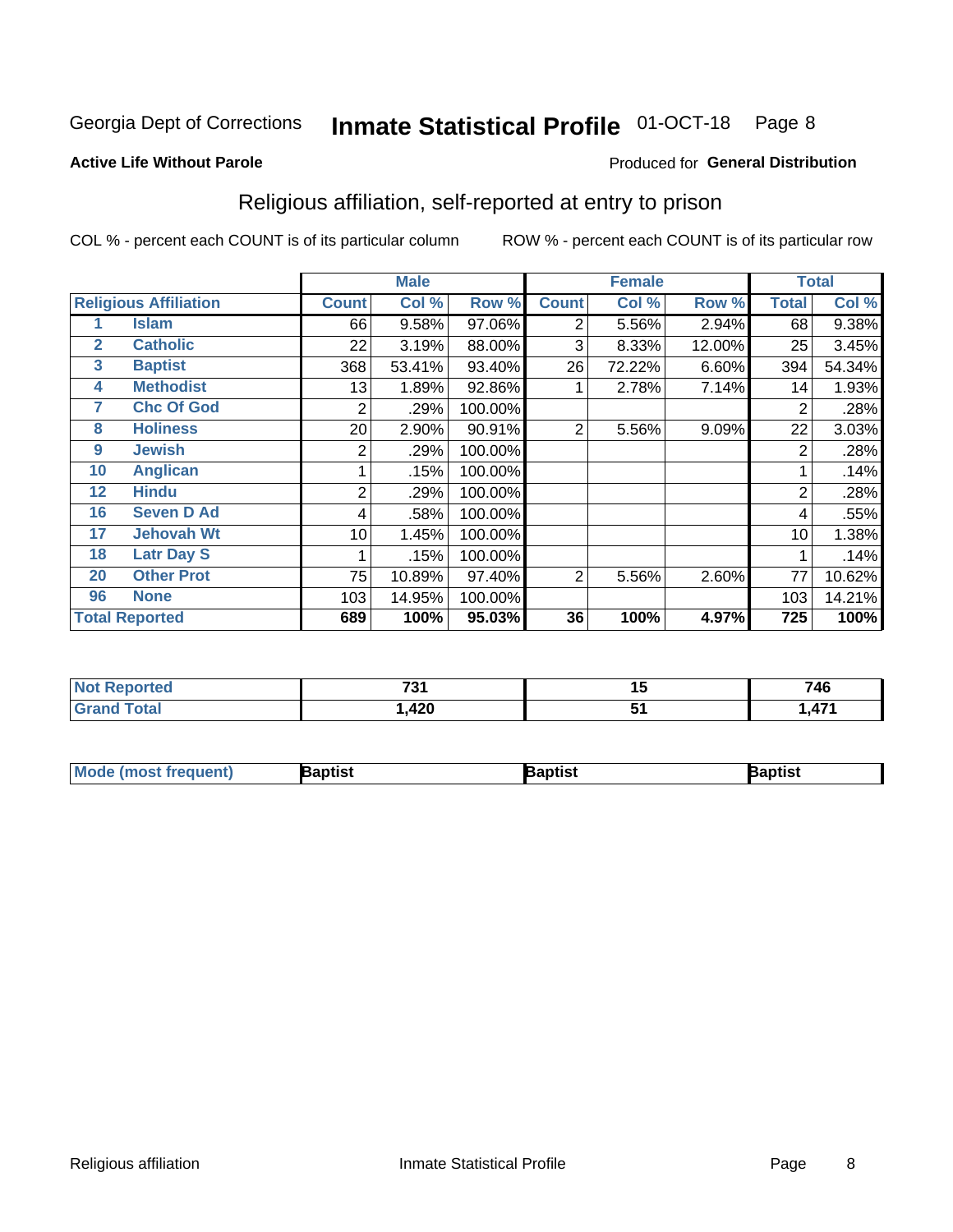#### **Inmate Statistical Profile 01-OCT-18** Page 9

### **Active Life Without Parole**

### Produced for General Distribution

### Home county, self-reported at entry to prison

COL % - percent each COUNT is of its particular column

|     |                             |                  | <b>Male</b> |         |                | <b>Female</b> |        | <b>Total</b>   |        |
|-----|-----------------------------|------------------|-------------|---------|----------------|---------------|--------|----------------|--------|
|     | <b>Home County</b>          | <b>Count</b>     | Col %       | Row %   | <b>Count</b>   | Col %         | Row %  | <b>Total</b>   | Col %  |
| 000 | <b>Unknown</b>              | 266              | 18.73%      | 93.01%  | 20             | 39.22%        | 6.99%  | 286            | 19.44% |
| 001 | <b>Appling County</b>       | 5                | .35%        | 100.00% |                |               |        | 5              | .34%   |
| 002 | <b>Atkinson County</b>      | $\overline{2}$   | .14%        | 100.00% |                |               |        | $\overline{2}$ | .14%   |
| 003 | <b>Bacon County</b>         | $\mathbf{1}$     | .07%        | 100.00% |                |               |        | 1              | .07%   |
| 004 | <b>Baker County</b>         | $\mathbf 1$      | .07%        | 100.00% |                |               |        | 1              | .07%   |
| 005 | <b>Baldwin County</b>       | 3                | .21%        | 100.00% |                |               |        | 3              | .20%   |
| 006 | <b>Banks County</b>         | $\mathbf 1$      | .07%        | 100.00% |                |               |        | 1              | .07%   |
| 007 | <b>Barrow County</b>        | 10               | .70%        | 100.00% |                |               |        | 10             | .68%   |
| 008 | <b>Bartow County</b>        | $\boldsymbol{9}$ | .63%        | 100.00% |                |               |        | 9              | .61%   |
| 009 | <b>Ben Hill County</b>      | $\overline{7}$   | .49%        | 100.00% |                |               |        | $\overline{7}$ | .48%   |
| 010 | <b>Berrien County</b>       | 3                | .21%        | 100.00% |                |               |        | 3              | .20%   |
| 011 | <b>Bibb County</b>          | 42               | 2.96%       | 95.45%  | $\overline{2}$ | 3.92%         | 4.55%  | 44             | 2.99%  |
| 012 | <b>Bleckley County</b>      | 1                | .07%        | 100.00% |                |               |        | 1              | .07%   |
| 013 | <b>Brantley County</b>      | $\mathbf 1$      | .07%        | 100.00% |                |               |        | 1              | .07%   |
| 014 | <b>Brooks County</b>        | $\overline{2}$   | .14%        | 100.00% |                |               |        | $\overline{2}$ | .14%   |
| 015 | <b>Bryan County</b>         | 1                | .07%        | 100.00% |                |               |        | 1              | .07%   |
| 016 | <b>Bulloch County</b>       | 5                | .35%        | 100.00% |                |               |        | 5              | .34%   |
| 017 | <b>Burke County</b>         | 11               | .77%        | 100.00% |                |               |        | 11             | .75%   |
| 018 | <b>Butts County</b>         | 4                | .28%        | 100.00% |                |               |        | 4              | .27%   |
| 019 | <b>Calhoun County</b>       | $\overline{c}$   | .14%        | 100.00% |                |               |        | $\overline{2}$ | .14%   |
| 020 | <b>Camden County</b>        | 5                | .35%        | 100.00% |                |               |        | 5              | .34%   |
| 021 | <b>Candler County</b>       | 4                | .28%        | 100.00% |                |               |        | 4              | .27%   |
| 022 | <b>Carroll County</b>       | 5                | .35%        | 83.33%  | 1              | 1.96%         | 16.67% | 6              | .41%   |
| 023 | <b>Catoosa County</b>       | $\overline{2}$   | .14%        | 100.00% |                |               |        | $\overline{2}$ | .14%   |
| 025 | <b>Chatham County</b>       | 50               | 3.52%       | 100.00% |                |               |        | 50             | 3.40%  |
| 026 | <b>Chattahoochee County</b> | 1                | .07%        | 100.00% |                |               |        | 1              | .07%   |
| 027 | <b>Chattooga County</b>     | $\mathbf 1$      | .07%        | 100.00% |                |               |        | 1              | .07%   |
| 028 | <b>Cherokee County</b>      | 5                | .35%        | 100.00% |                |               |        | 5              | .34%   |
| 029 | <b>Clarke County</b>        | 21               | 1.48%       | 95.45%  | 1              | 1.96%         | 4.55%  | 22             | 1.50%  |
| 030 | <b>Clay County</b>          | $\overline{2}$   | .14%        | 100.00% |                |               |        | $\overline{2}$ | .14%   |
| 031 | <b>Clayton County</b>       | 50               | 3.52%       | 98.04%  | 1              | 1.96%         | 1.96%  | 51             | 3.47%  |
| 033 | <b>Cobb County</b>          | 47               | 3.31%       | 97.92%  | 1              | 1.96%         | 2.08%  | 48             | 3.26%  |
| 034 | <b>Coffee County</b>        | 6                | .42%        | 100.00% |                |               |        | 6              | .41%   |
| 035 | <b>Colquitt County</b>      | $\overline{2}$   | .14%        | 100.00% |                |               |        | $\overline{2}$ | .14%   |
| 036 | <b>Columbia County</b>      | $\overline{9}$   | .63%        | 100.00% |                |               |        | 9              | .61%   |
| 037 | <b>Cook County</b>          | 3                | .21%        | 100.00% |                |               |        | 3              | .20%   |
| 038 | <b>Coweta County</b>        | 6                | .42%        | 100.00% |                |               |        | 6              | .41%   |
| 040 | <b>Crisp County</b>         | 5                | .35%        | 100.00% |                |               |        | 5              | .34%   |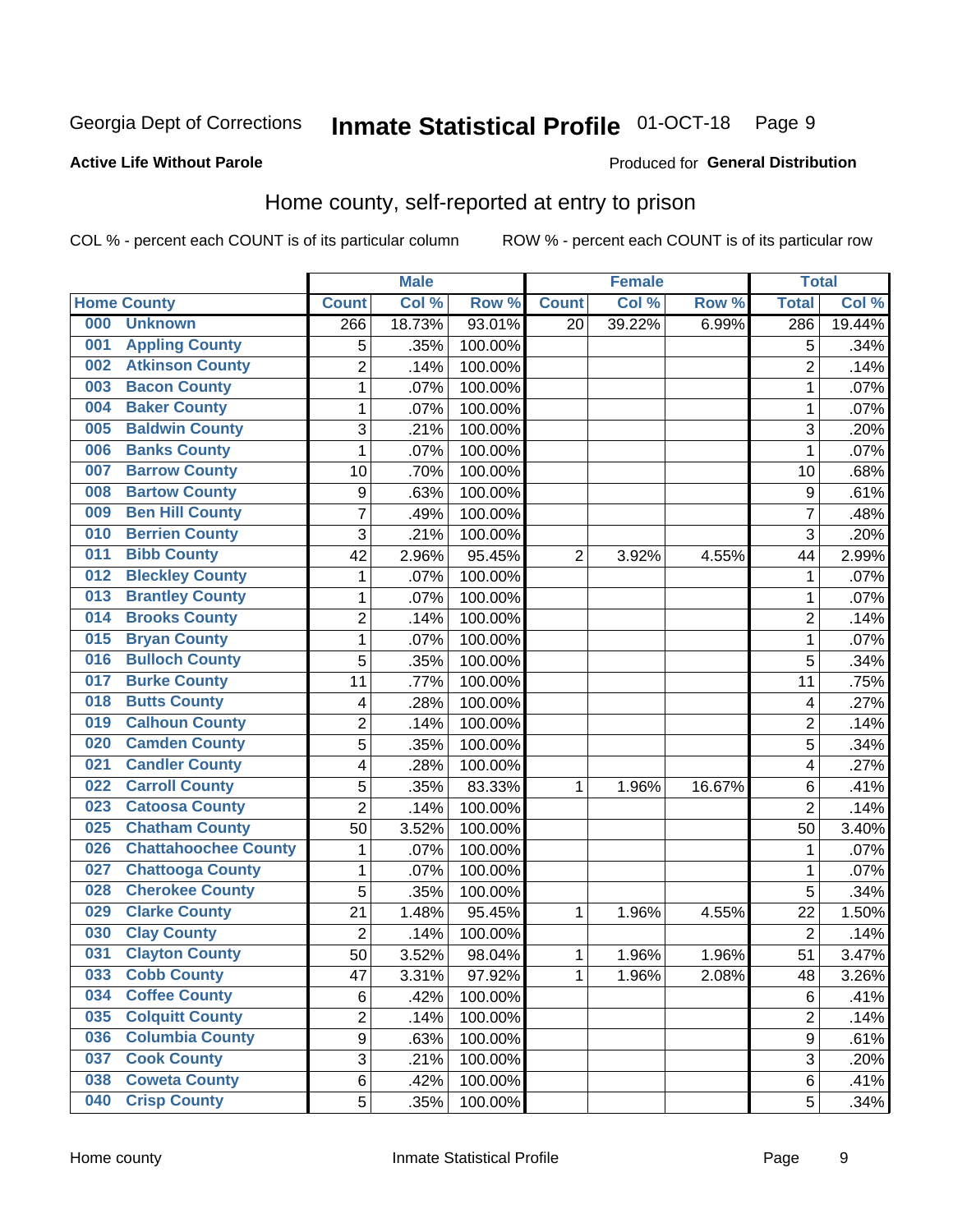## Inmate Statistical Profile 01-OCT-18 Page 10

### **Active Life Without Parole**

### Produced for General Distribution

### Home county, self-reported at entry to prison

COL % - percent each COUNT is of its particular column

|     |                          |                | <b>Male</b> |         |                | <b>Female</b> |        | <b>Total</b>   |         |
|-----|--------------------------|----------------|-------------|---------|----------------|---------------|--------|----------------|---------|
|     | <b>Home County</b>       | <b>Count</b>   | Col %       | Row %   | <b>Count</b>   | Col %         | Row %  | <b>Total</b>   | Col %   |
| 043 | <b>Decatur County</b>    | 5              | .35%        | 100.00% |                |               |        | 5              | .34%    |
| 044 | <b>Dekalb County</b>     | 105            | 7.39%       | 99.06%  | 1              | 1.96%         | .94%   | 106            | 7.21%   |
| 045 | <b>Dodge County</b>      | 1              | .07%        | 100.00% |                |               |        | 1              | .07%    |
| 046 | <b>Dooly County</b>      | 1              | .07%        | 100.00% |                |               |        | 1              | .07%    |
| 047 | <b>Dougherty County</b>  | 23             | 1.62%       | 92.00%  | $\overline{c}$ | 3.92%         | 8.00%  | 25             | 1.70%   |
| 048 | <b>Douglas County</b>    | 18             | 1.27%       | 94.74%  | 1              | 1.96%         | 5.26%  | 19             | 1.29%   |
| 049 | <b>Early County</b>      | $\overline{c}$ | .14%        | 100.00% |                |               |        | $\overline{2}$ | .14%    |
| 051 | <b>Effingham County</b>  | 3              | .21%        | 100.00% |                |               |        | 3              | .20%    |
| 052 | <b>Elbert County</b>     | $\overline{c}$ | .14%        | 100.00% |                |               |        | $\overline{2}$ | .14%    |
| 053 | <b>Emanuel County</b>    | 5              | .35%        | 100.00% |                |               |        | 5              | .34%    |
| 056 | <b>Fayette County</b>    | 4              | .28%        | 100.00% |                |               |        | 4              | .27%    |
| 057 | <b>Floyd County</b>      | 19             | 1.34%       | 90.48%  | $\overline{2}$ | 3.92%         | 9.52%  | 21             | 1.43%   |
| 058 | <b>Forsyth County</b>    | $\overline{c}$ | .14%        | 100.00% |                |               |        | $\overline{2}$ | .14%    |
| 059 | <b>Franklin County</b>   | 3              | .21%        | 75.00%  | $\mathbf{1}$   | 1.96%         | 25.00% | 4              | .27%    |
| 060 | <b>Fulton County</b>     | 170            | 11.97%      | 98.27%  | 3              | 5.88%         | 1.73%  | 173            | 11.76%  |
| 061 | <b>Gilmer County</b>     | 1              | .07%        | 100.00% |                |               |        | 1              | .07%    |
| 063 | <b>Glynn County</b>      | 13             | .92%        | 100.00% |                |               |        | 13             | .88%    |
| 064 | <b>Gordon County</b>     | $\overline{7}$ | .49%        | 100.00% |                |               |        | 7              | .48%    |
| 066 | <b>Greene County</b>     | 3              | .21%        | 100.00% |                |               |        | 3              | .20%    |
| 067 | <b>Gwinnett County</b>   | 39             | 2.75%       | 95.12%  | $\overline{2}$ | 3.92%         | 4.88%  | 41             | 2.79%   |
| 068 | <b>Habersham County</b>  | $\mathbf 1$    | .07%        | 100.00% |                |               |        | 1              | .07%    |
| 069 | <b>Hall County</b>       | 14             | .99%        | 93.33%  | 1              | 1.96%         | 6.67%  | 15             | 1.02%   |
| 070 | <b>Hancock County</b>    | $\overline{2}$ | .14%        | 100.00% |                |               |        | $\overline{2}$ | .14%    |
| 071 | <b>Haralson County</b>   | 3              | .21%        | 100.00% |                |               |        | 3              | .20%    |
| 072 | <b>Harris County</b>     | $\mathbf 1$    | .07%        | 100.00% |                |               |        | 1              | .07%    |
| 073 | <b>Hart County</b>       | $\overline{c}$ | .14%        | 100.00% |                |               |        | $\overline{2}$ | .14%    |
| 074 | <b>Heard County</b>      | $\mathbf 1$    | .07%        | 100.00% |                |               |        | 1              | .07%    |
| 075 | <b>Henry County</b>      | 13             | .92%        | 92.86%  | 1              | 1.96%         | 7.14%  | 14             | .95%    |
| 076 | <b>Houston County</b>    | 20             | 1.41%       | 95.24%  | 1              | 1.96%         | 4.76%  | 21             | 1.43%   |
| 078 | <b>Jackson County</b>    | 10             | .70%        | 100.00% |                |               |        | 10             | .68%    |
| 079 | <b>Jasper County</b>     | 1              | .07%        | 100.00% |                |               |        | 1              | .07%    |
| 080 | <b>Jeff Davis County</b> | 1              | .07%        | 100.00% |                |               |        | 1              | $.07\%$ |
| 081 | <b>Jefferson County</b>  | $\overline{5}$ | .35%        | 83.33%  | $\mathbf{1}$   | 1.96%         | 16.67% | 6              | .41%    |
| 082 | <b>Jenkins County</b>    | $\overline{2}$ | .14%        | 100.00% |                |               |        | 2              | .14%    |
| 084 | <b>Jones County</b>      | $\mathbf 1$    | .07%        | 100.00% |                |               |        | $\mathbf 1$    | .07%    |
| 087 | <b>Laurens County</b>    | 4              | .28%        | 100.00% |                |               |        | 4              | .27%    |
| 088 | <b>Lee County</b>        | $\overline{c}$ | .14%        | 100.00% |                |               |        | $\overline{2}$ | .14%    |
| 089 | <b>Liberty County</b>    | 9              | .63%        | 90.00%  | $\mathbf 1$    | 1.96%         | 10.00% | 10             | .68%    |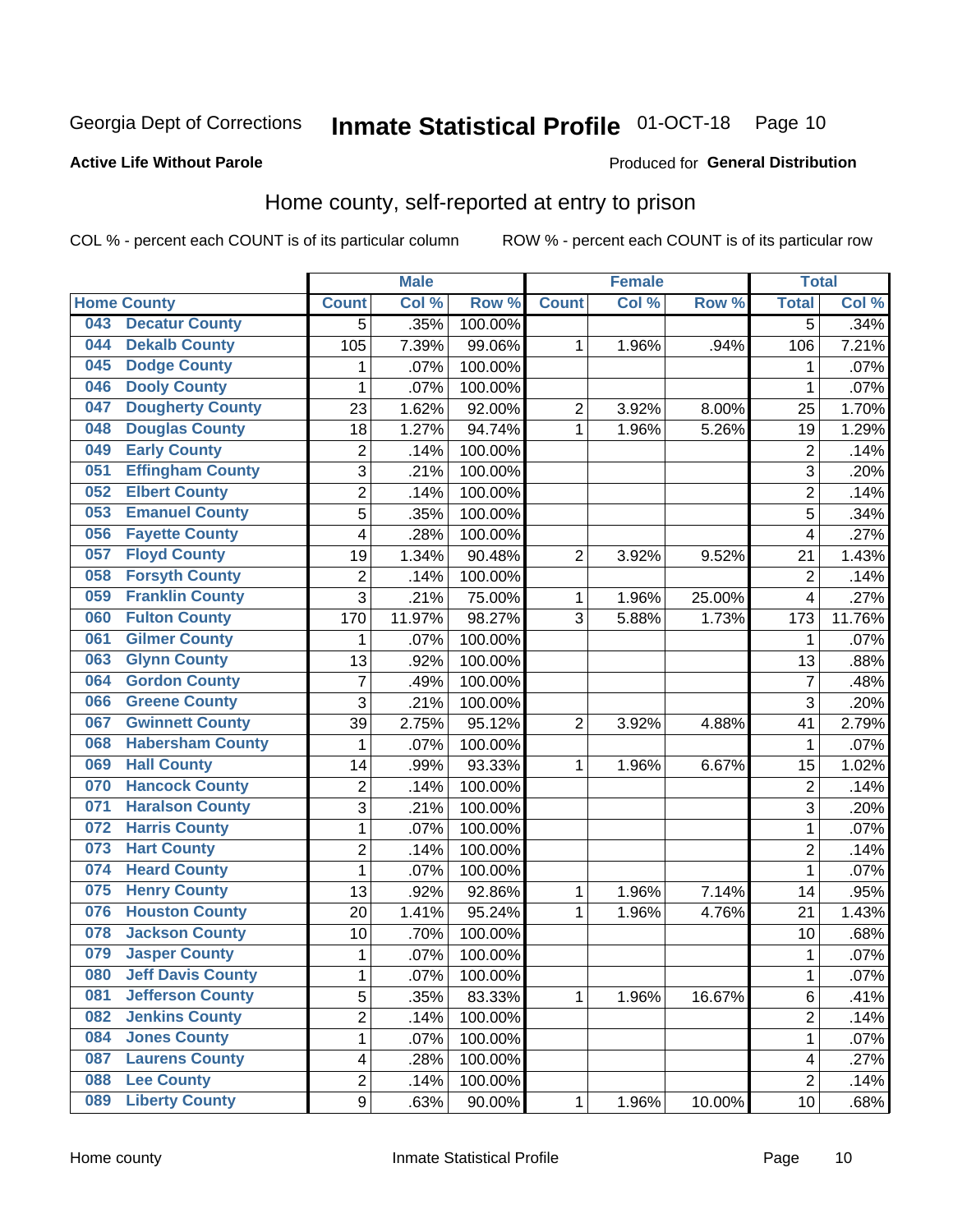## Inmate Statistical Profile 01-OCT-18 Page 11

### **Active Life Without Parole**

### Produced for General Distribution

### Home county, self-reported at entry to prison

COL % - percent each COUNT is of its particular column

|                  |                          |                         | <b>Male</b> |         |              | <b>Female</b> |        | <b>Total</b>      |         |
|------------------|--------------------------|-------------------------|-------------|---------|--------------|---------------|--------|-------------------|---------|
|                  | <b>Home County</b>       | <b>Count</b>            | Col %       | Row %   | <b>Count</b> | Col%          | Row %  | <b>Total</b>      | Col %   |
| 090              | <b>Lincoln County</b>    | 1                       | .07%        | 100.00% |              |               |        | 1                 | $.07\%$ |
| 091              | <b>Long County</b>       | 1                       | .07%        | 100.00% |              |               |        | 1                 | .07%    |
| 092              | <b>Lowndes County</b>    | 8                       | .56%        | 100.00% |              |               |        | 8                 | .54%    |
| 093              | <b>Lumpkin County</b>    | $\overline{2}$          | .14%        | 100.00% |              |               |        | $\overline{2}$    | .14%    |
| 094              | <b>Macon County</b>      | $\mathbf 1$             | .07%        | 100.00% |              |               |        | 1                 | .07%    |
| 095              | <b>Madison County</b>    | $\overline{2}$          | .14%        | 100.00% |              |               |        | $\overline{2}$    | .14%    |
| 096              | <b>Marion County</b>     | $\mathbf 1$             | .07%        | 100.00% |              |               |        | 1                 | .07%    |
| 097              | <b>Mcduffie County</b>   | 3                       | .21%        | 100.00% |              |               |        | 3                 | .20%    |
| 098              | <b>Mcintosh County</b>   | $\mathbf 1$             | .07%        | 100.00% |              |               |        | 1                 | .07%    |
| 099              | <b>Meriwether County</b> | $\mathbf 1$             | .07%        | 100.00% |              |               |        | 1                 | .07%    |
| 100              | <b>Miller County</b>     | $\overline{c}$          | .14%        | 100.00% |              |               |        | 2                 | .14%    |
| 101              | <b>Mitchell County</b>   | 1                       | .07%        | 100.00% |              |               |        | 1                 | .07%    |
| 102              | <b>Monroe County</b>     | 7                       | .49%        | 100.00% |              |               |        | 7                 | .48%    |
| 103              | <b>Montgomery County</b> | $\overline{c}$          | .14%        | 100.00% |              |               |        | $\overline{2}$    | .14%    |
| 104              | <b>Morgan County</b>     | 1                       | .07%        | 100.00% |              |               |        | 1                 | .07%    |
| 106              | <b>Muscogee County</b>   | 29                      | 2.04%       | 100.00% |              |               |        | 29                | 1.97%   |
| 107              | <b>Newton County</b>     | 6                       | .42%        | 85.71%  | 1            | 1.96%         | 14.29% | 7                 | .48%    |
| 109              | <b>Oglethorpe County</b> | 3                       | .21%        | 100.00% |              |               |        | 3                 | .20%    |
| 110              | <b>Paulding County</b>   | 11                      | .77%        | 100.00% |              |               |        | 11                | .75%    |
| 111              | <b>Peach County</b>      | $\mathbf 1$             | .07%        | 100.00% |              |               |        | 1                 | .07%    |
| 112              | <b>Pickens County</b>    | $\mathbf 1$             | .07%        | 100.00% |              |               |        | 1                 | .07%    |
| $\overline{113}$ | <b>Pierce County</b>     | 3                       | .21%        | 100.00% |              |               |        | 3                 | .20%    |
| 114              | <b>Pike County</b>       | 3                       | .21%        | 100.00% |              |               |        | 3                 | .20%    |
| 115              | <b>Polk County</b>       | 4                       | .28%        | 100.00% |              |               |        | 4                 | .27%    |
| 117              | <b>Putnam County</b>     | 4                       | .28%        | 100.00% |              |               |        | 4                 | .27%    |
| 119              | <b>Rabun County</b>      | $\overline{c}$          | .14%        | 100.00% |              |               |        | $\overline{2}$    | .14%    |
| 120              | <b>Randolph County</b>   | 3                       | .21%        | 100.00% |              |               |        | 3                 | .20%    |
| 121              | <b>Richmond County</b>   | 58                      | 4.08%       | 95.08%  | 3            | 5.88%         | 4.92%  | 61                | 4.15%   |
| 122              | <b>Rockdale County</b>   | $\boldsymbol{9}$        | .63%        | 100.00% |              |               |        | 9                 | .61%    |
| 124              | <b>Screven County</b>    | 1                       | .07%        | 100.00% |              |               |        | 1                 | .07%    |
| 125              | <b>Seminole County</b>   | $\overline{2}$          | .14%        | 100.00% |              |               |        | $\overline{2}$    | .14%    |
| 126              | <b>Spalding County</b>   | 12                      | .85%        | 100.00% |              |               |        | $12 \overline{ }$ | .82%    |
| 127              | <b>Stephens County</b>   | $\overline{c}$          | .14%        | 66.67%  | $\mathbf{1}$ | 1.96%         | 33.33% | 3                 | .20%    |
| 128              | <b>Stewart County</b>    | 1                       | .07%        | 100.00% |              |               |        | 1                 | .07%    |
| 129              | <b>Sumter County</b>     | $\overline{\mathbf{c}}$ | .14%        | 100.00% |              |               |        | 2                 | .14%    |
| 132              | <b>Tattnall County</b>   | 6                       | .42%        | 85.71%  | 1            | 1.96%         | 14.29% | 7                 | .48%    |
| 133              | <b>Taylor County</b>     | $\mathbf{1}$            | .07%        | 100.00% |              |               |        | 1                 | .07%    |
| 134              | <b>Telfair County</b>    | $\mathbf{1}$            | .07%        | 100.00% |              |               |        | 1                 | .07%    |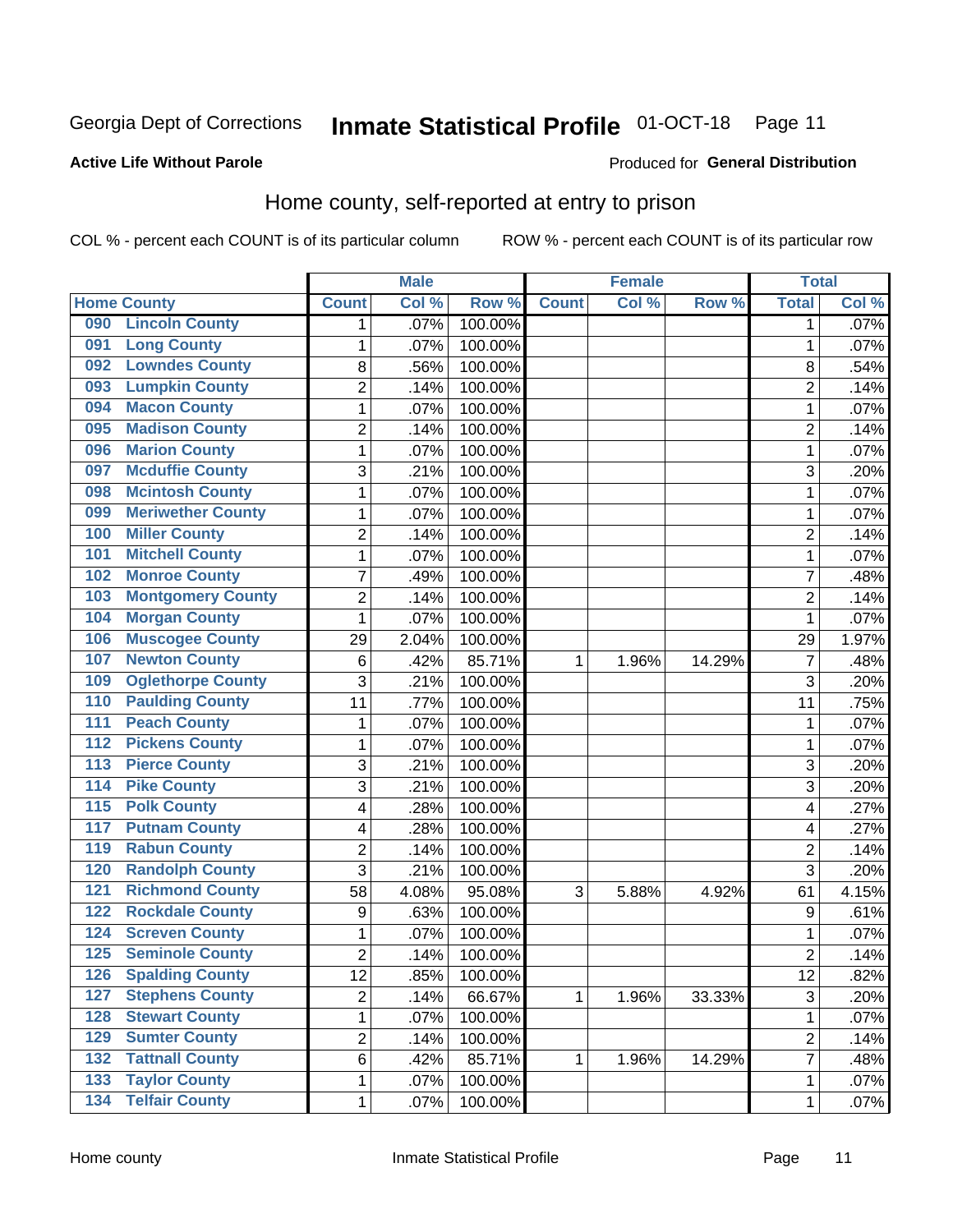## Inmate Statistical Profile 01-OCT-18 Page 12

### **Active Life Without Parole**

### Produced for General Distribution

### Home county, self-reported at entry to prison

COL % - percent each COUNT is of its particular column

| <b>Male</b>  |       |         |              | <b>Female</b> |        | <b>Total</b>   |       |
|--------------|-------|---------|--------------|---------------|--------|----------------|-------|
| <b>Count</b> | Col % | Row %   | <b>Count</b> | Col %         | Row %  | <b>Total</b>   | Col % |
| 5            | .35%  | 100.00% |              |               |        | 5              | .34%  |
| 9            | .63%  | 100.00% |              |               |        | 9              | .61%  |
| 10           | .70%  | 100.00% |              |               |        | 10             | .68%  |
| 4            | .28%  | 100.00% |              |               |        | 4              | .27%  |
| 6            | .42%  | 100.00% |              |               |        | 6              | .41%  |
| 2            | .14%  | 100.00% |              |               |        | $\overline{c}$ | .14%  |
| 1            | .07%  | 100.00% |              |               |        | 1              | .07%  |
| 5            | .35%  | 100.00% |              |               |        | 5              | .34%  |
| 3            | .21%  | 75.00%  | 1            | 1.96%         | 25.00% | 4              | .27%  |
| 14           | .99%  | 100.00% |              |               |        | 14             | .95%  |
| 8            | .56%  | 100.00% |              |               |        | 8              | .54%  |
| 1            | .07%  | 100.00% |              |               |        | 1              | .07%  |
| 7            | .49%  | 100.00% |              |               |        | 7              | .48%  |
| 8            | .56%  | 100.00% |              |               |        | 8              | .54%  |
| 1            | .07%  | 50.00%  | 1            | 1.96%         | 50.00% | $\overline{2}$ | .14%  |
| 8            | .56%  | 100.00% |              |               |        | 8              | .54%  |
| 1            | .07%  | 100.00% |              |               |        | 1              | .07%  |
| 3            | .21%  | 100.00% |              |               |        | 3              | .20%  |
| 2            | .14%  | 100.00% |              |               |        | $\overline{2}$ | .14%  |
| 1            | .07%  | 100.00% |              |               |        | 1              | .07%  |
| 3            | .21%  | 100.00% |              |               |        | 3              | .20%  |
|              |       |         | 51           | 100%          |        |                | 100%  |
|              | 1,420 | 100%    | 96.53%       |               |        | 3.47%          | 1,471 |

| .∢eported    |      |                    |
|--------------|------|--------------------|
| <b>Total</b> | ,420 | $\rightarrow$<br>. |

| Mode (most frequent) | <b>Fulton County</b> | <b>Fulton County</b> | <b>Fulton County</b> |
|----------------------|----------------------|----------------------|----------------------|
|----------------------|----------------------|----------------------|----------------------|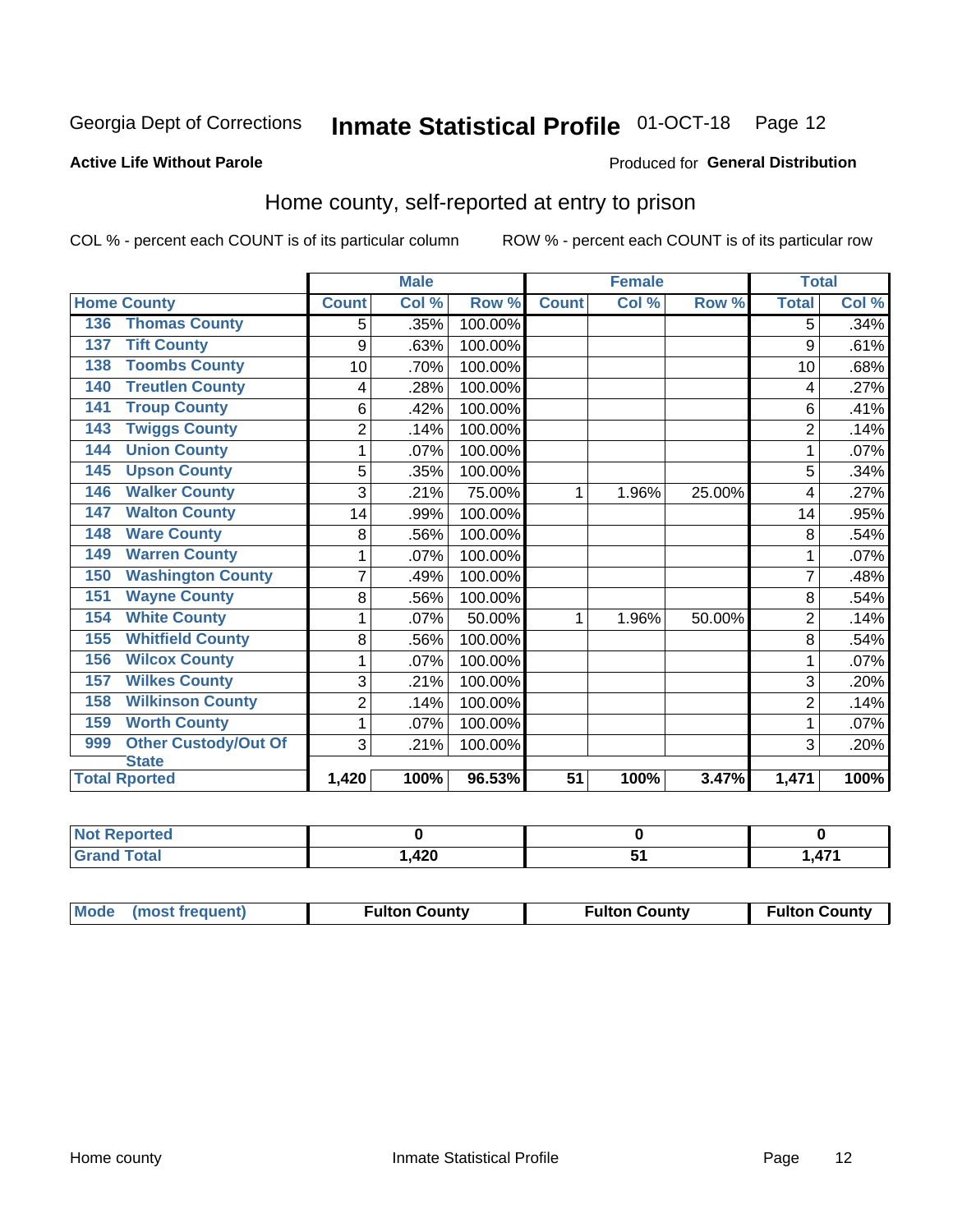#### **Inmate Statistical Profile 01-OCT-18** Page 13

### **Active Life Without Parole**

### Produced for General Distribution

### Employment status before prison, self-reported at entry to prison

COL % - percent each COUNT is of its particular column

|                           |         | <b>Male</b> |         |              | <b>Female</b> |       |              | <b>Total</b> |  |
|---------------------------|---------|-------------|---------|--------------|---------------|-------|--------------|--------------|--|
| <b>Employment Status</b>  | Count l | Col %       | Row %   | <b>Count</b> | Col %         | Row % | <b>Total</b> | Col %        |  |
| <b>Full Time</b><br>01    | 502     | 46.35%      | 95.98%  | 21           | 47.73%        | 4.02% | 523          | 46.41%       |  |
| <b>Part Time</b><br>02    | 67      | 6.19%       | 100.00% |              |               |       | 67           | 5.94%        |  |
| Unempl $<$ 6M<br>03       | 69      | 6.37%       | 98.57%  |              | 2.27%         | 1.43% | 70           | 6.21%        |  |
| Unempl > 6M<br>04         | 266     | 24.56%      | 94.33%  | 16           | 36.36%        | 5.67% | 282          | 25.02%       |  |
| <b>Never Worked</b><br>05 | 91      | 8.40%       | 100.00% |              |               |       | 91           | 8.07%        |  |
| <b>Student</b><br>06      | 33      | 3.05%       | 100.00% |              |               |       | 33           | 2.93%        |  |
| <b>Incapable</b><br>07    | 55      | 5.08%       | 90.16%  | 6            | 13.64%        | 9.84% | 61           | 5.41%        |  |
| <b>Total Reported</b>     | 1,083   | 100%        | 96.1%   | 44           | 100%          | 3.9%  | 1,127        | 100%         |  |

| τeι | へへっ<br>JJ1 | 344 |
|-----|------------|-----|
|     | ,420       | .   |

| Mc | ∴ull | ----<br>ıme<br>w |
|----|------|------------------|
|    |      |                  |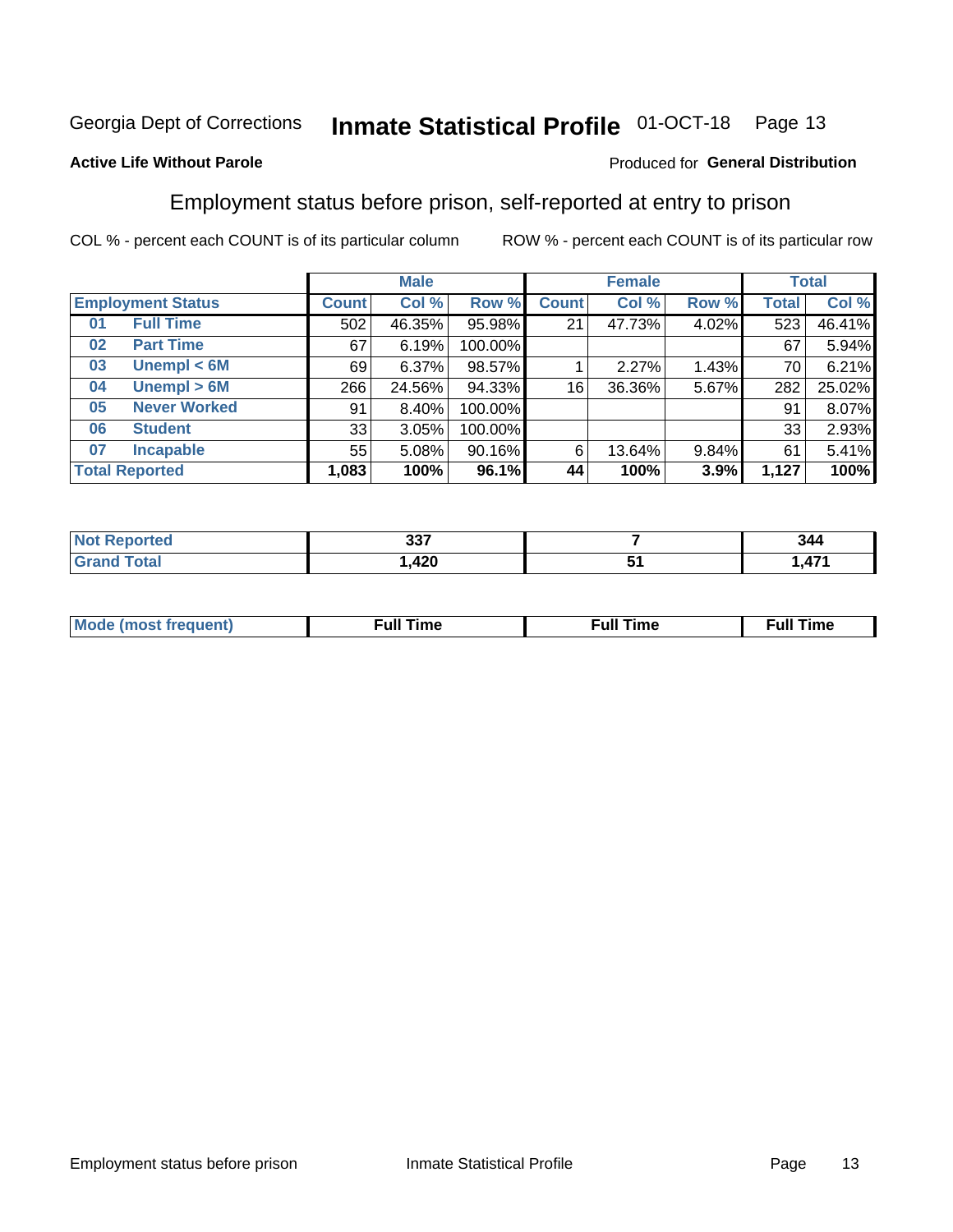### **Active Life Without Parole**

Produced for General Distribution

### Age at admission

COL % - percent each COUNT is of its particular column

|                         |                | <b>Male</b> |         |                           | <b>Female</b> |        |              | <b>Total</b> |
|-------------------------|----------------|-------------|---------|---------------------------|---------------|--------|--------------|--------------|
| <b>Age At Admission</b> | <b>Count</b>   | Col %       | Row %   | <b>Count</b>              | Col %         | Row %  | <b>Total</b> | Col %        |
| 15                      | $\overline{2}$ | 0.14%       | 100.00% |                           |               |        | 2            | 0.14%        |
| 16                      | 1              | 0.07%       | 100.00% |                           |               |        | $\mathbf{1}$ | 0.07%        |
| $\overline{17}$         | 8              | 0.56%       | 100.00% |                           |               |        | 8            | 0.54%        |
| 18                      | 9              | 0.63%       | 100.00% |                           |               |        | 9            | 0.61%        |
| 19                      | 18             | 1.27%       | 100.00% |                           |               |        | 18           | 1.22%        |
| $\overline{20}$         | 31             | 2.18%       | 96.88%  | 1                         | 1.96%         | 3.13%  | 32           | 2.18%        |
| 21                      | 33             | 2.32%       | 97.06%  | 1                         | 1.96%         | 2.94%  | 34           | 2.31%        |
| $\overline{22}$         | 63             | 4.44%       | 96.92%  | $\overline{2}$            | 3.92%         | 3.08%  | 65           | 4.42%        |
| 23                      | 54             | 3.80%       | 98.18%  | 1                         | 1.96%         | 1.82%  | 55           | 3.74%        |
| 24                      | 55             | 3.87%       | 96.49%  | $\overline{2}$            | 3.92%         | 3.51%  | 57           | 3.87%        |
| $\overline{25}$         | 59             | 4.15%       | 95.16%  | 3                         | 5.88%         | 4.84%  | 62           | 4.21%        |
| 26                      | 65             | 4.58%       | 97.01%  | $\overline{2}$            | 3.92%         | 2.99%  | 67           | 4.55%        |
| $\overline{27}$         | 49             | 3.45%       | 92.45%  | $\overline{\mathbf{4}}$   | 7.84%         | 7.55%  | 53           | 3.60%        |
| 28                      | 63             | 4.44%       | 98.44%  | 1                         | 1.96%         | 1.56%  | 64           | 4.35%        |
| 29                      | 58             | 4.08%       | 98.31%  | 1                         | 1.96%         | 1.69%  | 59           | 4.01%        |
| 30                      | 47             | 3.31%       | 100.00% |                           |               |        | 47           | 3.20%        |
| 31                      | 61             | 4.30%       | 98.39%  | 1                         | 1.96%         | 1.61%  | 62           | 4.21%        |
| $\overline{32}$         | 60             | 4.23%       | 95.24%  | 3                         | 5.88%         | 4.76%  | 63           | 4.28%        |
| 33                      | 49             | 3.45%       | 98.00%  | 1                         | 1.96%         | 2.00%  | 50           | 3.40%        |
| 34                      | 31             | 2.18%       | 93.94%  | $\overline{2}$            | 3.92%         | 6.06%  | 33           | 2.24%        |
| 35                      | 38             | 2.68%       | 97.44%  | 1                         | 1.96%         | 2.56%  | 39           | 2.65%        |
| 36                      | 47             | 3.31%       | 95.92%  | $\overline{2}$            | 3.92%         | 4.08%  | 49           | 3.33%        |
| $\overline{37}$         | 38             | 2.68%       | 97.44%  | 1                         | 1.96%         | 2.56%  | 39           | 2.65%        |
| 38                      | 43             | 3.03%       | 100.00% |                           |               |        | 43           | 2.92%        |
| 39                      | 34             | 2.39%       | 85.00%  | 6                         | 11.76%        | 15.00% | 40           | 2.72%        |
| 40                      | 30             | 2.11%       | 93.75%  | $\overline{c}$            | 3.92%         | 6.25%  | 32           | 2.18%        |
| 41                      | 39             | 2.75%       | 95.12%  | $\overline{2}$            | 3.92%         | 4.88%  | 41           | 2.79%        |
| 42                      | 34             | 2.39%       | 100.00% |                           |               |        | 34           | 2.31%        |
| 43                      | 29             | 2.04%       | 93.55%  | $\overline{c}$            | 3.92%         | 6.45%  | 31           | 2.11%        |
| 44                      | 21             | 1.48%       | 91.30%  | $\overline{c}$            | 3.92%         | 8.70%  | 23           | 1.56%        |
| 45                      | 29             | 2.04%       | 96.67%  | 1                         | 1.96%         | 3.33%  | 30           | 2.04%        |
| 46                      | 25             | 1.76%       | 89.29%  | $\ensuremath{\mathsf{3}}$ | 5.88%         | 10.71% | 28           | 1.90%        |
| 47                      | 25             | 1.76%       | 100.00% |                           |               |        | 25           | 1.70%        |
| 48                      | 26             | 1.83%       | 89.66%  | 3                         | 5.88%         | 10.34% | 29           | 1.97%        |
| 49                      | 24             | 1.69%       | 100.00% |                           |               |        | 24           | 1.63%        |
| 50                      | 23             | 1.62%       | 100.00% |                           |               |        | 23           | 1.56%        |
| $\overline{51}$         | 11             | 0.77%       | 100.00% |                           |               |        | 11           | 0.75%        |
| 52                      | 13             | 0.92%       | 100.00% |                           |               |        | 13           | 0.88%        |
| 53                      | 13             | 0.92%       | 100.00% |                           |               |        | 13           | 0.88%        |
| 54                      | 10             | 0.70%       | 100.00% |                           |               |        | 10           | 0.68%        |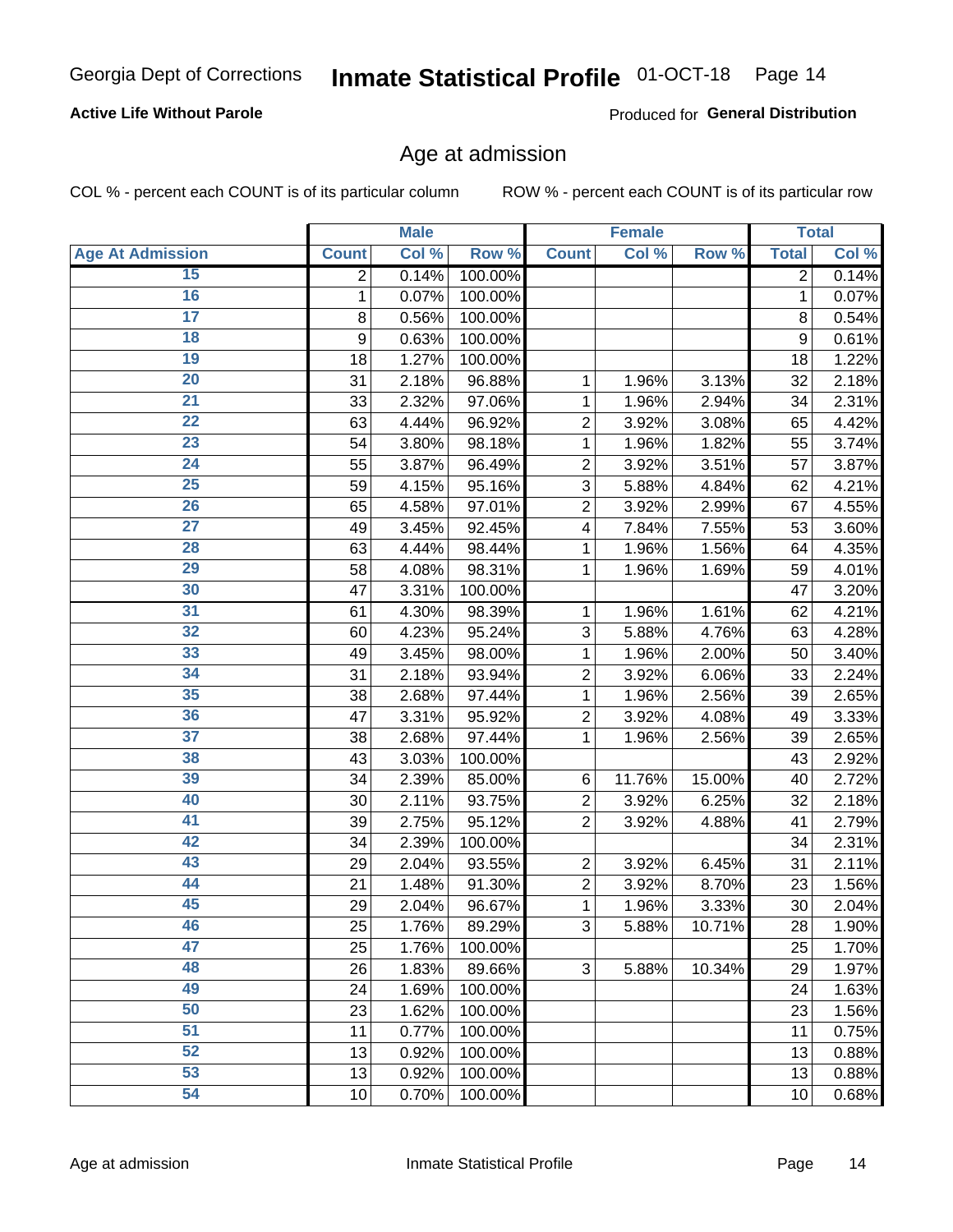### **Active Life Without Parole**

Produced for General Distribution

## Age at admission

COL % - percent each COUNT is of its particular column

|                         |              | <b>Male</b> |         |              | <b>Female</b> |        |                 | <b>Total</b> |
|-------------------------|--------------|-------------|---------|--------------|---------------|--------|-----------------|--------------|
| <b>Age At Admission</b> | <b>Count</b> | Col %       | Row %   | <b>Count</b> | Col %         | Row %  | <b>Total</b>    | Col %        |
| 55                      | 9            | 0.63%       | 90.00%  |              | 1.96%         | 10.00% | 10 <sup>1</sup> | 0.68%        |
| 56                      | 8            | 0.56%       | 100.00% |              |               |        | 8               | 0.54%        |
| 57                      | 8            | 0.56%       | 100.00% |              |               |        | 8               | 0.54%        |
| 58                      | 5            | 0.35%       | 100.00% |              |               |        | 5               | 0.34%        |
| 59                      | 3            | 0.21%       | 100.00% |              |               |        | 3               | 0.20%        |
| 60                      | 3            | 0.21%       | 100.00% |              |               |        | 3               | 0.20%        |
| 61                      |              | 0.07%       | 100.00% |              |               |        |                 | 0.07%        |
| 62                      | 2            | 0.14%       | 100.00% |              |               |        | 2               | 0.14%        |
| 64                      | 3            | 0.21%       | 100.00% |              |               |        | 3               | 0.20%        |
| 65                      | 2            | 0.14%       | 100.00% |              |               |        | 2               | 0.14%        |
| 66                      |              | 0.07%       | 100.00% |              |               |        |                 | 0.07%        |
| 67                      | 2            | 0.14%       | 100.00% |              |               |        | 2               | 0.14%        |
| 69                      | 3            | 0.21%       | 100.00% |              |               |        | 3               | 0.20%        |
| 73                      |              | 0.07%       | 100.00% |              |               |        |                 | 0.07%        |
| 78                      |              | 0.07%       | 100.00% |              |               |        |                 | 0.07%        |
| <b>Total Reported</b>   | 1,420        | 100%        | 96.53%  | 51           | 100%          | 3.47%  | 1,471           | 100%         |

| <b>Not Reported</b> |      |                                |
|---------------------|------|--------------------------------|
| <b>Fotal</b>        | ,420 | 174<br>$\mathbf{r}$<br>, , , , |

| <b>Mean</b><br>(average)       | 34.04 | 34.75 | 34.07    |
|--------------------------------|-------|-------|----------|
| <b>Median (middle)</b>         | ^^    | 35    | ົ<br>-52 |
| <b>Mode</b><br>(most frequent) | 26    | 39    | 26       |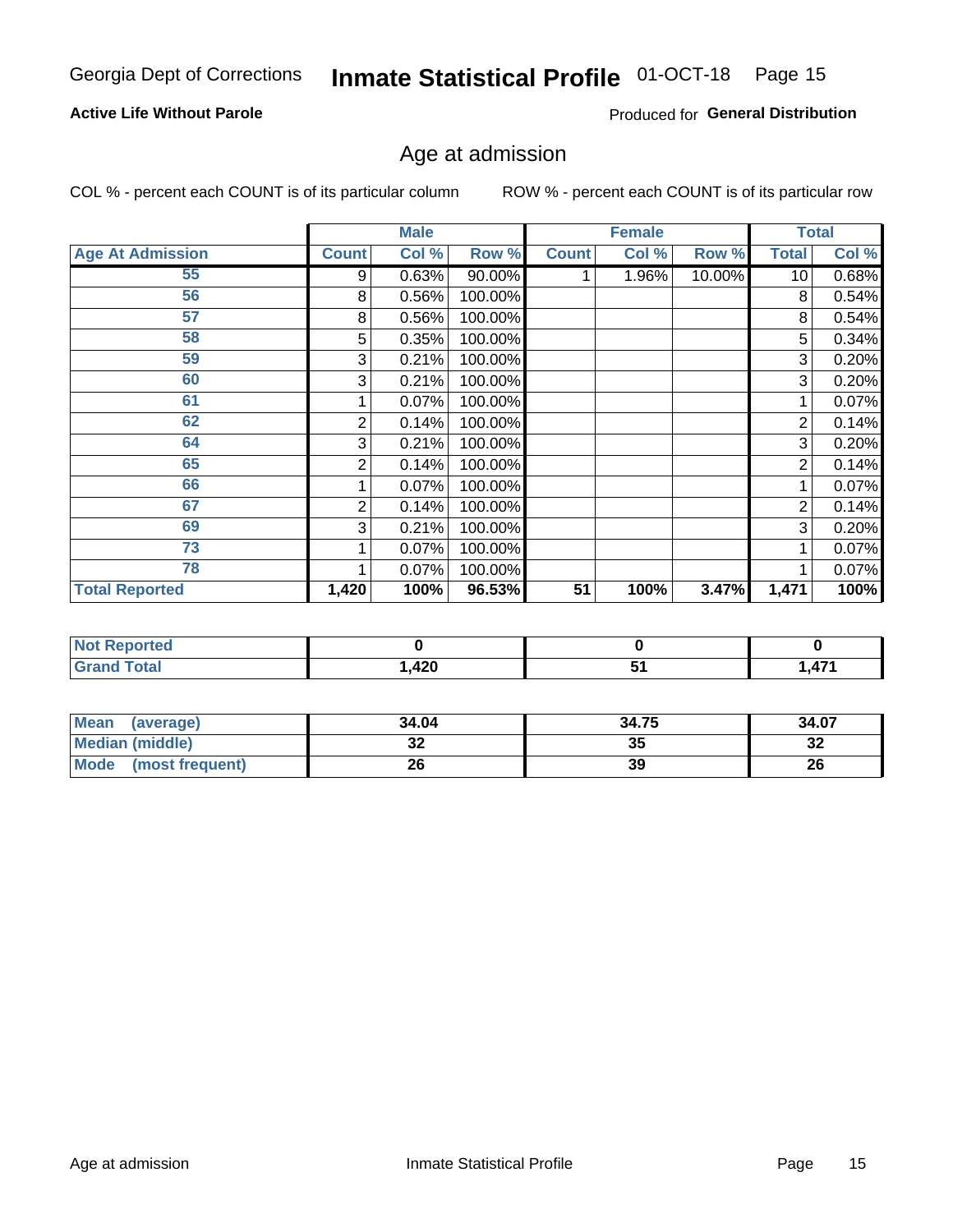### **Active Life Without Parole**

### Produced for General Distribution

### Height, measured at entry to prison

COL % - percent each COUNT is of its particular column

|                       |                | <b>Male</b> |         |                 | <b>Female</b> |         |                | <b>Total</b> |
|-----------------------|----------------|-------------|---------|-----------------|---------------|---------|----------------|--------------|
| <b>Height</b>         | <b>Count</b>   | Col %       | Row %   | <b>Count</b>    | Col %         | Row %   | <b>Total</b>   | Col %        |
| $\bf{0}$              | $\overline{7}$ | 0.49%       | 100.00% |                 |               |         | 7              | 0.48%        |
| 4'10''                |                |             |         | $\mathbf{1}$    | 1.96%         | 100.00% | 1              | 0.07%        |
| 5'00''                | 3              | 0.21%       | 100.00% |                 |               |         | 3              | 0.20%        |
| 5'01"                 | 4              | 0.28%       | 66.67%  | $\overline{2}$  | 3.92%         | 33.33%  | 6              | 0.41%        |
| 5'02"                 | 5              | 0.35%       | 100.00% |                 |               |         | 5              | 0.34%        |
| 5'03''                | 13             | 0.92%       | 59.09%  | 9               | 17.65%        | 40.91%  | 22             | 1.50%        |
| 5'04"                 | 13             | 0.92%       | 48.15%  | 14              | 27.45%        | 51.85%  | 27             | 1.84%        |
| 5'05"                 | 39             | 2.75%       | 84.78%  | 7               | 13.73%        | 15.22%  | 46             | 3.13%        |
| 5'06''                | 99             | 6.97%       | 94.29%  | 6               | 11.76%        | 5.71%   | 105            | 7.14%        |
| 5'07''                | 97             | 6.83%       | 94.17%  | 6               | 11.76%        | 5.83%   | 103            | 7.00%        |
| 5'08''                | 143            | 10.07%      | 99.31%  | 1               | 1.96%         | 0.69%   | 144            | 9.79%        |
| 5'09''                | 181            | 12.75%      | 98.91%  | $\overline{2}$  | 3.92%         | 1.09%   | 183            | 12.44%       |
| 5'10''                | 165            | 11.62%      | 99.40%  | 1               | 1.96%         | 0.60%   | 166            | 11.28%       |
| 5'11"                 | 183            | 12.89%      | 100.00% |                 |               |         | 183            | 12.44%       |
| 6'00''                | 150            | 10.56%      | 99.34%  | 1               | 1.96%         | 0.66%   | 151            | 10.27%       |
| 6'01''                | 115            | 8.10%       | 100.00% |                 |               |         | 115            | 7.82%        |
| 6'02"                 | 101            | 7.11%       | 100.00% |                 |               |         | 101            | 6.87%        |
| 6'03''                | 50             | 3.52%       | 98.04%  | $\mathbf{1}$    | 1.96%         | 1.96%   | 51             | 3.47%        |
| 6'04"                 | 35             | 2.46%       | 100.00% |                 |               |         | 35             | 2.38%        |
| 6'05"                 | 9              | 0.63%       | 100.00% |                 |               |         | 9              | 0.61%        |
| 6'06''                | 5              | 0.35%       | 100.00% |                 |               |         | 5              | 0.34%        |
| 6'07''                | $\overline{2}$ | 0.14%       | 100.00% |                 |               |         | $\overline{2}$ | 0.14%        |
| 6'11''                |                | 0.07%       | 100.00% |                 |               |         |                | 0.07%        |
| <b>Total Reported</b> | 1,420          | 100%        | 96.53%  | $\overline{51}$ | 100%          | 3.47%   | 1,471          | 100%         |

| <b>rted</b><br>'N ( |      |   |                       |
|---------------------|------|---|-----------------------|
| int<br>______       | ,420 | ີ | A7 <sup>4</sup><br>-- |

| <b>Mean</b> | (average)       | 5'10"        | 5'05" | 5'10" |  |
|-------------|-----------------|--------------|-------|-------|--|
|             |                 |              |       |       |  |
| Mode        | (most frequent) | <b>E'44"</b> | 5'04" | 5'09" |  |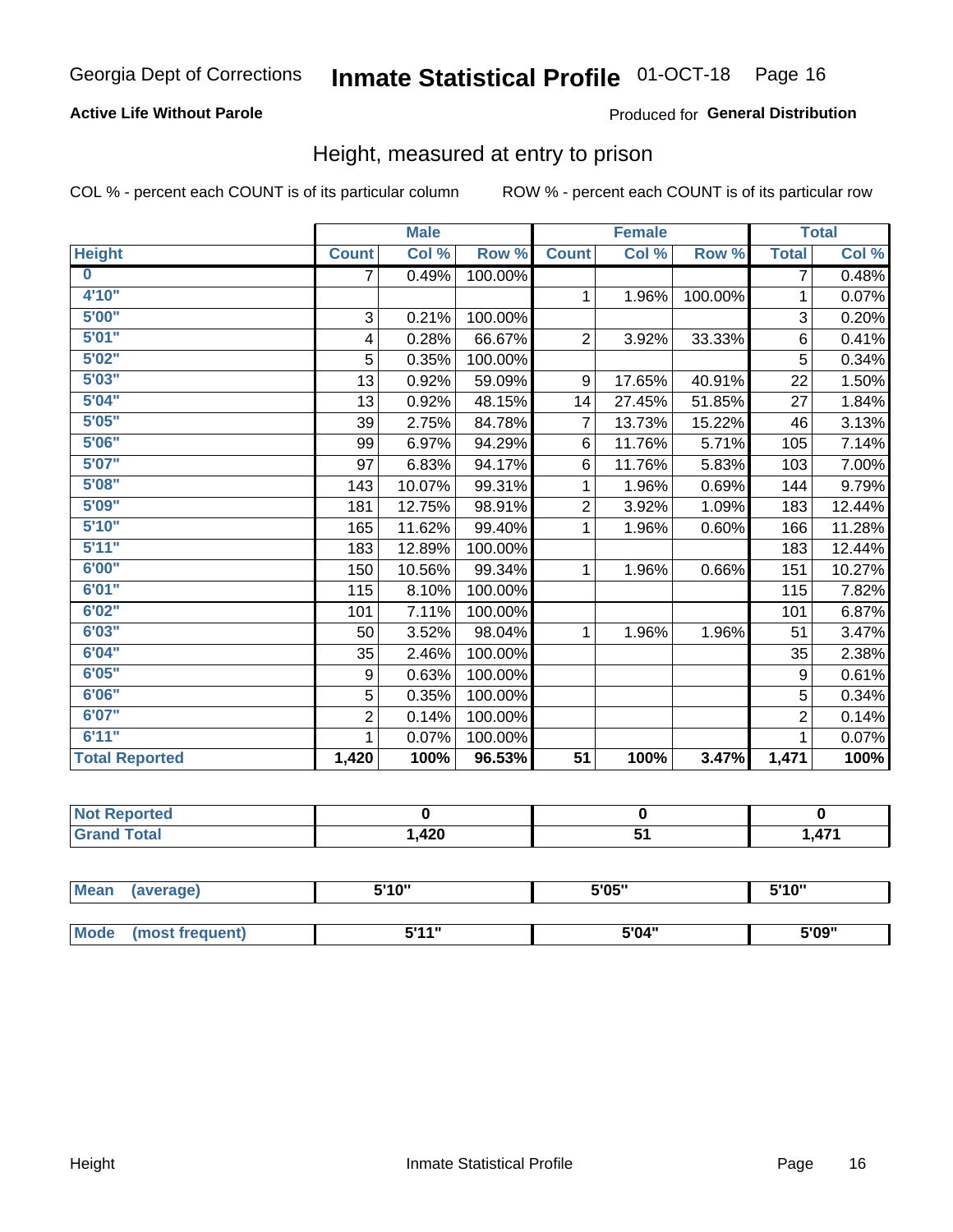### **Active Life Without Parole**

Produced for General Distribution

### Weight, measured at entry to prison

COL % - percent each COUNT is of its particular column

|                                |                | <b>Male</b> |         |                 | <b>Female</b>    |         |                | <b>Total</b> |  |
|--------------------------------|----------------|-------------|---------|-----------------|------------------|---------|----------------|--------------|--|
| <b>Weight</b>                  | <b>Count</b>   | Col %       | Row %   | <b>Count</b>    | Col %            | Row %   | <b>Total</b>   | Col %        |  |
| 100 - 109 pounds               |                |             |         | 1               | 1.96%            | 100.00% | 1              | 0.07%        |  |
| 110 - 119 pounds               | 4              | 0.28%       | 66.67%  | $\overline{2}$  | 3.92%            | 33.33%  | 6              | 0.41%        |  |
| 120 - 129 pounds               | 6              | 0.42%       | 85.71%  | $\mathbf{1}$    | 1.96%            | 14.29%  | $\overline{7}$ | 0.48%        |  |
| 130 - 139 pounds               | 43             | 3.03%       | 91.49%  | 4               | 7.84%            | 8.51%   | 47             | 3.20%        |  |
| 140 - 149 pounds               | 91             | 6.42%       | 95.79%  | 4               | 7.84%            | 4.21%   | 95             | 6.47%        |  |
| 150 - 159 pounds               | 129            | 9.10%       | 95.56%  | 6               | 11.76%           | 4.44%   | 135            | 9.20%        |  |
| 160 - 169 pounds               | 167            | 11.79%      | 97.66%  | 4               | 7.84%            | 2.34%   | 171            | 11.65%       |  |
| 170 - 179 pounds               | 189            | 13.34%      | 97.93%  | 4               | 7.84%            | 2.07%   | 193            | 13.15%       |  |
| 180 - 189 pounds               | 185            | 13.06%      | 97.37%  | 5               | 9.80%            | 2.63%   | 190            | 12.94%       |  |
| 190 - 199 pounds               | 121            | 8.54%       | 96.03%  | 5               | 9.80%            | 3.97%   | 126            | 8.58%        |  |
| 200 - 209 pounds               | 125            | 8.82%       | 96.90%  | 4               | 7.84%            | 3.10%   | 129            | 8.79%        |  |
| 210 - 219 pounds               | 86             | 6.07%       | 94.51%  | 5               | 9.80%            | 5.49%   | 91             | 6.20%        |  |
| 220 - 229 pounds               | 82             | 5.79%       | 98.80%  | $\mathbf{1}$    | 1.96%            | 1.20%   | 83             | 5.65%        |  |
| 230 - 239 pounds               | 52             | 3.67%       | 98.11%  | 1               | 1.96%            | 1.89%   | 53             | 3.61%        |  |
| 240 - 249 pounds               | 44             | 3.11%       | 100.00% |                 |                  |         | 44             | 3.00%        |  |
| 250 - 259 pounds               | 29             | 2.05%       | 100.00% |                 |                  |         | 29             | 1.98%        |  |
| 260 - 269 pounds               | 16             | 1.13%       | 100.00% |                 |                  |         | 16             | 1.09%        |  |
| 270 - 279 pounds               | 14             | 0.99%       | 100.00% |                 |                  |         | 14             | 0.95%        |  |
| 280 - 289 pounds               | 10             | 0.71%       | 90.91%  | 1               | 1.96%            | 9.09%   | 11             | 0.75%        |  |
| 290 - 299 pounds               | 6              | 0.42%       | 75.00%  | $\overline{2}$  | 3.92%            | 25.00%  | 8              | 0.54%        |  |
| 300 - 309 pounds               | 4              | 0.28%       | 100.00% |                 |                  |         | 4              | 0.27%        |  |
| 310 - 319 pounds               | 1              | 0.07%       | 100.00% |                 |                  |         | $\mathbf{1}$   | 0.07%        |  |
| 320 - 329 pounds               | 4              | 0.28%       | 100.00% |                 |                  |         | 4              | 0.27%        |  |
| 330 - 339 pounds               | 4              | 0.28%       | 100.00% |                 |                  |         | 4              | 0.27%        |  |
| 350 - 359 pounds               | $\overline{2}$ | 0.14%       | 100.00% |                 |                  |         | $\overline{2}$ | 0.14%        |  |
| 360 - 369 pounds               | 1              | 0.07%       | 100.00% |                 |                  |         | 1              | 0.07%        |  |
| 370 - 379 pounds               | 1              | 0.07%       | 100.00% |                 |                  |         | $\mathbf 1$    | 0.07%        |  |
| 390 - 399 pounds               |                |             |         | 1               | 1.96%            | 100.00% | 1              | 0.07%        |  |
| 400 pounds and over            | $\mathbf{1}$   | 0.07%       | 100.00% |                 |                  |         | $\mathbf{1}$   | 0.07%        |  |
| <b>Total Reported</b>          | 1,417          | 100%        | 96.53%  | $\overline{51}$ | 100%             | 3.47%   | 1,468          | 100.0%       |  |
|                                |                |             |         |                 |                  |         |                |              |  |
| <b>Not Reported</b>            |                | 3           |         |                 | 0                |         |                | 3            |  |
| <b>Grand Total</b>             |                | 1,420       |         | $\overline{51}$ |                  |         | 1,471          |              |  |
|                                |                |             |         |                 |                  |         |                |              |  |
| <b>Mean</b><br>(average)       |                | 189         |         |                 | $\overline{182}$ |         |                | 189          |  |
| <b>Median (middle)</b>         |                | 180         |         |                 | $\overline{175}$ |         |                | 180          |  |
| <b>Mode</b><br>(most frequent) |                | 180         |         | 180             |                  |         | 180            |              |  |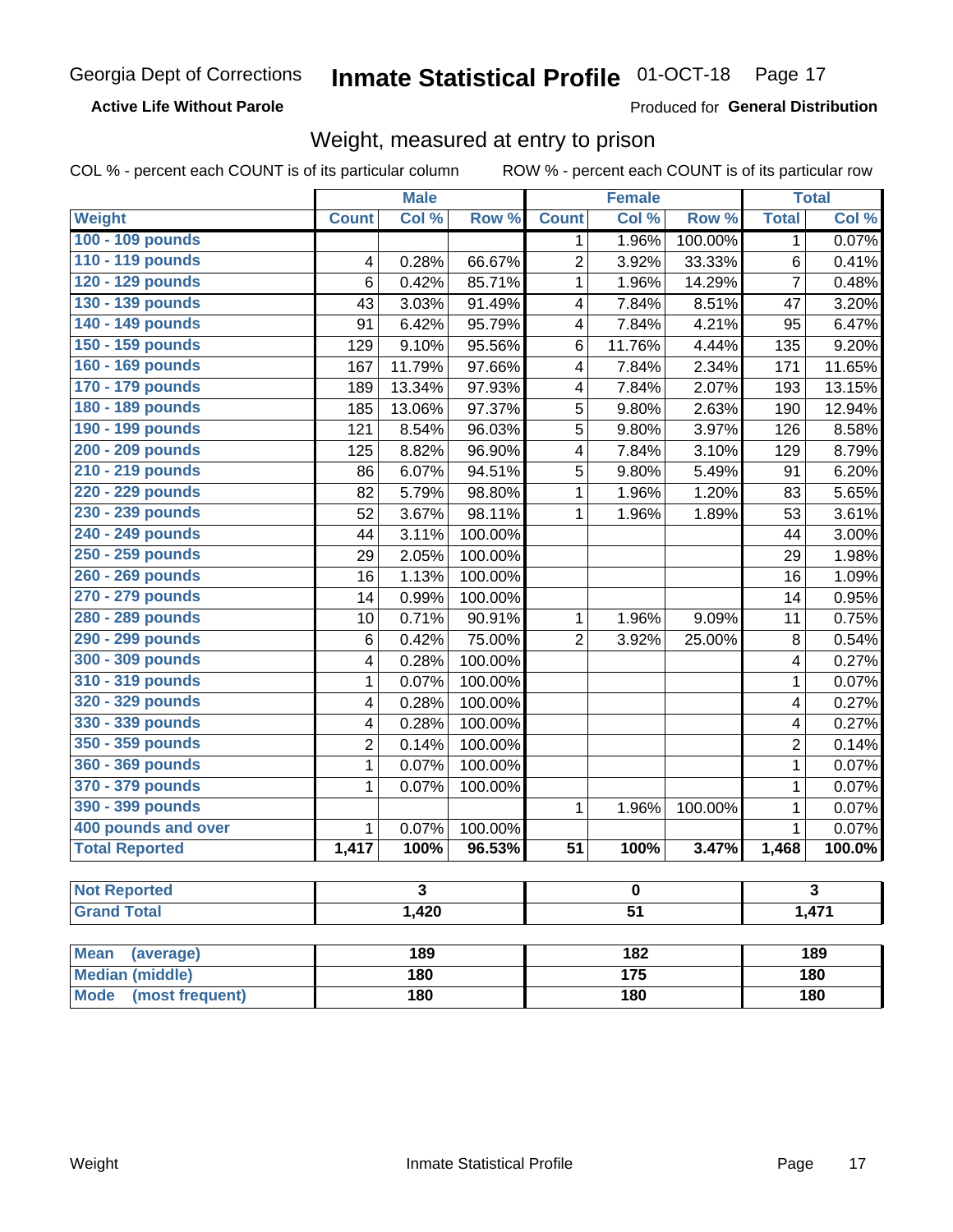## Inmate Statistical Profile 01-OCT-18 Page 18

### **Active Life Without Parole**

### Produced for General Distribution

### Veterans validated by Veteran's Administration

COL % - percent each COUNT is of its particular column

|                          |                 | <b>Male</b> |                    | <b>Female</b> |       |                 | <b>Total</b> |
|--------------------------|-----------------|-------------|--------------------|---------------|-------|-----------------|--------------|
| <b>Military service</b>  | <b>Count</b>    | Col %       | <b>Row % Count</b> | Col %         | Row % | <b>Total</b>    | Col %        |
| <b>Others</b><br>0       | 51              | 42.50%      | 100.00%            |               |       | 51              | 42.15%       |
| <b>Air Force</b>         | 47              | 39.17%      | 97.92%             | 100.00%       | 2.08% | 48              | 39.67%       |
| <b>Army</b>              | 6               | $5.00\%$    | 100.00%            |               |       | 6               | 4.96%        |
| <b>Navy</b><br>3         | 6               | $5.00\%$    | 100.00%            |               |       | 6               | 4.96%        |
| <b>Coast Guard</b><br>5. | 10 <sub>1</sub> | 8.33%       | 100.00%            |               |       | 10 <sub>1</sub> | 8.26%        |
| <b>Total Reported</b>    | 120             | 100%        | 99.17%             | 100%          | .83%  | 121             | 100%         |

| тес          | ,300 | <b>50</b>   | .350     |
|--------------|------|-------------|----------|
| <b>Total</b> | ,420 | ◡<br>$\sim$ | 171<br>. |

| Mo<br>m | ∖‡h∧rc<br>____ | $-0.002$<br>28 F T<br>UI CE | <b>Others</b><br>____ |
|---------|----------------|-----------------------------|-----------------------|
|         |                |                             |                       |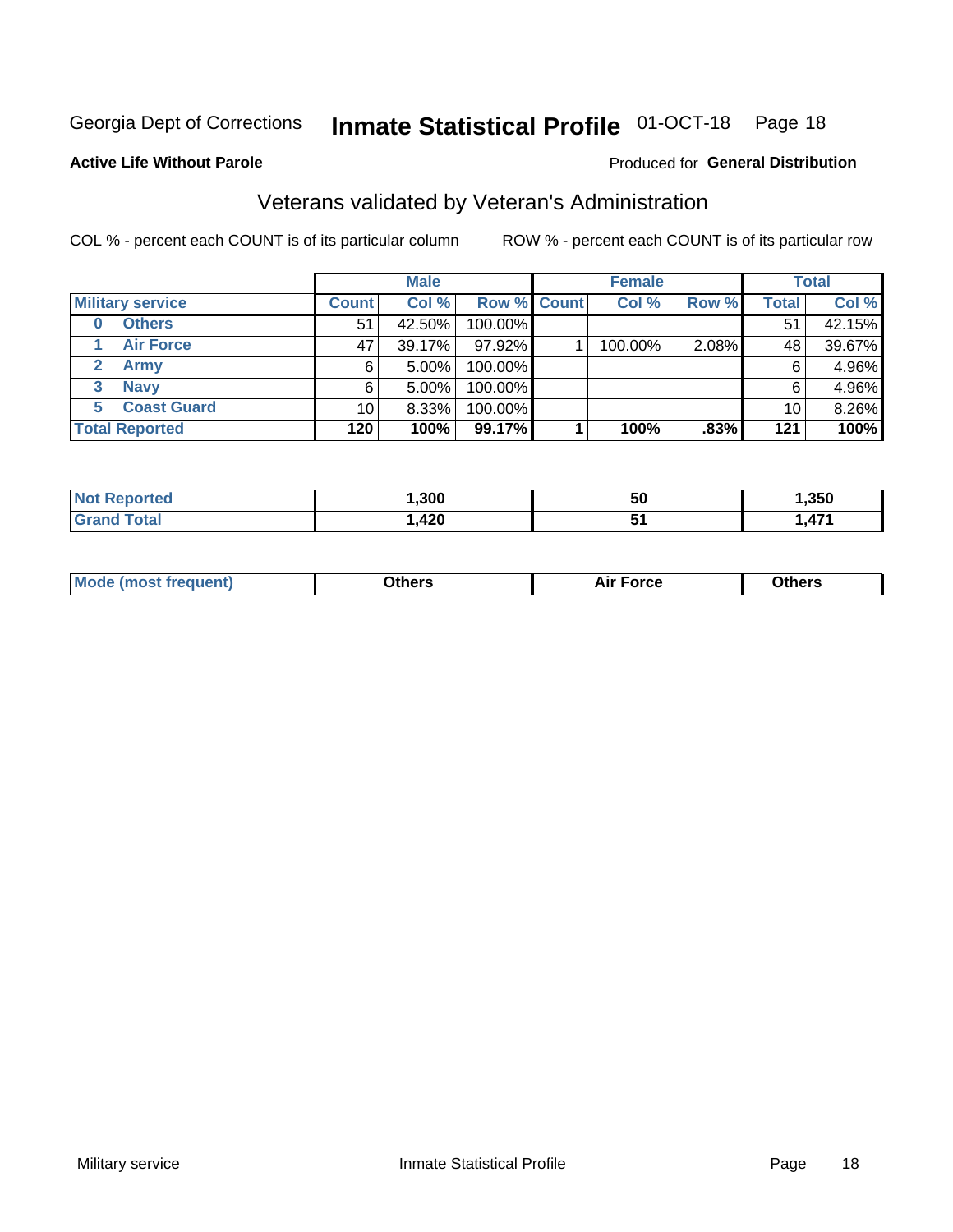#### **Inmate Statistical Profile 01-OCT-18** Page 19

### **Active Life Without Parole**

### Produced for General Distribution

### Type of admission to prison

COL % - percent each COUNT is of its particular column

|                                      |                 | <b>Male</b> |                    |    | <b>Female</b> |       |              | <b>Total</b> |
|--------------------------------------|-----------------|-------------|--------------------|----|---------------|-------|--------------|--------------|
| <b>Type of Admission</b>             | <b>Count</b>    | Col %       | <b>Row % Count</b> |    | Col %         | Row % | <b>Total</b> | Col %        |
| <b>New Sentence</b><br>52            | 1,349           | 95.00%      | 96.36%             | 51 | 100.00%       | 3.64% | 1,400        | 95.17%       |
| <b>Probation Rev Partial</b><br>53   | 6               | .42%        | 100.00%            |    |               |       | 6            | .41%         |
| <b>Probation Rev Remainder</b><br>54 | 13              | .92%        | 100.00%            |    |               |       | 13           | .88%         |
| <b>Parole Rev New Sentence</b><br>55 | 20 <sub>1</sub> | 1.41%       | 100.00%            |    |               |       | 20           | 1.36%        |
| <b>Parole Rev No New</b><br>56       | 18              | 1.27%       | 100.00%            |    |               |       | 18           | 1.22%        |
| <b>Sentence</b>                      |                 |             |                    |    |               |       |              |              |
| <b>Life W/O Parole</b><br>70         | 13              | .92%        | 100.00%            |    |               |       | 13           | .88%         |
| <b>Unknown</b><br>82                 |                 | .07%        | 100.00%            |    |               |       |              | .07%         |
| <b>Total Reported</b>                | 1,420           | 100%        | 96.53%             | 51 | 100%          | 3.47% | 1,471        | 100%         |

| <b>Not Reported</b> |      |          |
|---------------------|------|----------|
| <b>Grand Total</b>  | ,420 | A74<br>. |

| Mode (most frequent) | <b>New Sentence</b> | <b>New Sentence</b> | <b>New Sentence</b> |
|----------------------|---------------------|---------------------|---------------------|
|                      |                     |                     |                     |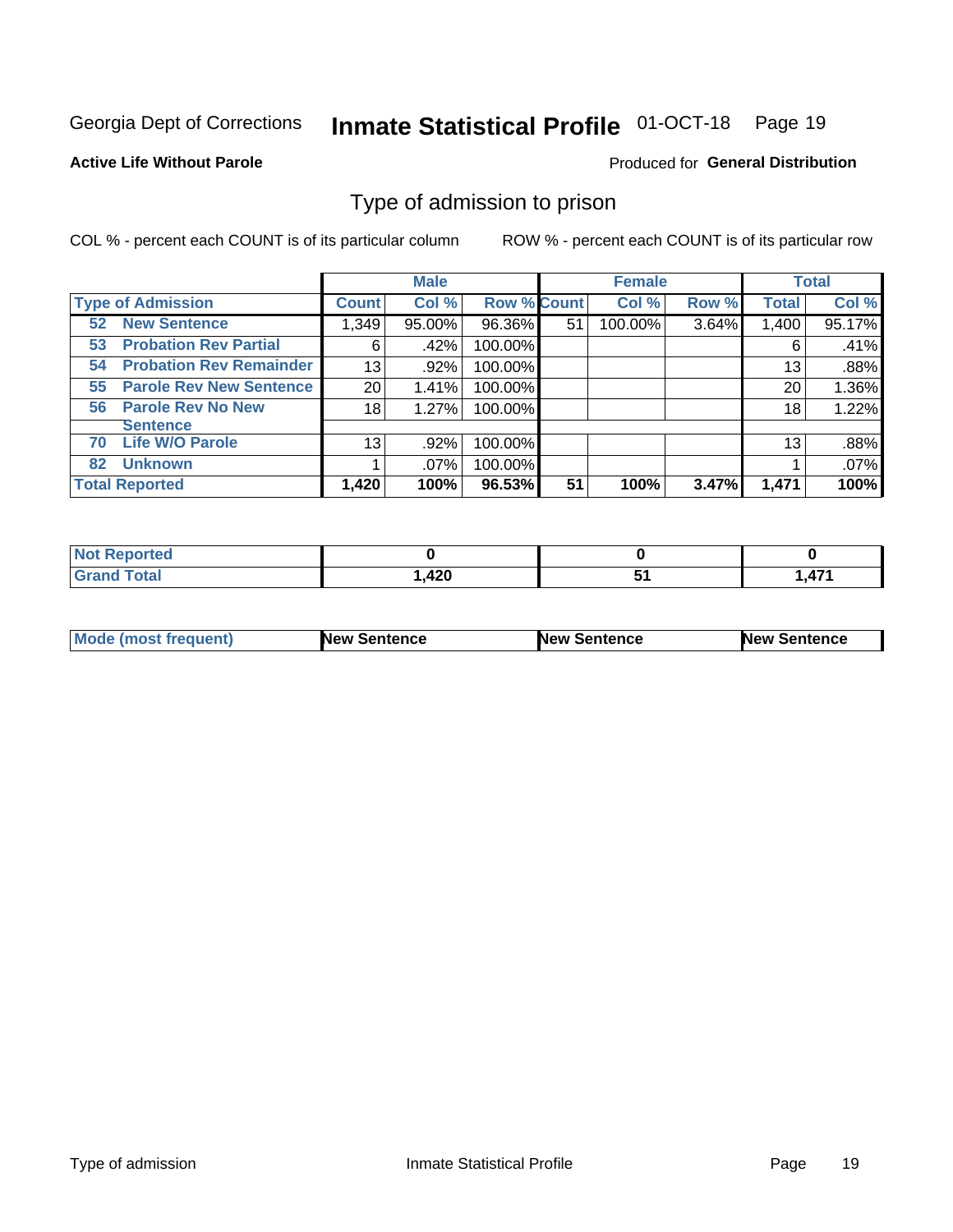## Inmate Statistical Profile 01-OCT-18 Page 20

**Active Life Without Parole** 

### Produced for General Distribution

## Current / last supervision level

COL % - percent each COUNT is of its particular column

|                        |              | <b>Male</b> |                    |    | <b>Female</b> |          |       | <b>Total</b> |
|------------------------|--------------|-------------|--------------------|----|---------------|----------|-------|--------------|
| <b>Security Status</b> | <b>Count</b> | Col%        | <b>Row % Count</b> |    | Col %         | Row %    | Total | Col %        |
| 4 Medium               | ົ            | $.21\%$     | 100.00%            |    | .00%          |          |       | .20%         |
| 5 Close                | 1.417        | 99.79%      | 96.53%             | 51 | 100.00%       | 3.47%    | .468  | 99.80%       |
| <b>Total Reported</b>  | 1,420        | 100%        | 96.53%             | 51 | 100%          | $3.47\%$ | 1.471 | 100%         |

| <b>Still being diagnosed</b> |       |       |
|------------------------------|-------|-------|
| <b>Not Reported</b>          |       |       |
| <b>Grand Total</b>           | 1,420 | 1.471 |

| <b>Mode (most frequent)</b> | Close | ∵lose | Close |
|-----------------------------|-------|-------|-------|
|                             |       |       |       |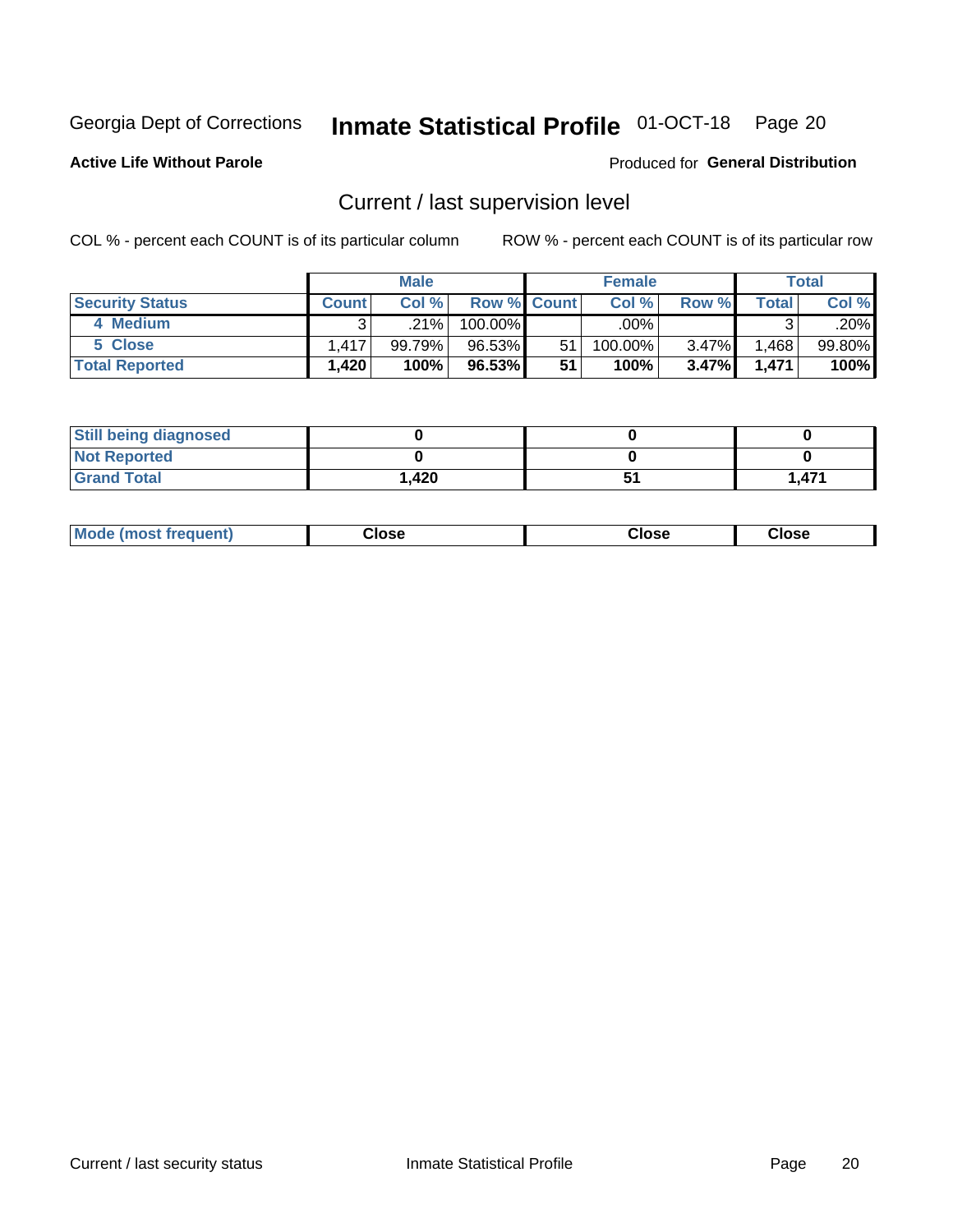## Inmate Statistical Profile 01-OCT-18 Page 21

**Active Life Without Parole** 

Produced for General Distribution

## Current / last type of institution

COL % - percent each COUNT is of its particular column

|                            |              | <b>Male</b> |                    |    | <b>Female</b> |          |              | <b>Total</b> |
|----------------------------|--------------|-------------|--------------------|----|---------------|----------|--------------|--------------|
| <b>Type of Institution</b> | <b>Count</b> | Col%        | <b>Row % Count</b> |    | Col %         | Row %    | <b>Total</b> | Col %        |
| <b>State Prison</b>        | ا 420. ا     | $100.00\%$  | 96.53%             | 51 | $100.00\%$    | $3.47\%$ | 1.471        | 100.00%      |
| <b>Total Reported</b>      | 1,420        | 100%        | $96.53\%$          | 51 | $100\%$ ,     | $3.47\%$ | 1.471        | 100%         |

| N<br>τeα             |                 |        |                   |
|----------------------|-----------------|--------|-------------------|
| $\sim$ $\sim$ $\sim$ | $\Delta$<br>TŁV | $\sim$ | A74<br>- <b>.</b> |

|  | <b>Mode (most frequent)</b> | State Prison | <b>State Prison</b> | <b>State Prison</b> |
|--|-----------------------------|--------------|---------------------|---------------------|
|--|-----------------------------|--------------|---------------------|---------------------|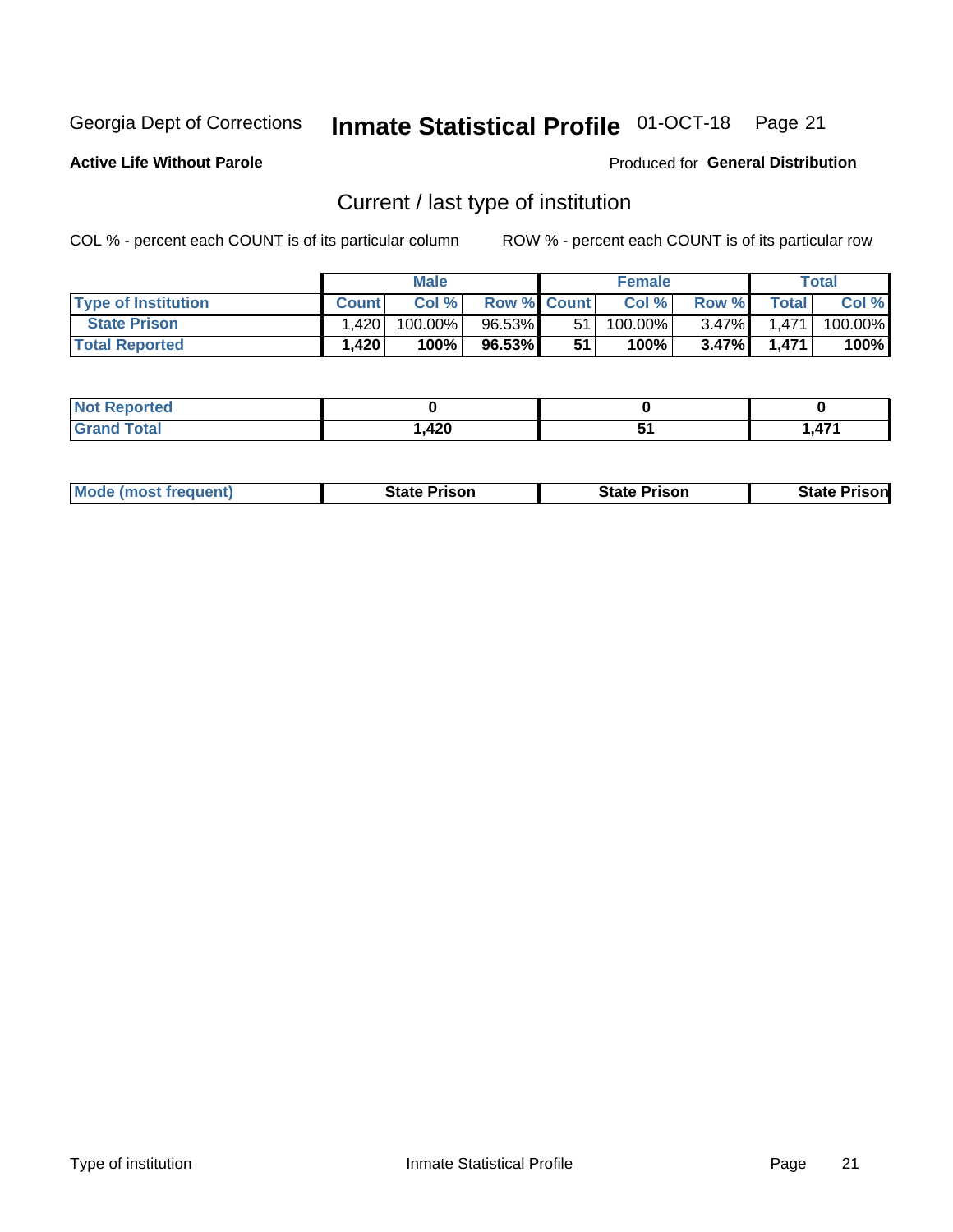## Inmate Statistical Profile 01-OCT-18 Page 22

### **Active Life Without Parole**

### Produced for General Distribution

### Institution type - transitional centers

COL % - percent each COUNT is of its particular column

|                                                  | <b>Male</b> |                    | <b>Female</b> |             | Total |
|--------------------------------------------------|-------------|--------------------|---------------|-------------|-------|
| <b>Institution Type - Trans. Centers Count  </b> | Col%        | <b>Row % Count</b> | Col %         | Row % Total | Col % |
| <b>Total Reported</b>                            |             |                    |               |             |       |

| <b>Reported</b><br><b>NOT</b><br>$\sim$            |  |  |
|----------------------------------------------------|--|--|
| $f$ $f \circ f \circ f$<br>$C = 1$<br><b>TULAI</b> |  |  |

| Mode (most frequent) | <b>Null</b> | <b>Null</b> | <b>Null</b> |
|----------------------|-------------|-------------|-------------|
|                      |             |             |             |
|                      |             |             |             |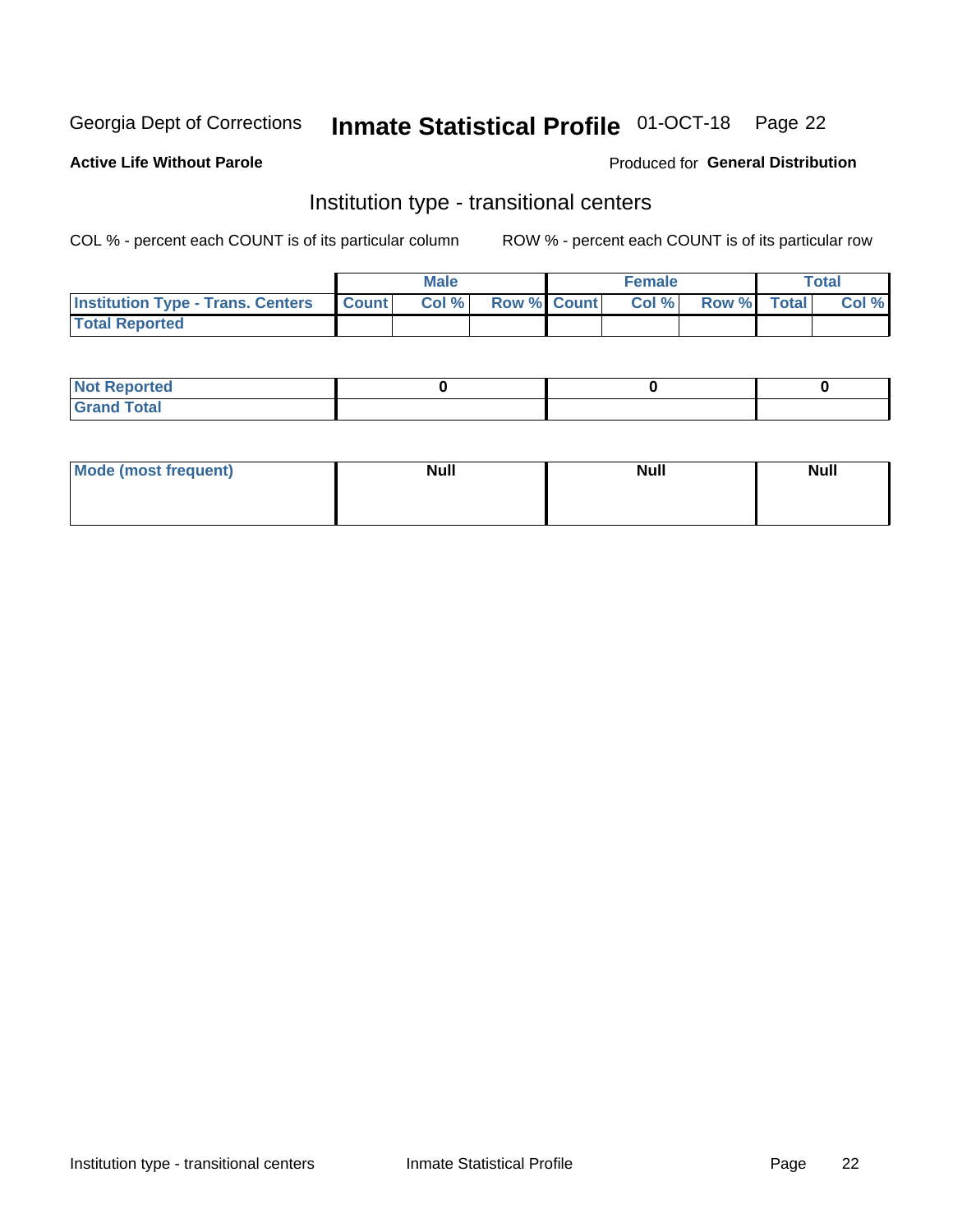## Inmate Statistical Profile 01-OCT-18 Page 23

**Active Life Without Parole** 

Produced for General Distribution

### Institution type - county prisons

COL % - percent each COUNT is of its particular column

|                                                    | <b>Male</b> |       |  | <b>Female</b> |                          |             | <b>Total</b> |       |  |
|----------------------------------------------------|-------------|-------|--|---------------|--------------------------|-------------|--------------|-------|--|
| <b>Institution Type - County Prisons   Count  </b> |             | Col % |  |               | <b>Row % Count Col %</b> | Row % Total |              | Col % |  |
| <b>Total Reported</b>                              |             |       |  |               |                          |             |              |       |  |

| <b>Not Reported</b>   |  |  |
|-----------------------|--|--|
| <b>Total</b><br>Granc |  |  |

| Mode (most frequent) | <b>Null</b> | <b>Null</b><br><b>Null</b> |
|----------------------|-------------|----------------------------|
|                      |             |                            |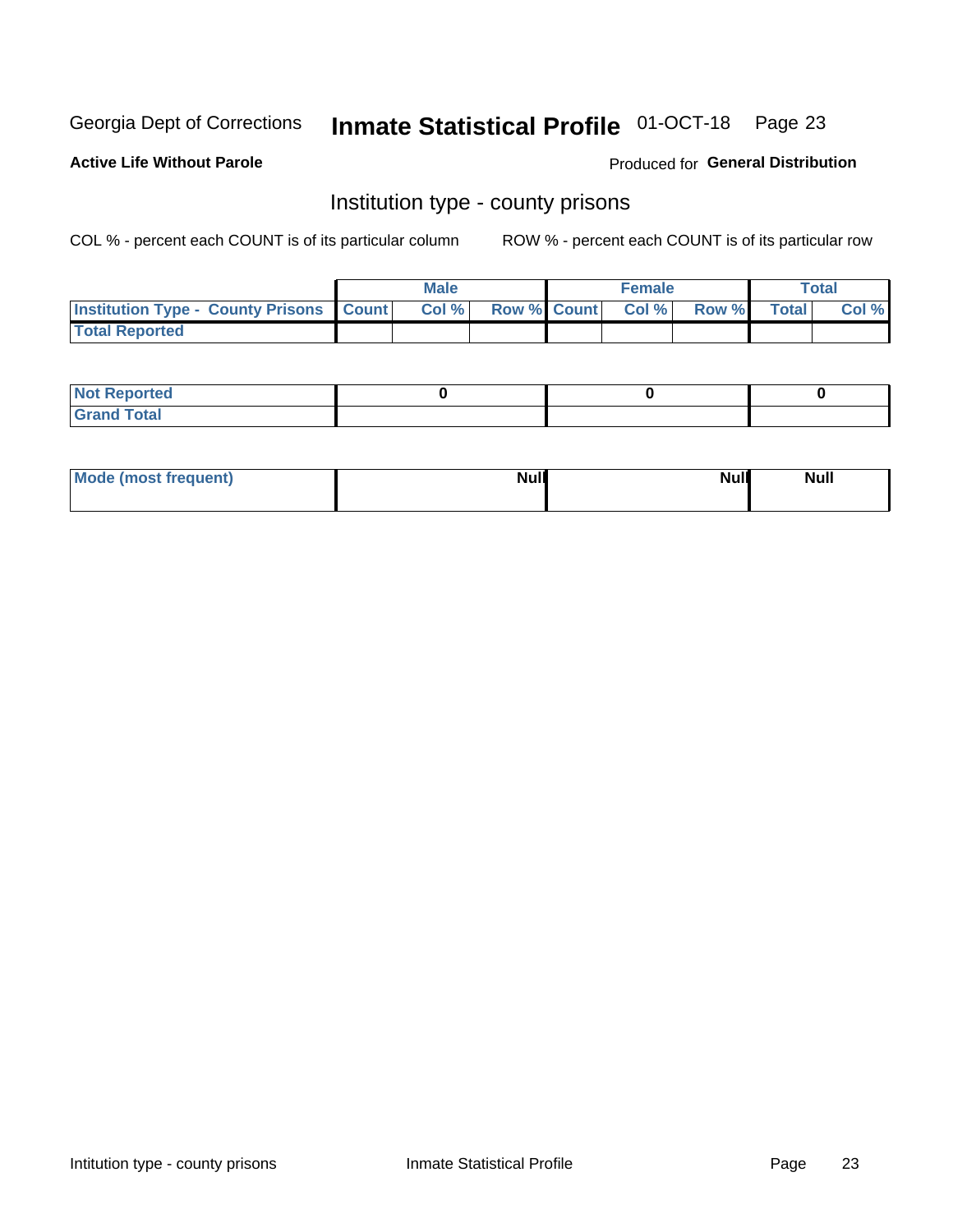## Inmate Statistical Profile 01-OCT-18 Page 24

### **Active Life Without Parole**

### Produced for General Distribution

### Institution type - state prisons

COL % - percent each COUNT is of its particular column

|                                                    | <b>Male</b>               |        |             |                               | <b>Female</b> |          | <b>Total</b>                        |                            |
|----------------------------------------------------|---------------------------|--------|-------------|-------------------------------|---------------|----------|-------------------------------------|----------------------------|
| <b>Institution Type - State Prisons</b>            | <b>Count</b>              | Col %  | Row %       | <b>Count</b>                  | Col %         | Row %    | <b>Total</b>                        | $\overline{\text{Col }\%}$ |
| <b>Arrendale State Prison</b>                      |                           |        |             | 27                            | 52.94%        | 100.00%  | $\overline{27}$                     | 1.84%                      |
| <b>Augusta State Med. Prison</b>                   | 68                        | 4.79%  | 100.00%     |                               |               |          | 68                                  | 4.62%                      |
| <b>Autry State Prison</b>                          | 1                         | .07%   | 100.00%     |                               |               |          |                                     | .07%                       |
| <b>Baldwin State Prison</b>                        | 48                        | 3.38%  | 100.00%     |                               |               |          | 48                                  | 3.26%                      |
| <b>Burruss Correctional Training</b><br><b>Ctr</b> | 1                         | .07%   | 100.00%     |                               |               |          | 1                                   | .07%                       |
| <b>Central State Prison</b>                        | 4                         | .28%   | 100.00%     |                               |               |          | 4                                   | .27%                       |
| <b>Coastal State Prison</b>                        | 5                         | .35%   | 100.00%     |                               |               |          | 5                                   | .34%                       |
| <b>Dooly State Prison</b>                          | 1                         | .07%   | 100.00%     |                               |               |          |                                     | .07%                       |
| <b>Ga Diag Class Prison</b>                        | 53                        | 3.73%  | 100.00%     |                               |               |          | 53                                  | 3.60%                      |
| <b>Ga State Prison</b>                             | 31                        | 2.18%  | 100.00%     |                               |               |          | 31                                  | 2.11%                      |
| <b>Hancock State Prison</b>                        | 170                       | 11.97% | 100.00%     |                               |               |          | 170                                 | 11.56%                     |
| <b>Hays State Prison</b>                           | 116                       | 8.17%  | 100.00%     |                               |               |          | 116                                 | 7.89%                      |
| <b>Macon State Prison</b>                          | 277                       | 19.51% | 100.00%     |                               |               |          | 277                                 | 18.83%                     |
| <b>Phillips State Prison</b>                       | 27                        | 1.90%  | 100.00%     |                               |               |          | 27                                  | 1.84%                      |
| <b>Pulaski State Prison</b>                        |                           |        |             | 24                            | 47.06%        | 100.00%  | 24                                  | 1.63%                      |
| <b>Smith State Prison</b>                          | 192                       | 13.52% | 100.00%     |                               |               |          | 192                                 | 13.05%                     |
| <b>Telfair State Prison</b>                        | 209                       | 14.72% | 100.00%     |                               |               |          | 209                                 | 14.21%                     |
| <b>Valdosta State Prison</b>                       | 110                       | 7.75%  | 100.00%     |                               |               |          | 110                                 | 7.48%                      |
| <b>Ware State Prison</b>                           | 107                       | 7.54%  | 100.00%     |                               |               |          | 107                                 | 7.27%                      |
| <b>Total Reported</b>                              | 1,420                     | 100%   | 96.53%      | $\overline{51}$               | 100%          | 3.47%    | 1,471                               | 100%                       |
| <b>Not Reported</b>                                | $\bf{0}$                  |        | $\mathbf 0$ |                               |               | $\bf{0}$ |                                     |                            |
| <b>Grand Total</b>                                 |                           | 1,420  |             | $\overline{51}$               |               |          | 1,471                               |                            |
| <b>Mode (most frequent)</b>                        | <b>Macon State Prison</b> |        |             | <b>Arrendale State Prison</b> |               |          | <b>Macon State</b><br><b>Prison</b> |                            |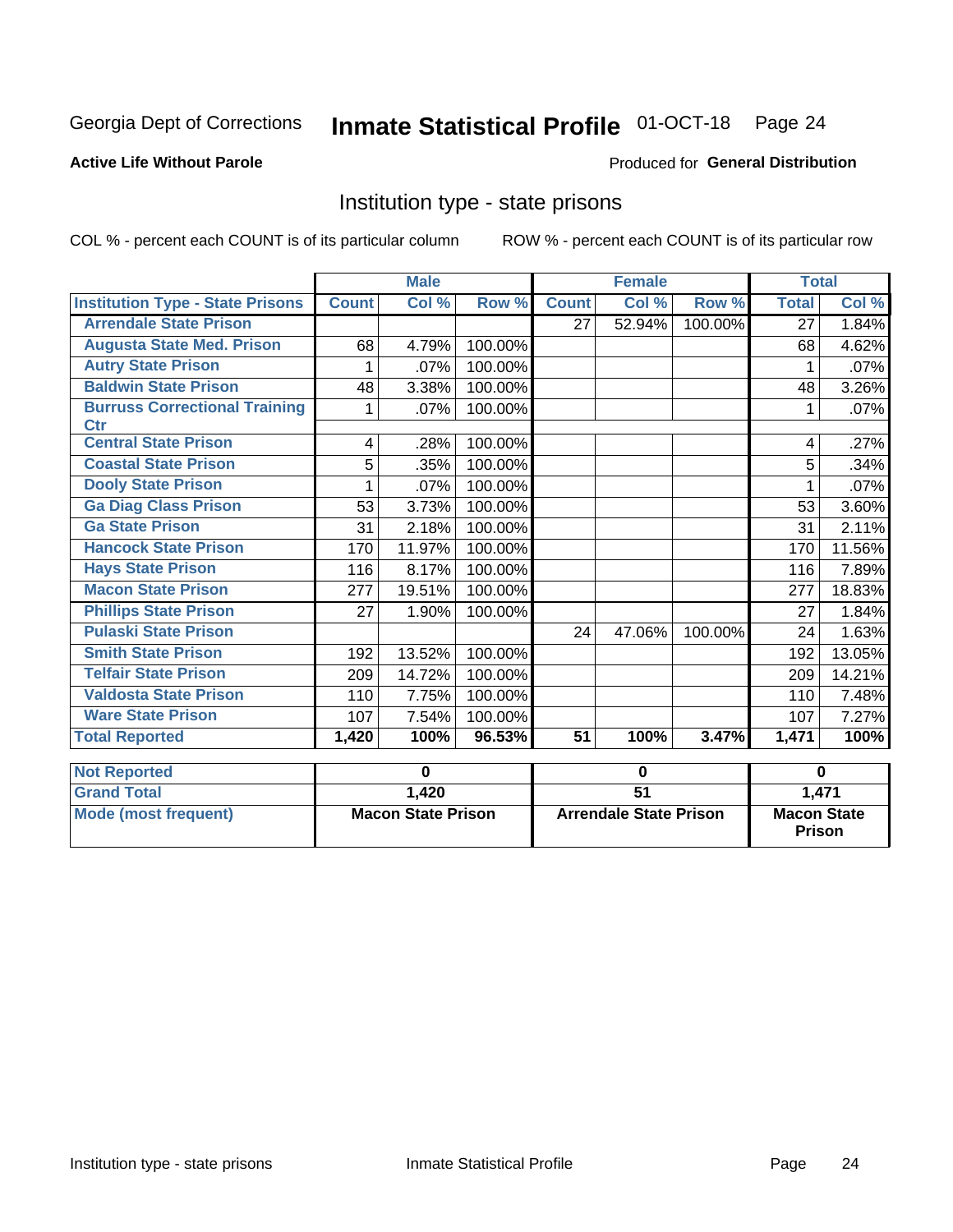## Inmate Statistical Profile 01-OCT-18 Page 25

### **Active Life Without Parole**

### Produced for General Distribution

### Institution type - private prisons

COL % - percent each COUNT is of its particular column

|                                                     | <b>Male</b> |       |                    | <b>Female</b> |       |             | Total |       |
|-----------------------------------------------------|-------------|-------|--------------------|---------------|-------|-------------|-------|-------|
| <b>Institution Type - Private Prisons   Count  </b> |             | Col % | <b>Row % Count</b> |               | Col % | Row % Total |       | Col % |
| <b>Total Reported</b>                               |             |       |                    |               |       |             |       |       |

| Not Reported          |  |  |
|-----------------------|--|--|
| <b>Cotal</b><br>_____ |  |  |

| <b>Mo</b><br>frequent) | <b>Null</b> | <b>Null</b> | . . I *<br><b>IVUII</b> |
|------------------------|-------------|-------------|-------------------------|
|                        |             |             |                         |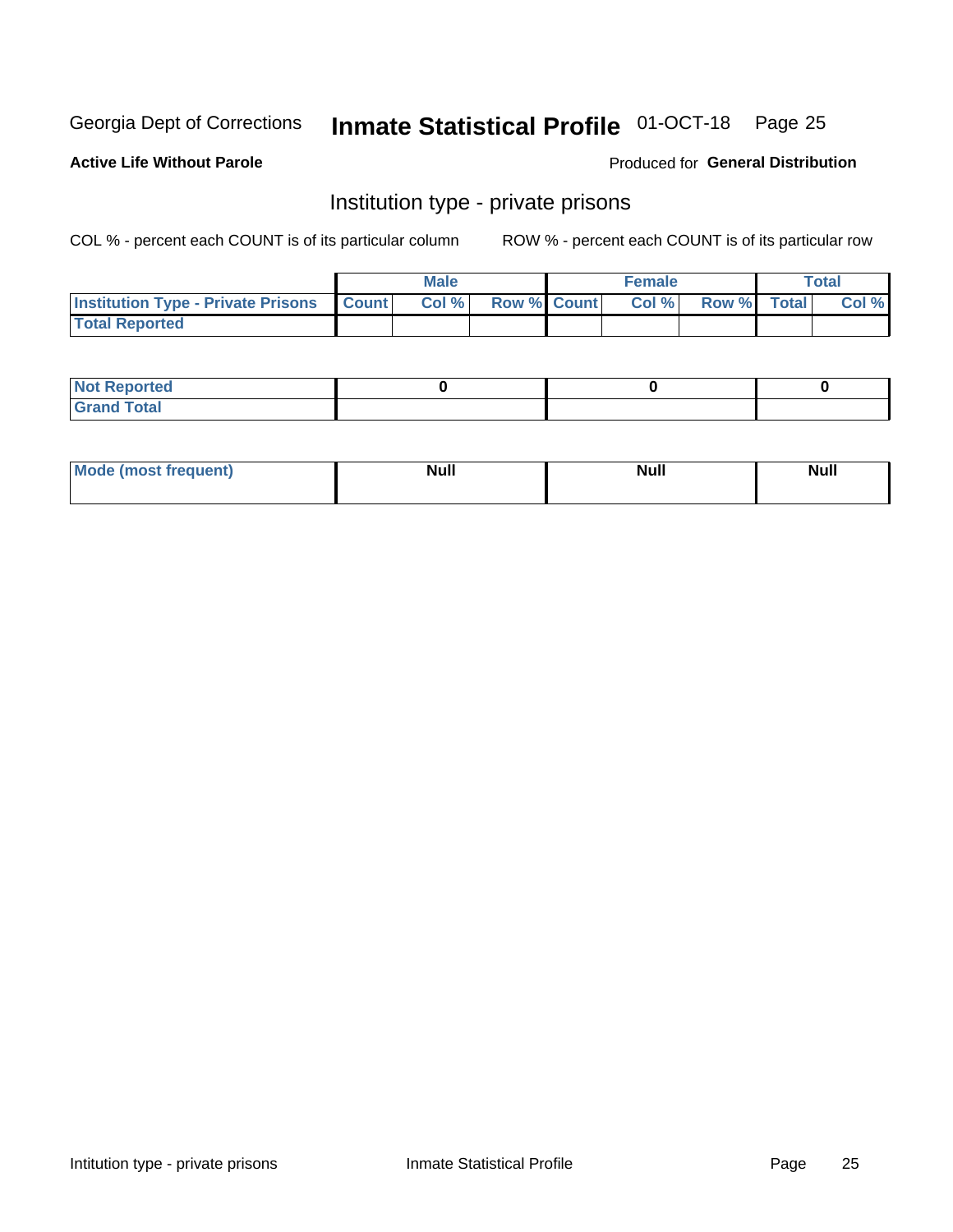## Inmate Statistical Profile 01-OCT-18 Page 26

### **Active Life Without Parole**

### Produced for General Distribution

### Institution type - inmate boot camp

COL % - percent each COUNT is of its particular column

|                                      | <b>Male</b>  |       |               |              | <b>Female</b> | <b>Total</b> |  |       |
|--------------------------------------|--------------|-------|---------------|--------------|---------------|--------------|--|-------|
| <b>Institution Type - Boot Camps</b> | <b>Count</b> | Col % | <b>Row %I</b> | <b>Count</b> | Col %         | Row % Total  |  | Col % |
| <b>Total Rported</b>                 |              |       |               |              |               |              |  |       |

| <b>Not Reported</b>            |  |  |
|--------------------------------|--|--|
| <b>Total</b><br>C <sub>r</sub> |  |  |

| Mod<br>uamo | Nul.<br>$- - - - - -$ | <b>Null</b> | <br>uu.<br>------ |
|-------------|-----------------------|-------------|-------------------|
|             |                       |             |                   |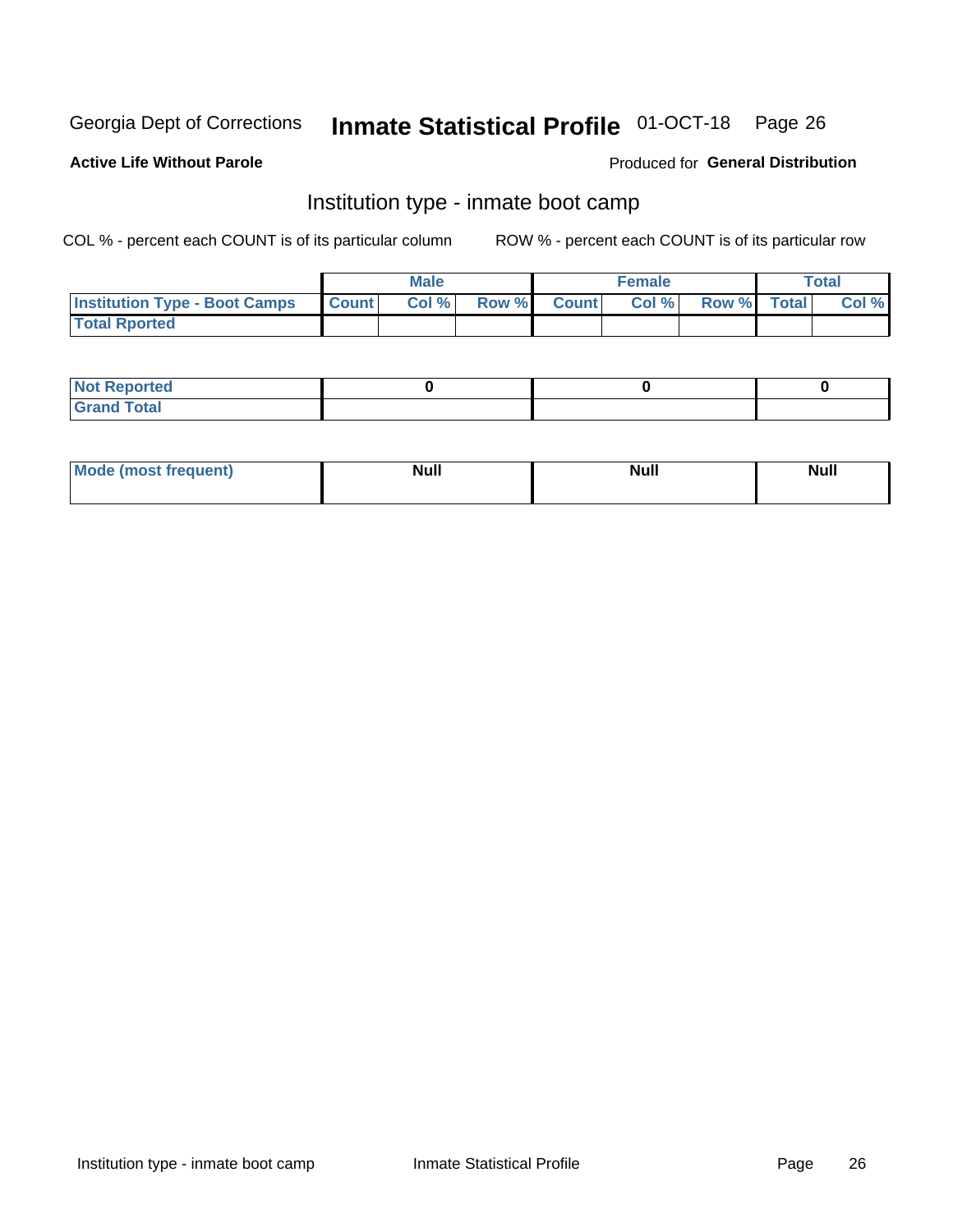## Inmate Statistical Profile 01-OCT-18 Page 27

### **Active Life Without Parole**

### Produced for General Distribution

### Number of disciplinary reports

COL % - percent each COUNT is of its particular column

|                                       | <b>Male</b>  |          |        | <b>Female</b> |        |       | <b>Total</b> |        |
|---------------------------------------|--------------|----------|--------|---------------|--------|-------|--------------|--------|
| <b>Number of Disciplinary Reports</b> | <b>Count</b> | Col %    | Row %  | <b>Count</b>  | Col %  | Row % | <b>Total</b> | Col %  |
|                                       | 409          | 28.80%   | 95.56% | 19            | 37.25% | 4.44% | 428          | 29.10% |
|                                       | 193          | 13.59%   | 96.98% | 6             | 11.76% | 3.02% | 199          | 13.53% |
| 2                                     | 123          | $8.66\%$ | 92.48% | 10            | 19.61% | 7.52% | 133          | 9.04%  |
| 3                                     | 103          | 7.25%    | 96.26% | 4             | 7.84%  | 3.74% | 107          | 7.27%  |
|                                       | 70           | 4.93%    | 95.89% | 3             | 5.88%  | 4.11% | 73           | 4.96%  |
| 5                                     | 65           | 4.58%    | 98.48% |               | 1.96%  | 1.52% | 66           | 4.49%  |
| <b>More Than 5</b>                    | 457          | 32.18%   | 98.28% | 8             | 15.69% | 1.72% | 465          | 31.61% |
| <b>Total Reported</b>                 | 1,420        | 100%     | 96.53% | 51            | 100%   | 3.47% | 1,471        | 100%   |

| ted<br>NO    |      |          |
|--------------|------|----------|
| <b>Total</b> | ,420 | 474<br>Æ |

| Mean (average)         | 6.87 | 4.14 | 6.78 |
|------------------------|------|------|------|
| <b>Median (middle)</b> |      |      |      |
| Mode (most frequent)   |      |      |      |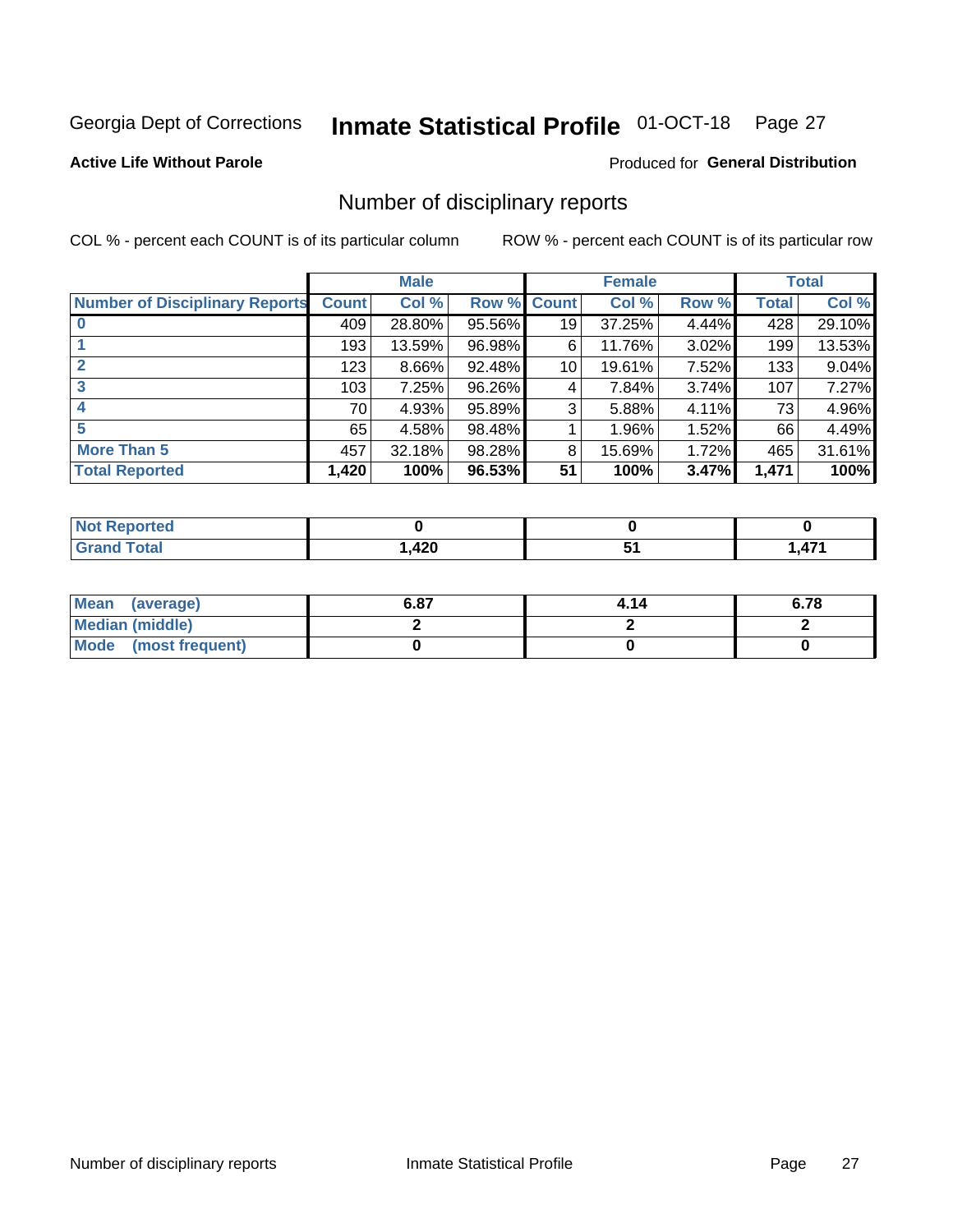## Inmate Statistical Profile 01-OCT-18 Page 28

### **Active Life Without Parole**

### **Produced for General Distribution**

### Number of transfers

COL % - percent each COUNT is of its particular column

|                            |         | <b>Male</b> |        | <b>Female</b> |        |          | <b>Total</b> |        |
|----------------------------|---------|-------------|--------|---------------|--------|----------|--------------|--------|
| <b>Number of Transfers</b> | Count l | Col %       | Row %  | <b>Count</b>  | Col %  | Row %    | <b>Total</b> | Col %  |
|                            | 31      | 2.18%       | 79.49% | 8             | 15.69% | 20.51%   | 39           | 2.65%  |
|                            | 386     | 27.18%      | 94.38% | 23            | 45.10% | 5.62%    | 409          | 27.80% |
| 2                          | 211     | 14.86%      | 95.48% | 10            | 19.61% | 4.52%    | 221          | 15.02% |
| 3                          | 150     | 10.56%      | 97.40% | 4             | 7.84%  | $2.60\%$ | 154          | 10.47% |
|                            | 100     | 7.04%       | 99.01% |               | 1.96%  | 0.99%    | 101          | 6.87%  |
| 5                          | 61      | $4.30\%$    | 98.39% |               | 1.96%  | $1.61\%$ | 62           | 4.21%  |
| <b>More Than 5</b>         | 481     | 33.87%      | 99.18% | 4             | 7.84%  | 0.82%    | 485          | 32.97% |
| <b>Total Reported</b>      | 1,420   | 100%        | 96.53% | 51            | 100%   | 3.47%    | 1,471        | 100%   |

| Reported<br>NOT I |      |            |
|-------------------|------|------------|
| 「otal             | ,420 | A74<br>. . |

| Mean (average)       | 5.87 | 1.82 | 5.73 |
|----------------------|------|------|------|
| Median (middle)      |      |      |      |
| Mode (most frequent) |      |      |      |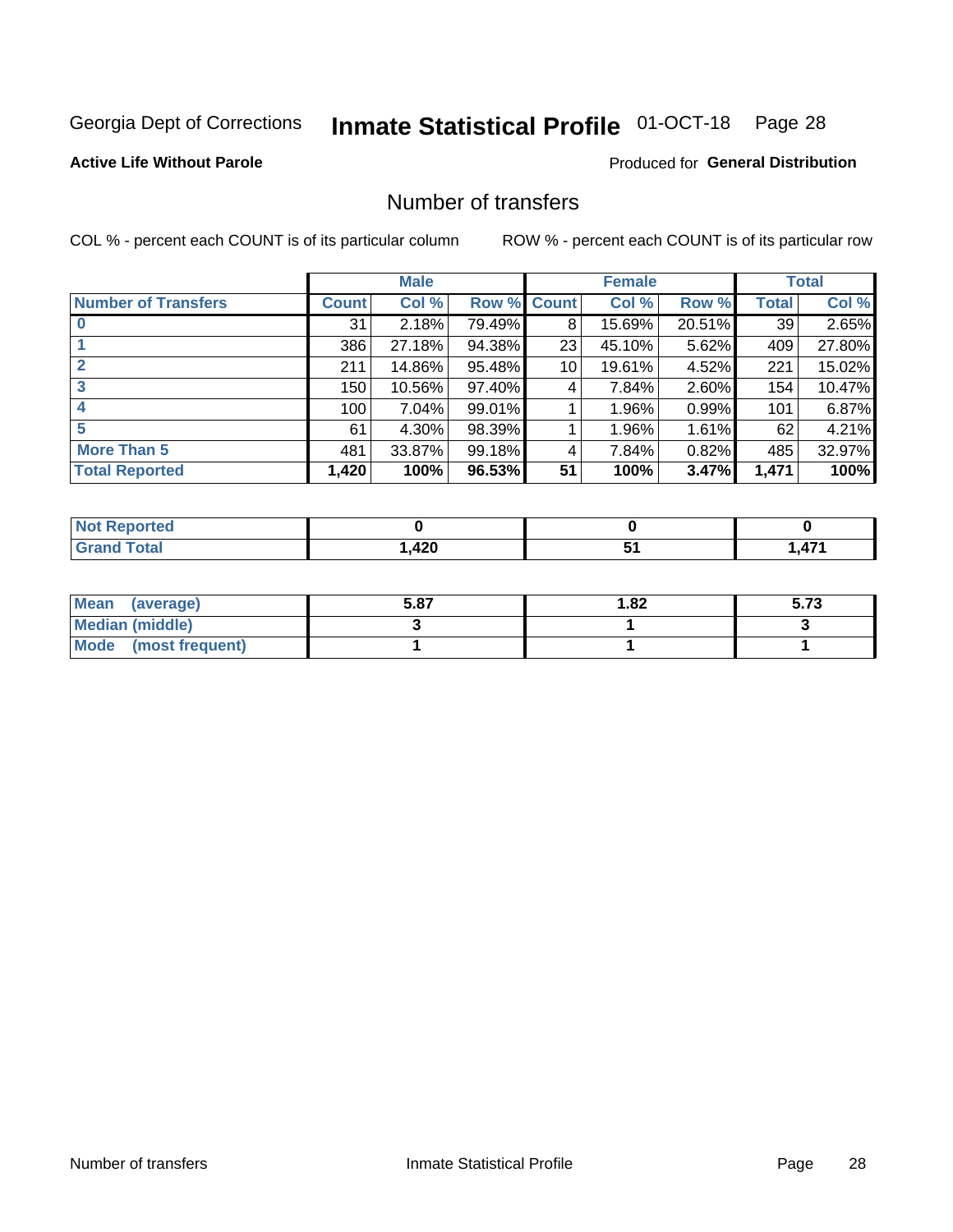## Inmate Statistical Profile 01-OCT-18 Page 29

**Active Life Without Parole** 

**Produced for General Distribution** 

## Number of escapes

COL % - percent each COUNT is of its particular column

|                          |              | <b>Male</b> |                    |    | <b>Female</b> |          |       | <b>Total</b> |
|--------------------------|--------------|-------------|--------------------|----|---------------|----------|-------|--------------|
| <b>Number of Escapes</b> | <b>Count</b> | Col%        | <b>Row % Count</b> |    | Col %         | Row %    | Total | Col %        |
|                          | .416         | 99.72%      | 96.52%             | 51 | 100.00%       | 3.48%    | 1,467 | 99.73%       |
|                          |              | $0.14\%$    | 100.00%            |    |               |          |       | 0.14%        |
|                          |              | 0.14%       | 100.00%            |    |               |          |       | 0.14%        |
| <b>Total Reported</b>    | ا 420.       | 100%        | 96.53%             | 51 | 100%          | $3.47\%$ | 1,471 | 100.0%       |

| rtea<br><b>NOT</b><br>$\cdots$ |       |                           |
|--------------------------------|-------|---------------------------|
| <b>Total</b><br>Grand          | 1,420 | $\rightarrow$<br>Æ<br>. . |

| Mean (average)         |  |  |
|------------------------|--|--|
| <b>Median (middle)</b> |  |  |
| Mode (most frequent)   |  |  |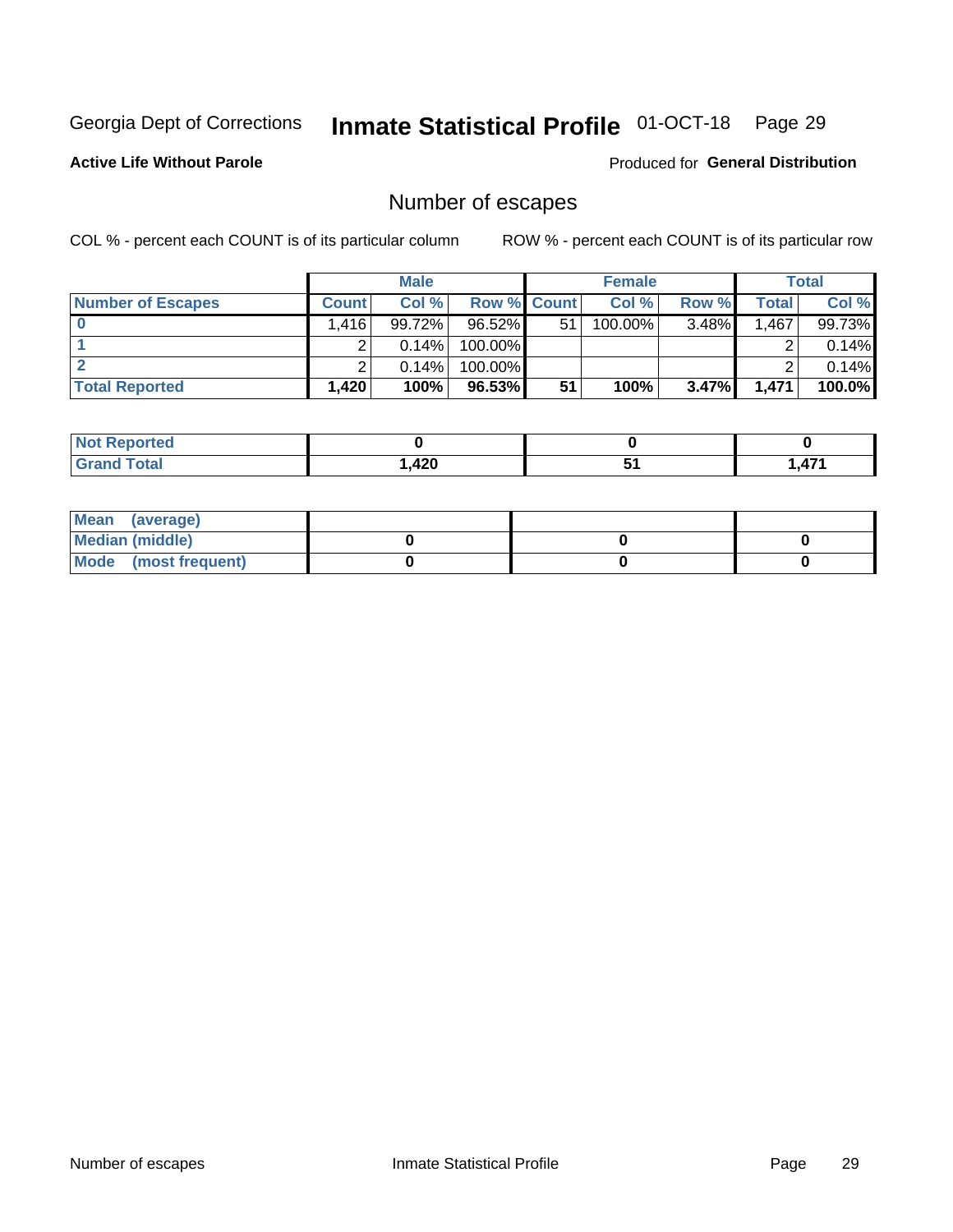### **Active Life Without Parole**

### Produced for General Distribution

### Time served in current (or last) institution

COL % - percent each COUNT is of its particular column

|                            |              | <b>Male</b> |         |                  | <b>Female</b> | <b>Total</b> |              |        |
|----------------------------|--------------|-------------|---------|------------------|---------------|--------------|--------------|--------|
| <b>Time In Institution</b> | <b>Count</b> | Col %       | Row %   | <b>Count</b>     | Col %         | Row %        | <b>Total</b> | Col %  |
| 0 to 3 months              | 189          | 13.31%      | 96.92%  | 6                | 11.76%        | 3.08%        | 195          | 13.26% |
| <b>3.01 to 6 months</b>    | 128          | 9.01%       | 99.22%  | 1                | 1.96%         | 0.78%        | 129          | 8.77%  |
| 6.01 to 9 months           | 117          | 8.24%       | 98.32%  | $\overline{2}$   | 3.92%         | 1.68%        | 119          | 8.09%  |
| 9.01 to 12 months          | 93           | 6.55%       | 98.94%  | 1                | 1.96%         | 1.06%        | 94           | 6.39%  |
| <b>12.01 to 18 months</b>  | 151          | 10.63%      | 97.42%  | 4                | 7.84%         | 2.58%        | 155          | 10.54% |
| <b>18.01 to 24 months</b>  | 121          | 8.52%       | 99.18%  | 1                | 1.96%         | 0.82%        | 122          | 8.29%  |
| $2.01$ to 3 years          | 190          | 13.38%      | 92.68%  | 15 <sub>15</sub> | 29.41%        | 7.32%        | 205          | 13.94% |
| 3.01 to 4 years            | 102          | 7.18%       | 93.58%  | 7                | 13.73%        | 6.42%        | 109          | 7.41%  |
| $4.01$ to 5 years          | 74           | 5.21%       | 96.10%  | 3                | 5.88%         | 3.90%        | 77           | 5.23%  |
| 5.01 to 6 years            | 69           | 4.86%       | 94.52%  | 4                | 7.84%         | 5.48%        | 73           | 4.96%  |
| 6.01 to 7 years            | 45           | 3.17%       | 100.00% |                  |               |              | 45           | 3.06%  |
| 7.01 to 8 years            | 33           | 2.32%       | 82.50%  | 7                | 13.73%        | 17.50%       | 40           | 2.72%  |
| 8.01 to 9 years            | 24           | 1.69%       | 100.00% |                  |               |              | 24           | 1.63%  |
| 9.01 to 10 years           | 22           | 1.55%       | 100.00% |                  |               |              | 22           | 1.50%  |
| Over 10 years              | 62           | 4.37%       | 100.00% |                  |               |              | 62           | 4.21%  |
| <b>Total Reported</b>      | 1,420        | 100%        | 96.53%  | 51               | 100%          | 3.47%        | 1,471        | 100%   |

| Reported<br><b>NOT</b> |             |     |
|------------------------|-------------|-----|
| <i>i</i> otal          | れつの<br>44 U | A74 |

| <b>Mean</b><br>(average) | 33 months | 37 months | 33 months |
|--------------------------|-----------|-----------|-----------|
| Median (middle)          | 20 months | 31 months | 20 months |
| Mode (most frequent)     | 0 months  | 3 months  | ∣ months  |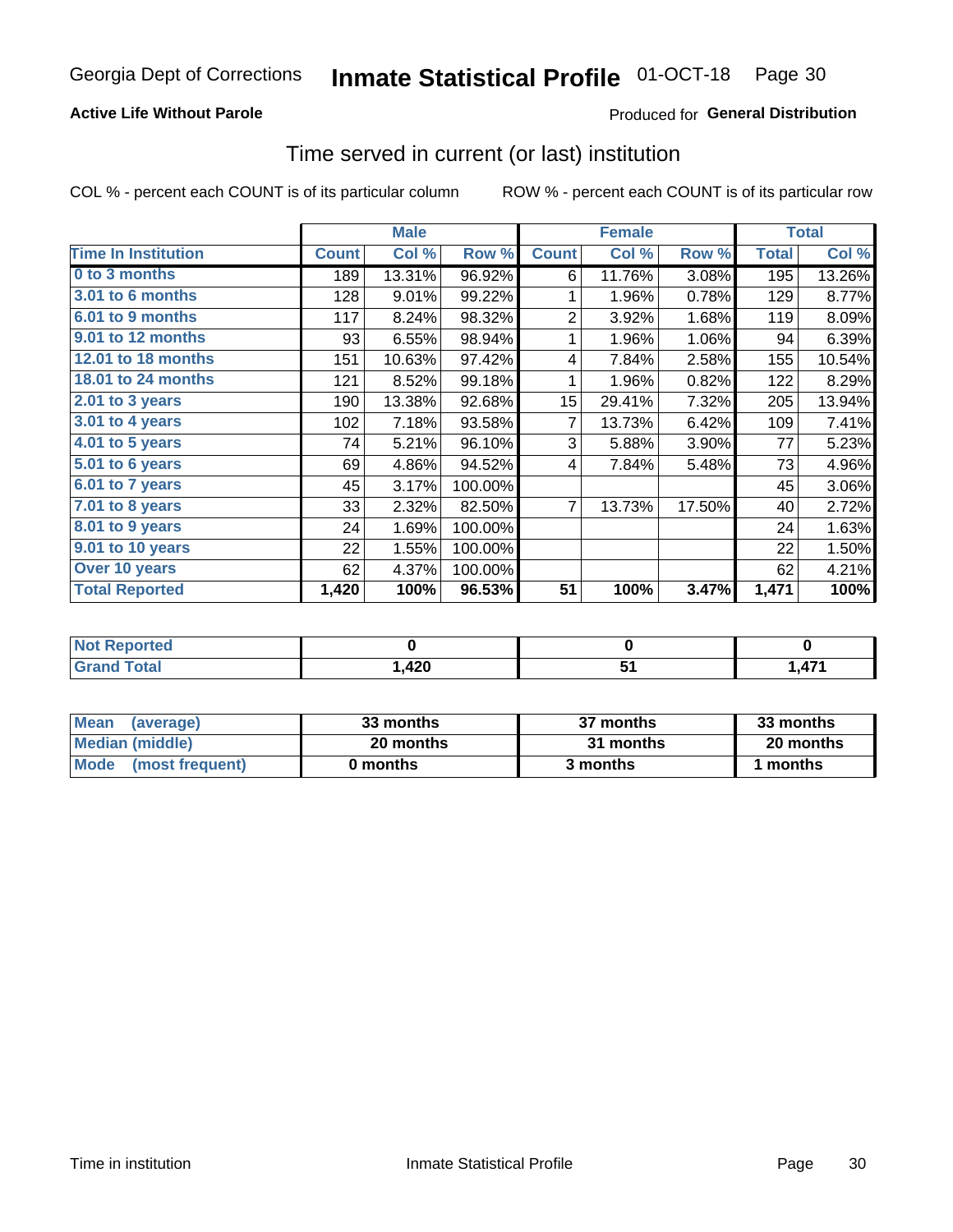#### **Inmate Statistical Profile 01-OCT-18** Page 31

### **Active Life Without Parole**

### Produced for General Distribution

### Highest grade level attained

COL % - percent each COUNT is of its particular column

|                              |                | <b>Male</b> |         |                 | <b>Female</b> |        |                | <b>Total</b> |
|------------------------------|----------------|-------------|---------|-----------------|---------------|--------|----------------|--------------|
| <b>Grade Level</b>           | <b>Count</b>   | Col %       | Row %   | <b>Count</b>    | Col %         | Row %  | <b>Total</b>   | Col %        |
| No school at all             | 2              | 0.18%       | 100.00% |                 |               |        | $\overline{2}$ | 0.18%        |
| <b>Grade 1</b>               | 1              | 0.09%       | 100.00% |                 |               |        | 1              | 0.09%        |
| <b>Grade 2</b>               | 1              | 0.09%       | 100.00% |                 |               |        | 1              | 0.09%        |
| Grade 3                      | $\overline{2}$ | 0.18%       | 100.00% |                 |               |        | $\overline{2}$ | 0.18%        |
| <b>Grade 4</b>               | 3              | 0.28%       | 100.00% |                 |               |        | 3              | 0.27%        |
| Grade 5                      | 1              | 0.09%       | 100.00% |                 |               |        | 1              | 0.09%        |
| Grade 6                      | 9              | 0.83%       | 100.00% |                 |               |        | 9              | 0.81%        |
| Grade 7                      | 35             | 3.22%       | 100.00% |                 |               |        | 35             | 3.15%        |
| Grade 8                      | 74             | 6.81%       | 98.67%  | 1               | 4.00%         | 1.33%  | 75             | 6.75%        |
| Grade 9                      | 135            | 12.43%      | 97.83%  | 3               | 12.00%        | 2.17%  | 138            | 12.42%       |
| Grade 10                     | 203            | 18.69%      | 97.13%  | 6               | 24.00%        | 2.87%  | 209            | 18.81%       |
| Grade 11                     | 187            | 17.22%      | 98.42%  | 3               | 12.00%        | 1.58%  | 190            | 17.10%       |
| <b>Grade 12 or GED</b>       | 283            | 26.06%      | 97.59%  | 7               | 28.00%        | 2.41%  | 290            | 26.10%       |
| Some tech school             | 15             | 1.38%       | 93.75%  | 1               | 4.00%         | 6.25%  | 16             | 1.44%        |
| <b>Completed tech school</b> | 15             | 1.38%       | 100.00% |                 |               |        | 15             | 1.35%        |
| College, 1 year              | 37             | 3.41%       | 97.37%  | 1               | 4.00%         | 2.63%  | 38             | 3.42%        |
| College, 2 year              | 39             | 3.59%       | 97.50%  | 1               | 4.00%         | 2.50%  | 40             | 3.60%        |
| College, 3 year              | 18             | 1.66%       | 100.00% |                 |               |        | 18             | 1.62%        |
| <b>Bachelor's degree</b>     | 19             | 1.75%       | 100.00% |                 |               |        | 19             | 1.71%        |
| <b>Master's degree</b>       | 4              | 0.37%       | 80.00%  | 1               | 4.00%         | 20.00% | 5              | 0.45%        |
| Ph.D. degree                 | 1              | 0.09%       | 50.00%  | 1               | 4.00%         | 50.00% | $\overline{2}$ | 0.18%        |
| Law degree                   | $\overline{2}$ | 0.18%       | 100.00% |                 |               |        | $\overline{2}$ | 0.18%        |
| <b>Total Reported</b>        | 1,086          | 100%        | 97.75%  | $\overline{25}$ | 100%          | 2.25%  | 1,111          | 100%         |

| orted | 334 | ne.<br>ZV | 360           |
|-------|-----|-----------|---------------|
| otal  | 420 |           | $\rightarrow$ |

| <b>Mean</b><br>(average) | 10.82           | 11.6            | 10.84           |  |
|--------------------------|-----------------|-----------------|-----------------|--|
| Median (middle)          | Grade 11        | Grade 11        | Grade 11        |  |
| Mode<br>(most frequent)  | Grade 12 or GED | Grade 12 or GED | Grade 12 or GED |  |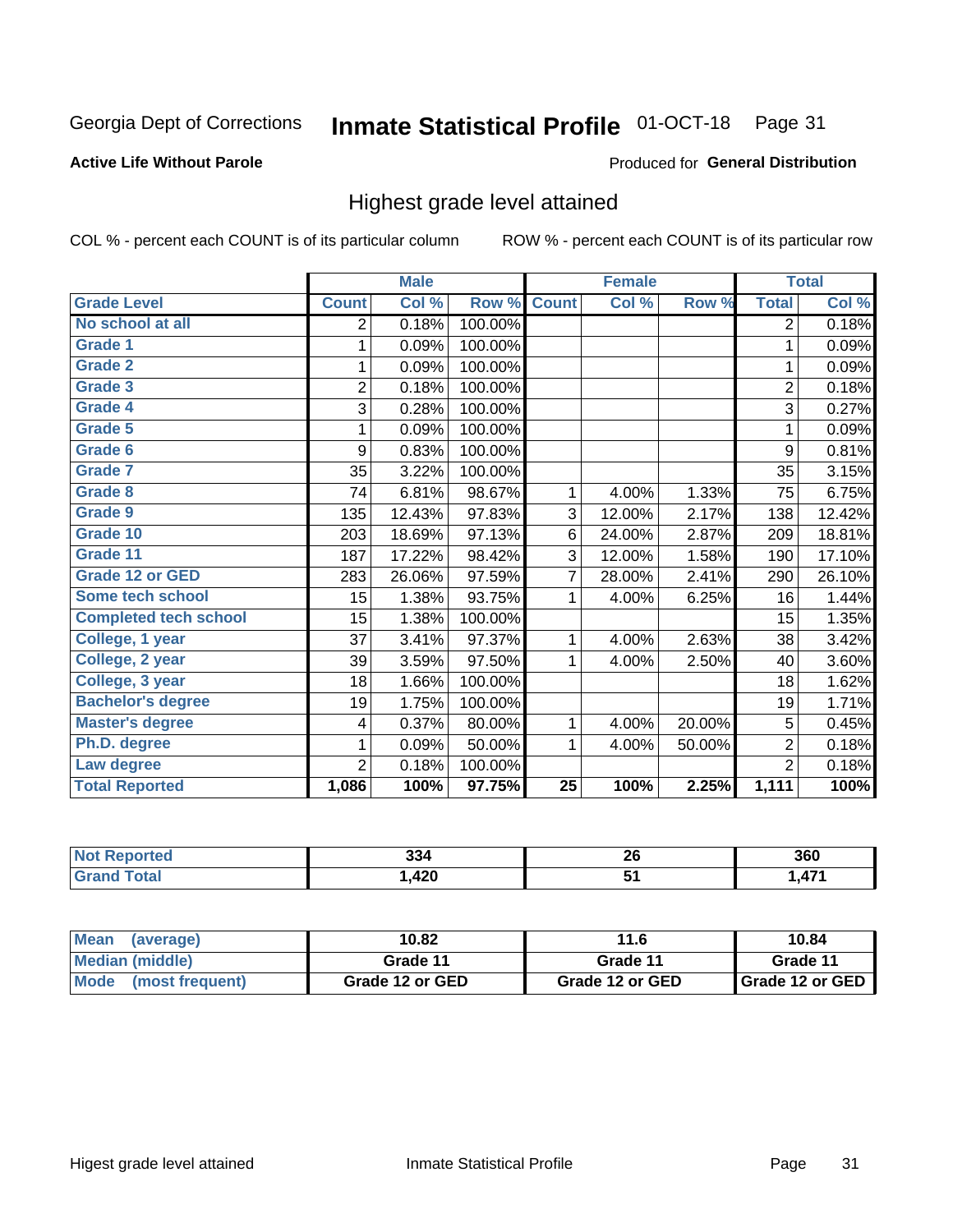#### Inmate Statistical Profile 01-OCT-18 Page 32

### **Active Life Without Parole**

### Produced for General Distribution

### Culture fair IQ scores

COL % - percent each COUNT is of its particular column

|                       | <b>Male</b>  |        | <b>Female</b>      |                |          | <b>Total</b> |              |        |
|-----------------------|--------------|--------|--------------------|----------------|----------|--------------|--------------|--------|
| <b>IQ Scores</b>      | <b>Count</b> | Col %  | <b>Row % Count</b> |                | Col %    | Row %        | <b>Total</b> | Col %  |
| $60 - 69$             | 42           | 3.49%  | 97.67%             |                | $2.50\%$ | 2.33%        | 43           | 3.46%  |
| $70 - 79$             | 92           | 7.64%  | 96.84%             | 3              | 7.50%    | 3.16%        | 95           | 7.64%  |
| $80 - 89$             | 166          | 13.79% | 96.51%             | 6              | 15.00%   | 3.49%        | 172          | 13.83% |
| $90 - 99$             | 310          | 25.75% | 94.80%             | 17             | 42.50%   | $5.20\%$     | 327          | 26.29% |
| $100 - 109$           | 325          | 26.99% | 97.89%             | 7              | 17.50%   | 2.11%        | 332          | 26.69% |
| $110 - 119$           | 225          | 18.69% | 98.68%             | 3              | 7.50%    | 1.32%        | 228          | 18.33% |
| $120 - 129$           | 42           | 3.49%  | 95.45%             | $\overline{2}$ | 5.00%    | 4.55%        | 44           | 3.54%  |
| $130 - 139$           | 2            | 0.17%  | 66.67%             | 1              | 2.50%    | 33.33%       | 3            | 0.24%  |
| <b>Total Reported</b> | 1,204        | 100%   | 96.78%             | 40             | 100%     | 3.22%        | 1,244        | 100.0% |

| <b>Not Reported</b>         | 200   |    | 207   |
|-----------------------------|-------|----|-------|
| <b>Not Valid (under 60)</b> | A C   |    | 20    |
| <b>Grand Total</b>          | 1,420 | J. | 1,471 |

| Mean<br>(average)    | 98 |    | 98 |
|----------------------|----|----|----|
| Median (middle)      | 99 | 94 | 99 |
| Mode (most frequent) | 99 | 94 | 99 |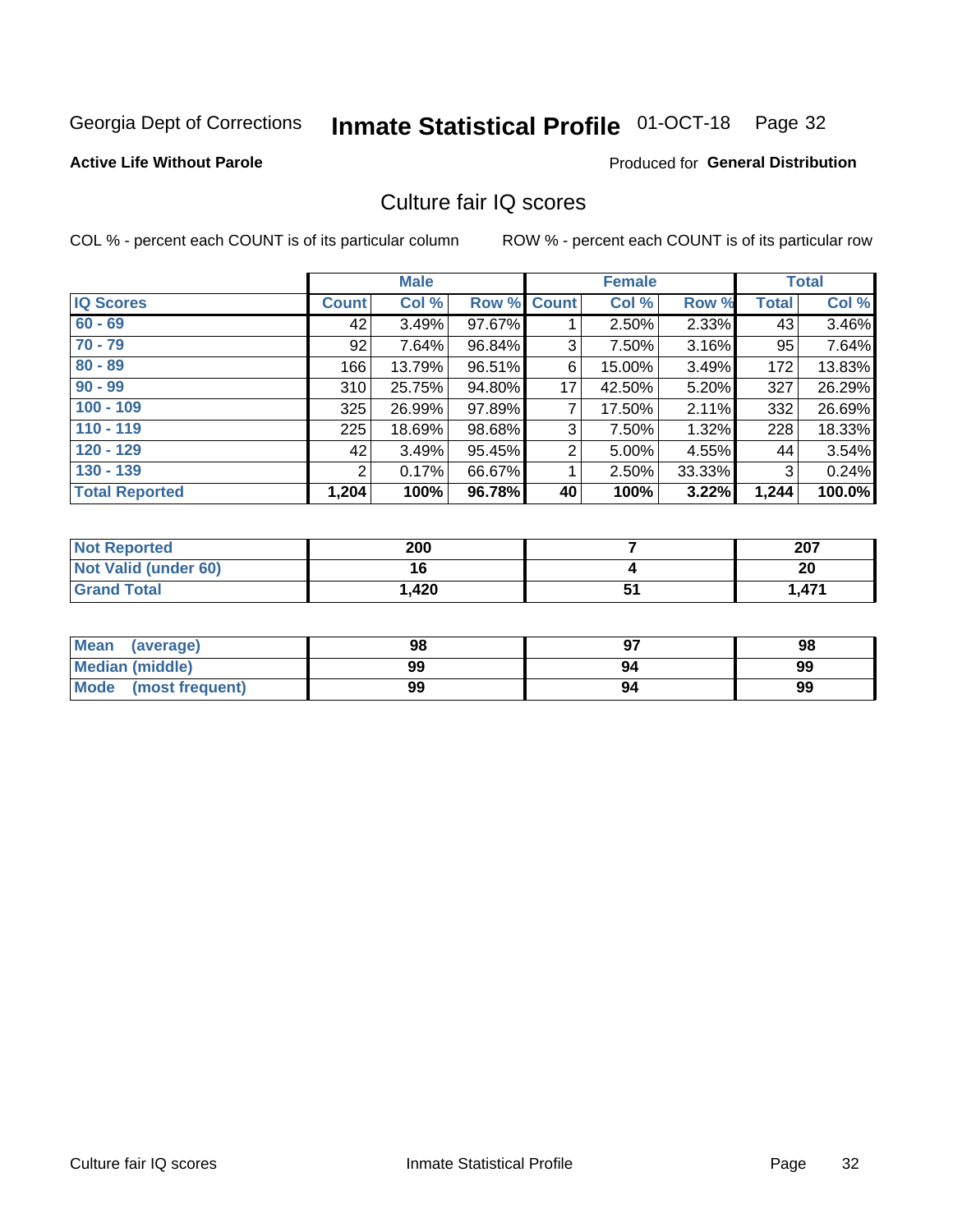#### **Inmate Statistical Profile 01-OCT-18** Page 33

### **Active Life Without Parole**

### Produced for General Distribution

## Wide Range Achievement Test (WRAT) reading score

COL % - percent each COUNT is of its particular column

|                           |              | <b>Male</b> |         | <b>Female</b>  |        |       | <b>Total</b> |        |
|---------------------------|--------------|-------------|---------|----------------|--------|-------|--------------|--------|
| <b>WRAT Reading Score</b> | <b>Count</b> | Col %       | Row %   | <b>Count</b>   | Col %  | Row % | <b>Total</b> | Col %  |
| $0.1$ to $0.9$            | 26           | 2.01%       | 100.00% |                |        |       | 26           | 1.94%  |
| 1.0 to 1.9                | 19           | 1.47%       | 100.00% |                |        |       | 19           | 1.42%  |
| 2.0 to 2.9                | 44           | 3.40%       | 95.65%  | $\overline{2}$ | 4.55%  | 4.35% | 46           | 3.44%  |
| 3.0 to 3.9                | 79           | 6.11%       | 96.34%  | 3              | 6.82%  | 3.66% | 82           | 6.13%  |
| 4.0 to 4.9                | 104          | $8.04\%$    | 96.30%  | 4              | 9.09%  | 3.70% | 108          | 8.07%  |
| 5.0 to 5.9                | 126          | 9.74%       | 98.44%  | $\overline{2}$ | 4.55%  | 1.56% | 128          | 9.57%  |
| 6.0 to 6.9                | 108          | 8.35%       | 98.18%  | $\overline{2}$ | 4.55%  | 1.82% | 110          | 8.22%  |
| 7.0 to 7.9                | 33           | 2.55%       | 100.00% |                |        |       | 33           | 2.47%  |
| 8.0 to 8.9                | 107          | 8.27%       | 98.17%  | $\overline{2}$ | 4.55%  | 1.83% | 109          | 8.15%  |
| 9.0 to 9.9                | 70           | 5.41%       | 97.22%  | $\overline{2}$ | 4.55%  | 2.78% | 72           | 5.38%  |
| 10.0 to 10.9              | 72           | 5.56%       | 98.63%  | 1              | 2.27%  | 1.37% | 73           | 5.46%  |
| 11.0 to 11.9              | 127          | 9.81%       | 95.49%  | 6              | 13.64% | 4.51% | 133          | 9.94%  |
| 12.0 to 12.9              | 324          | 25.04%      | 95.01%  | 17             | 38.64% | 4.99% | 341          | 25.49% |
| 13                        | 55           | 4.25%       | 94.83%  | 3              | 6.82%  | 5.17% | 58           | 4.33%  |
| <b>Total Reported</b>     | 1,294        | 100%        | 96.71%  | 44             | 100.0% | 3.29% | 1,338        | 100.0% |
|                           |              |             |         |                |        |       |              |        |

| <b>Not Reported</b>    | 126  |   | ,<br>טט ו |
|------------------------|------|---|-----------|
| <b>Total</b><br>'Grand | ,420 | ັ | 1,471     |

| Mean<br>(average)       | 8.62 | 9.74  | 8.66 |
|-------------------------|------|-------|------|
| <b>Median (middle)</b>  |      | 11.75 | 9.2  |
| Mode<br>(most frequent) | 12.9 | 12.9  | 12.9 |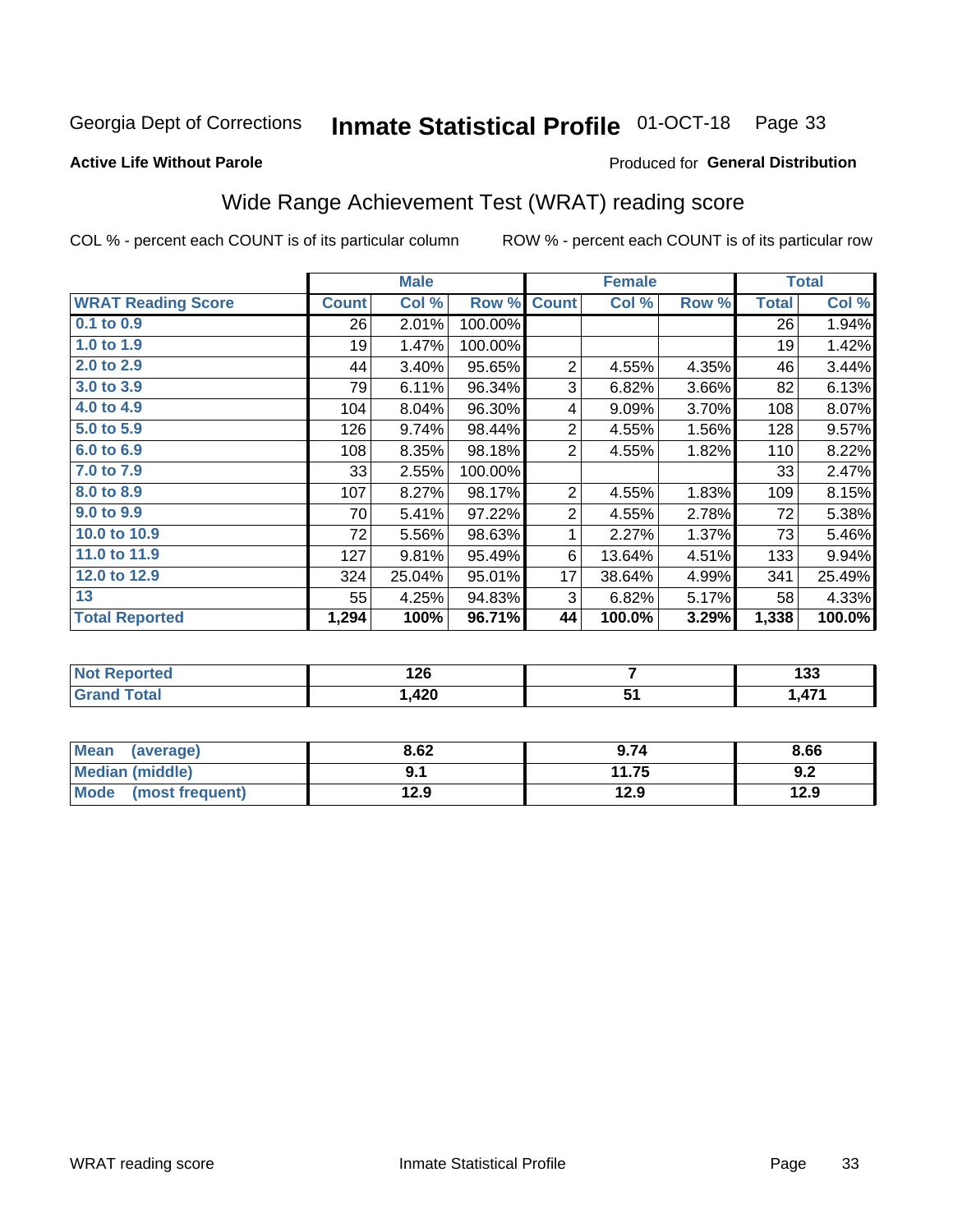#### **Inmate Statistical Profile 01-OCT-18** Page 34

### **Active Life Without Parole**

### **Produced for General Distribution**

## Wide Range Achievement Test (WRAT) math score

COL % - percent each COUNT is of its particular column

|                              |              | <b>Male</b> |         | <b>Female</b>   |        |        | <b>Total</b> |        |
|------------------------------|--------------|-------------|---------|-----------------|--------|--------|--------------|--------|
| <b>WRAT Mathematic Score</b> | <b>Count</b> | Col %       | Row %   | <b>Count</b>    | Col %  | Row %  | <b>Total</b> | Col %  |
| $0.1$ to $0.9$               | 3            | 0.23%       | 100.00% |                 |        |        | 3            | 0.22%  |
| 1.0 to 1.9                   | 8            | 0.62%       | 100.00% |                 |        |        | 8            | 0.60%  |
| 2.0 to 2.9                   | 30           | 2.32%       | 96.77%  | 1               | 2.27%  | 3.23%  | 31           | 2.32%  |
| 3.0 to 3.9                   | 68           | 5.26%       | 97.14%  | $\overline{2}$  | 4.55%  | 2.86%  | 70           | 5.23%  |
| 4.0 to 4.9                   | 144          | 11.13%      | 97.30%  | 4               | 9.09%  | 2.70%  | 148          | 11.06% |
| 5.0 to 5.9                   | 183          | 14.14%      | 97.86%  | 4               | 9.09%  | 2.14%  | 187          | 13.98% |
| 6.0 to 6.9                   | 279          | 21.56%      | 96.88%  | 9               | 20.45% | 3.13%  | 288          | 21.52% |
| 7.0 to 7.9                   | 120          | 9.27%       | 96.77%  | 4               | 9.09%  | 3.23%  | 124          | 9.27%  |
| 8.0 to 8.9                   | 137          | 10.59%      | 97.86%  | 3               | 6.82%  | 2.14%  | 140          | 10.46% |
| 9.0 to 9.9                   | 96           | 7.42%       | 95.05%  | 5               | 11.36% | 4.95%  | 101          | 7.55%  |
| 10.0 to 10.9                 | 26           | 2.01%       | 100.00% |                 |        |        | 26           | 1.94%  |
| 11.0 to 11.9                 | 48           | 3.71%       | 97.96%  | 1               | 2.27%  | 2.04%  | 49           | 3.66%  |
| 12.0 to 12.9                 | 145          | 11.21%      | 93.55%  | 10 <sup>1</sup> | 22.73% | 6.45%  | 155          | 11.58% |
| 13                           | 7            | 0.54%       | 87.50%  | 1               | 2.27%  | 12.50% | 8            | 0.60%  |
| <b>Total Reported</b>        | 1,294        | 100%        | 96.71%  | 44              | 100%   | 3.29%  | 1,338        | 100%   |
|                              |              |             |         |                 |        |        |              |        |

| <b>Not Reported</b>    | 126  |   | ,<br>טט ו |
|------------------------|------|---|-----------|
| <b>Total</b><br>'Grand | ,420 | ັ | 1,471     |

| <b>Mean</b><br>(average) | 7.37 | 8.23 | 7.40 |
|--------------------------|------|------|------|
| <b>Median (middle)</b>   | 6.9  |      | 6.9  |
| Mode (most frequent)     | 12.9 | 12.9 | 12.9 |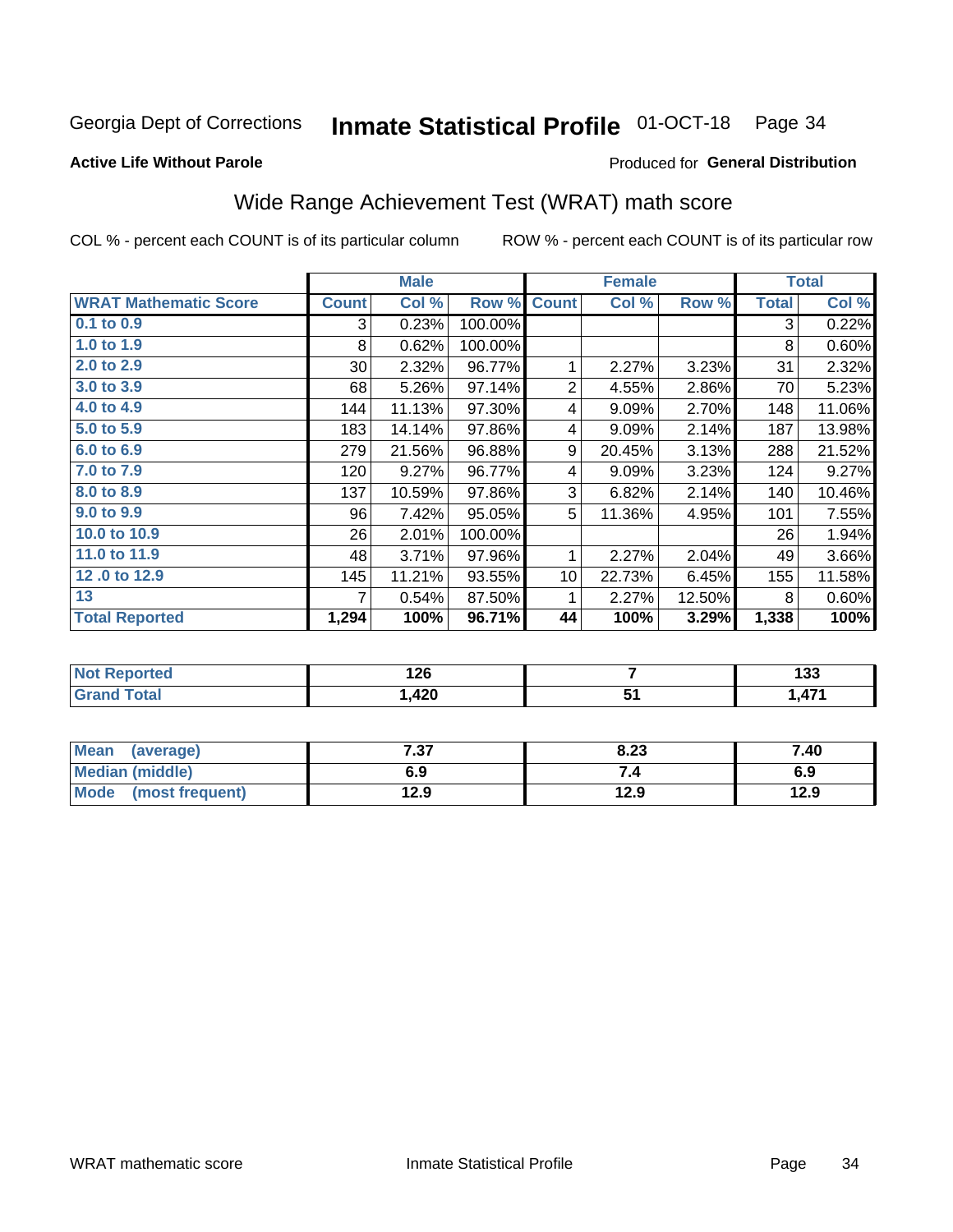#### **Inmate Statistical Profile 01-OCT-18** Page 35

### **Active Life Without Parole**

### Produced for General Distribution

### Wide Range Achievement Test (WRAT) spelling score

COL % - percent each COUNT is of its particular column

|                            |              | <b>Male</b> |         | <b>Female</b>  |        |       | <b>Total</b> |        |
|----------------------------|--------------|-------------|---------|----------------|--------|-------|--------------|--------|
| <b>WRAT Spelling Score</b> | <b>Count</b> | Col %       | Row %   | <b>Count</b>   | Col %  | Row % | <b>Total</b> | Col %  |
| 0.1 to 0.9                 | 22           | 1.70%       | 100.00% |                |        |       | 22           | 1.65%  |
| 1.0 to 1.9                 | 36           | 2.79%       | 100.00% |                |        |       | 36           | 2.69%  |
| $2.0$ to $2.9$             | 51           | 3.95%       | 96.23%  | $\overline{2}$ | 4.55%  | 3.77% | 53           | 3.97%  |
| 3.0 to 3.9                 | 76           | 5.88%       | 97.44%  | 2              | 4.55%  | 2.56% | 78           | 5.84%  |
| 4.0 to 4.9                 | 76           | 5.88%       | 97.44%  | $\overline{2}$ | 4.55%  | 2.56% | 78           | 5.84%  |
| 5.0 to 5.9                 | 145          | 11.22%      | 99.32%  | 1              | 2.27%  | 0.68% | 146          | 10.93% |
| 6.0 to 6.9                 | 115          | 8.90%       | 99.14%  | 1              | 2.27%  | 0.86% | 116          | 8.68%  |
| 7.0 to 7.9                 | 113          | 8.75%       | 97.41%  | 3              | 6.82%  | 2.59% | 116          | 8.68%  |
| 8.0 to 8.9                 | 113          | 8.75%       | 97.41%  | 3              | 6.82%  | 2.59% | 116          | 8.68%  |
| 9.0 to 9.9                 | 72           | 5.57%       | 100.00% |                |        |       | 72           | 5.39%  |
| 10.0 to 10.9               | 62           | 4.80%       | 100.00% |                |        |       | 62           | 4.64%  |
| 11.0 to 11.9               | 93           | 7.20%       | 93.94%  | 6              | 13.64% | 6.06% | 99           | 7.41%  |
| 12.0 to 12.9               | 287          | 22.21%      | 92.58%  | 23             | 52.27% | 7.42% | 310          | 23.20% |
| 13                         | 31           | 2.40%       | 96.88%  | 1              | 2.27%  | 3.13% | 32           | 2.40%  |
| <b>Total Reported</b>      | 1,292        | 100%        | 96.71%  | 44             | 100.0% | 3.29% | 1,336        | 100%   |
|                            |              |             |         |                |        |       |              |        |
| <b>Not Reported</b>        | 128          |             | 7       |                |        | 135   |              |        |
| <b>Grand Total</b>         | 1,420        |             | 51      |                |        | 1,471 |              |        |

| <b>Mean</b><br>(average) | 8.21 | 10.35 | 8.28 |
|--------------------------|------|-------|------|
| <b>Median (middle)</b>   | 8.3  | 12.3  | ი.ა  |
| Mode (most frequent)     | 12.9 | 12.9  | 12.9 |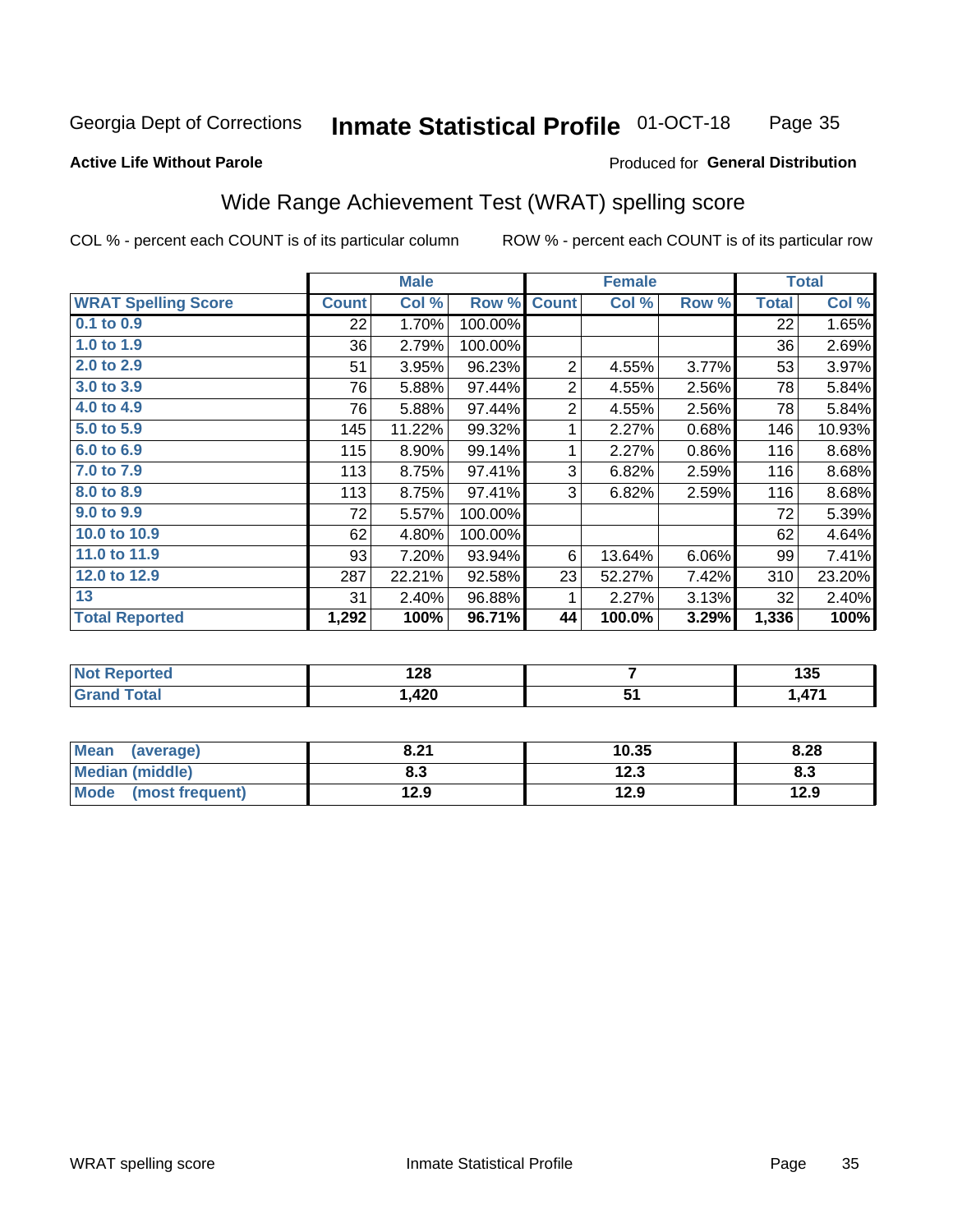## Inmate Statistical Profile 01-OCT-18 Page 36

### **Active Life Without Parole**

### Produced for General Distribution

## Current / last mental health treatment level

COL % - percent each COUNT is of its particular column

|                                    |              | <b>Male</b> |         |              | <b>Female</b> |       |                 | <b>Total</b> |
|------------------------------------|--------------|-------------|---------|--------------|---------------|-------|-----------------|--------------|
| <b>Mental Health Treatment Lev</b> | <b>Count</b> | Col %       | Row %   | <b>Count</b> | Col%          | Row % | <b>Total</b>    | Col %        |
| 1 No problem at current time       | 252          | 40.78%      | 95.09%  | 13           | 30.95%        | 4.91% | 265             | 40.15%       |
| 2 Receiving outpatient             | 285          | 46.12%      | 91.05%  | 28           | 66.67%        | 8.95% | 313             | 47.42%       |
| <b>Treatment</b>                   |              |             |         |              |               |       |                 |              |
| 3 Inpatient, moderate              | 68           | 11.00%      | 98.55%  |              | 2.38%         | 1.45% | 69              | 10.45%       |
| <b>Treatment</b>                   |              |             |         |              |               |       |                 |              |
| 4 Inpatient, intensive             | 13           | 2.10%       | 100.00% |              |               |       | 13 <sub>1</sub> | 1.97%        |
| <b>Treatment</b>                   |              |             |         |              |               |       |                 |              |
| <b>Total Evaluated</b>             | 618          | 100%        | 93.64%  | 42           | 100%          | 6.36% | 660             | 100%         |

| Never had MH evaluation | 802    | O <sub>4</sub> |
|-------------------------|--------|----------------|
| Total                   | 420, ا | 474            |

| <b>Median (middle)</b>         | <b>Receiving outpatient</b><br>treatment | <b>Receiving outpatient</b><br>treatment | <b>Receiving</b><br>outpatient<br>treatment |  |
|--------------------------------|------------------------------------------|------------------------------------------|---------------------------------------------|--|
| <b>Mode</b><br>(most frequent) | <b>Receiving outpatient</b><br>treatment | <b>Receiving outpatient</b><br>treatment | <b>Receiving</b><br>outpatient<br>treatment |  |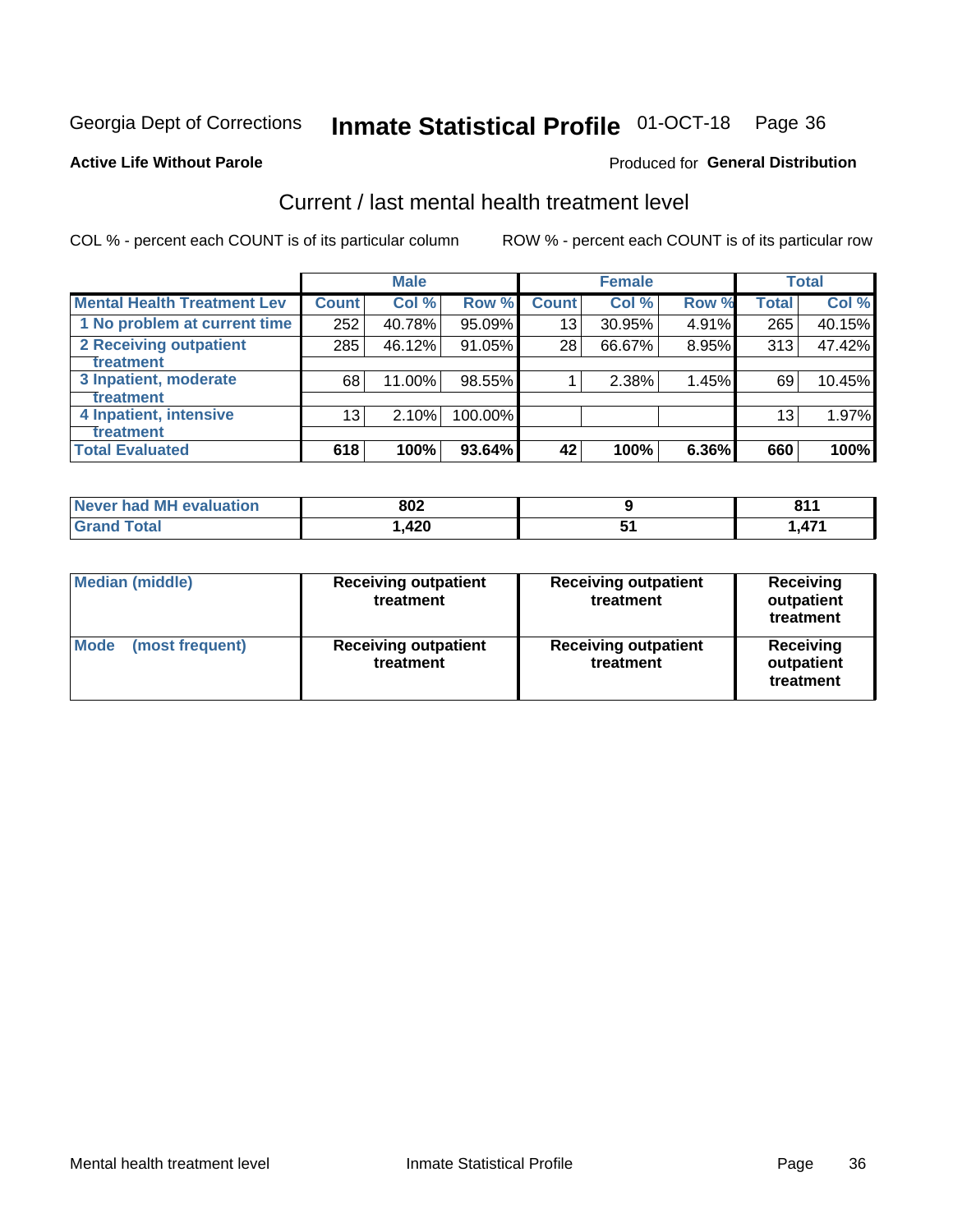#### **Inmate Statistical Profile 01-OCT-18** Page 37

### **Active Life Without Parole**

### Produced for General Distribution

## PULHESDWIT medical scale - 'P' overall condition ('P'hysical)

COL % - percent each COUNT is of its particular column

|                                  |                 | <b>Male</b> |             |                 | <b>Female</b> |         |              | <b>Total</b> |
|----------------------------------|-----------------|-------------|-------------|-----------------|---------------|---------|--------------|--------------|
| 'P' Overall Condition            | <b>Count</b>    | Col %       | Row % Count |                 | Col %         | Row %   | <b>Total</b> | Col %        |
| 1 No medical illness             | 994             | 76.23%      | 97.45%      | 26              | 52.00%        | 2.55%   | 1,020        | 75.33%       |
| 2 Well-controlled chronic        | 285             | 21.86%      | 92.83%      | 22              | 44.00%        | 7.17%   | 307          | 22.67%       |
| <b>illness</b>                   |                 |             |             |                 |               |         |              |              |
| 3 Poorly-controlled chronic      | 23 <sub>1</sub> | 1.76%       | 95.83%      |                 | $2.00\%$      | 4.17%   | 24           | 1.77%        |
| <b>illness</b>                   |                 |             |             |                 |               |         |              |              |
| 4 Significant problems requiring |                 | 0.08%       | 100.00%     |                 |               |         |              | 0.07%        |
| special housing                  |                 |             |             |                 |               |         |              |              |
| 5 Terminal illness, < 6 months   |                 | 0.08%       | 100.00%     |                 |               |         |              | 0.07%        |
| to live                          |                 |             |             |                 |               |         |              |              |
| 6 Inmate is pregnant             |                 |             |             |                 | 2.00%         | 100.00% |              | 0.07%        |
| <b>Total Reported</b>            | 1,304           | 100%        | 96.31%      | 50 <sub>1</sub> | 100%          | 3.69%   | 1,354        | 100%         |

| prtea<br>w<br>$\sim$           | 116               |               | .<br>. .<br>.       |
|--------------------------------|-------------------|---------------|---------------------|
| $f \wedge f \wedge f$<br>_____ | חרו<br>n<br>, 140 | $\sim$ $\sim$ | $\rightarrow$<br>., |

| Mode<br>(most frequent) | 1 No medical illness | <sup>1</sup> No medical illness | 1 No medical<br>illness |
|-------------------------|----------------------|---------------------------------|-------------------------|
|-------------------------|----------------------|---------------------------------|-------------------------|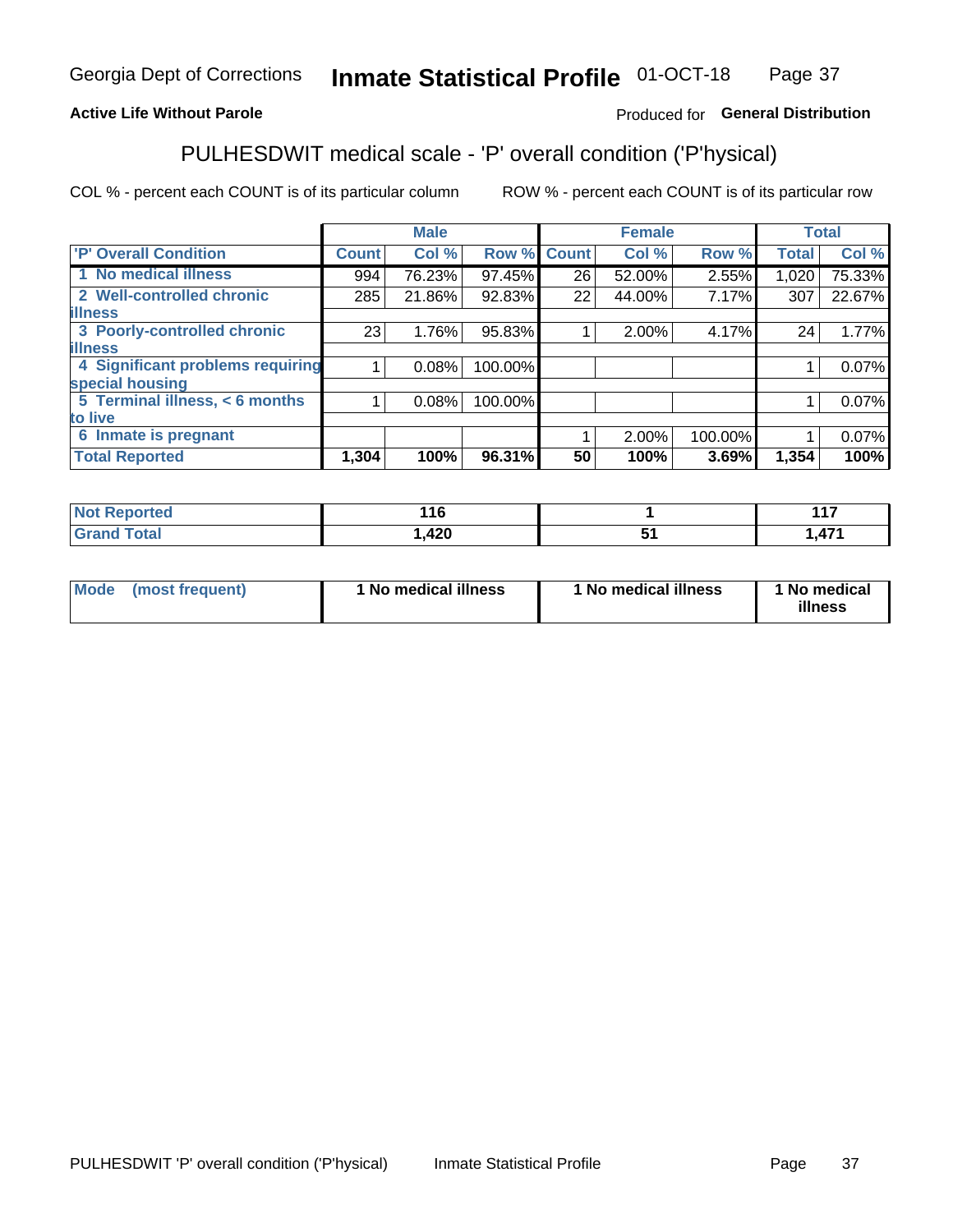### **Active Life Without Parole**

### Produced for General Distribution

## PULHESDWIT medical scale - 'U' upper body

COL % - percent each COUNT is of its particular column

|                              |              | <b>Male</b> |         |              | <b>Female</b> |       |              | <b>Total</b> |
|------------------------------|--------------|-------------|---------|--------------|---------------|-------|--------------|--------------|
| <b>'U' Upper Body</b>        | <b>Count</b> | Col %       | Row %   | <b>Count</b> | Col %         | Row % | <b>Total</b> | Col %        |
| 1 Upper bones, joints,       | 1,236        | 94.86%      | 96.41%  | 46           | 92.00%        | 3.59% | 1,282        | 94.75%       |
| muscles all OK               |              |             |         |              |               |       |              |              |
| 2 One or both arms minimally | 59           | 4.53%       | 93.65%  | 4            | 8.00%         | 6.35% | 63           | 4.66%        |
| limited                      |              |             |         |              |               |       |              |              |
| 3 One or both arms           | 6            | 0.46%       | 100.00% |              |               |       | 6            | 0.44%        |
| <b>moderately limited</b>    |              |             |         |              |               |       |              |              |
| 4 One arm disabled,          | 2            | 0.15%       | 100.00% |              |               |       | 2            | 0.15%        |
| paralyzed, or amputated      |              |             |         |              |               |       |              |              |
| <b>Total Reported</b>        | 1,303        | 100%        | 96.30%  | 50           | 100%          | 3.70% | 1,353        | 100%         |

| orted<br><b>NOT REDOM</b><br>. <b>.</b> | 447<br>.    | 4 4 C<br>טוו               |
|-----------------------------------------|-------------|----------------------------|
| <b>Total</b>                            | ハウハ<br>,42U | $1 - 1$<br>$\sqrt{ }$<br>. |

| Mode | (most frequent) | 1 Upper bones, joints,<br>muscles all OK | 1 Upper bones, joints,<br>muscles all OK | 1 Upper bones,<br>ljoints, muscles all<br>ΟK |
|------|-----------------|------------------------------------------|------------------------------------------|----------------------------------------------|
|------|-----------------|------------------------------------------|------------------------------------------|----------------------------------------------|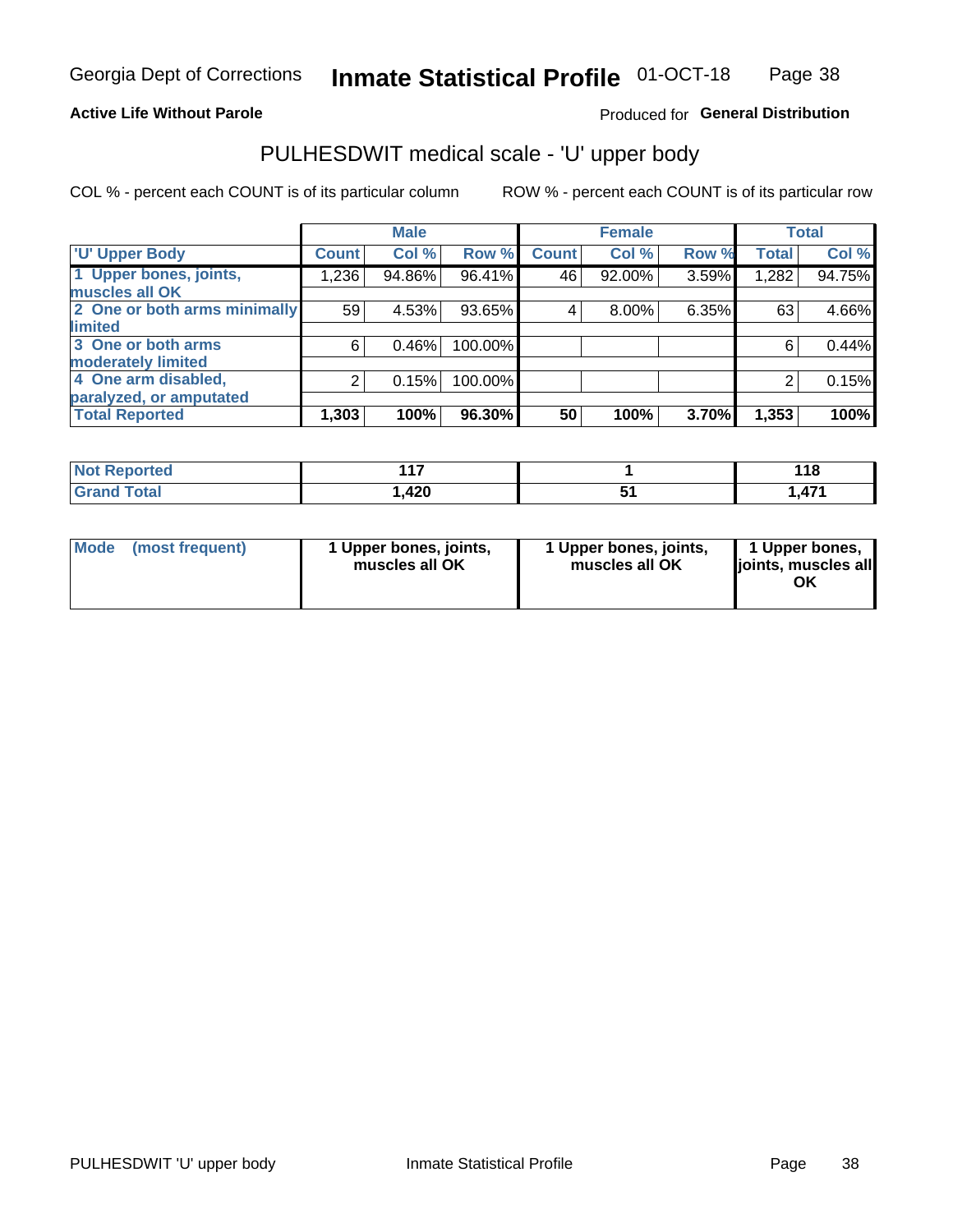### **Active Life Without Parole**

### Produced for General Distribution

### PULHESDWIT medical scale - 'L' lower body

COL % - percent each COUNT is of its particular column

|                                |              | <b>Male</b> |         |              | <b>Female</b> |       |              | <b>Total</b> |
|--------------------------------|--------------|-------------|---------|--------------|---------------|-------|--------------|--------------|
| 'L' Lower Body                 | <b>Count</b> | Col %       | Row %   | <b>Count</b> | Col %         | Row % | <b>Total</b> | Col %        |
| 1 Lower bones, joints,         | 1,133        | 86.95%      | 96.59%  | 40           | 80.00%        | 3.41% | 1,173        | 86.70%       |
| muscles all OK                 |              |             |         |              |               |       |              |              |
| 2 One or both legs minimally   | 150          | 11.51%      | 94.34%  | 9            | 18.00%        | 5.66% | 159          | 11.75%       |
| limited                        |              |             |         |              |               |       |              |              |
| 3 One or both legs             | 16           | 1.23%       | 94.12%  |              | 2.00%         | 5.88% | 17           | 1.26%        |
| moderately limited             |              |             |         |              |               |       |              |              |
| 4 One leg disabled, paralyzed, | 4            | 0.31%       | 100.00% |              |               |       | 4            | 0.30%        |
| or amputated                   |              |             |         |              |               |       |              |              |
| <b>Total Reported</b>          | 1,303        | 100%        | 96.30%  | 50           | 100%          | 3.70% | 1,353        | 100.0%       |

| orted<br><b>NOT REDOM</b><br>. <b>.</b> | 447<br>.    | 4 4 C<br>טוו               |
|-----------------------------------------|-------------|----------------------------|
| <b>Total</b>                            | ハウハ<br>,42U | $1 - 1$<br>$\sqrt{ }$<br>. |

| Mode | (most frequent) | 1 Lower bones, joints,<br>muscles all OK | 1 Lower bones, joints,<br>muscles all OK | 1 Lower bones,<br>ljoints, muscles all<br>ΟK |
|------|-----------------|------------------------------------------|------------------------------------------|----------------------------------------------|
|------|-----------------|------------------------------------------|------------------------------------------|----------------------------------------------|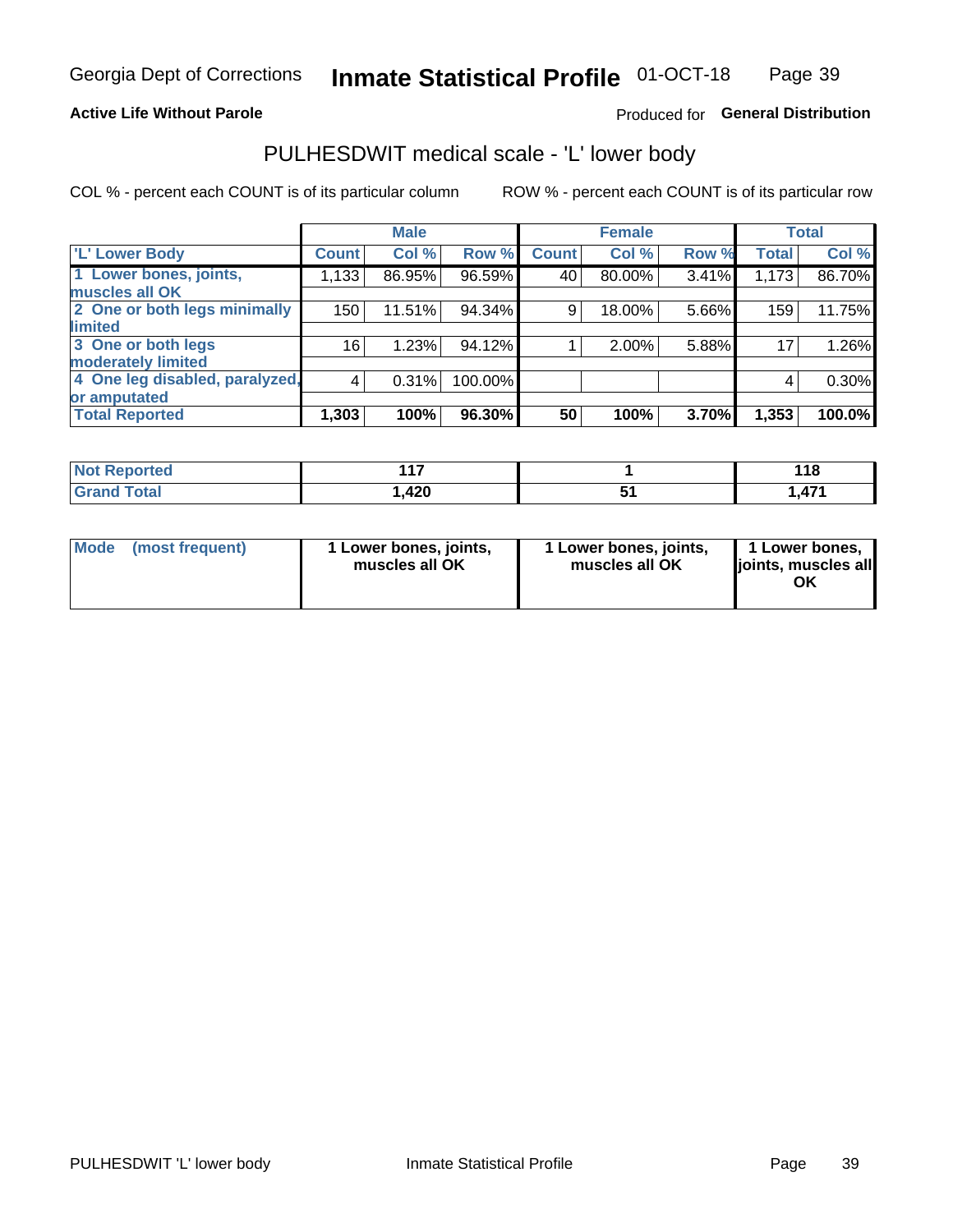### **Active Life Without Parole**

Produced for General Distribution

### PULHESDWIT medical scale - 'H' hearing

COL % - percent each COUNT is of its particular column

|                                | <b>Male</b>     |          | <b>Female</b> |    |         | <b>Total</b> |              |          |
|--------------------------------|-----------------|----------|---------------|----|---------|--------------|--------------|----------|
| <b>H' Hearing</b>              | <b>Count</b>    | Col %    | Row % Count   |    | Col %   | Row %        | <b>Total</b> | Col %    |
| 1 Normal hearing both ears     | 1,284           | 98.62%   | 96.25%        | 50 | 100.00% | 3.75%        | 1,334        | 98.67%   |
| 2 Some loss in one ear with    | 13 <sub>1</sub> | $1.00\%$ | 100.00%       |    |         |              | 13           | 0.96%    |
| other OK, or mild loss in both |                 |          |               |    |         |              |              |          |
| 3 Total loss in one ear with   | 4               | 0.31%    | 100.00%       |    |         |              | 4            | $0.30\%$ |
| mild loss in other             |                 |          |               |    |         |              |              |          |
| 4 Severe loss in both ears     |                 | 0.08%    | 100.00%       |    |         |              |              | 0.07%    |
| <b>Total Reported</b>          | 1,302           | 100%     | 96.30%        | 50 | 100%    | 3.70%        | 1,352        | 100%     |

| <b>Not</b><br><b>Reported</b> | 18          | 14 C<br>I I J |
|-------------------------------|-------------|---------------|
| Гоtal                         | 100<br>,440 | 17.<br>.,     |

| Mode (most frequent) | 1 Normal hearing both ears 1 Normal hearing both ears 1 Normal hearing | both ears |
|----------------------|------------------------------------------------------------------------|-----------|
|                      |                                                                        |           |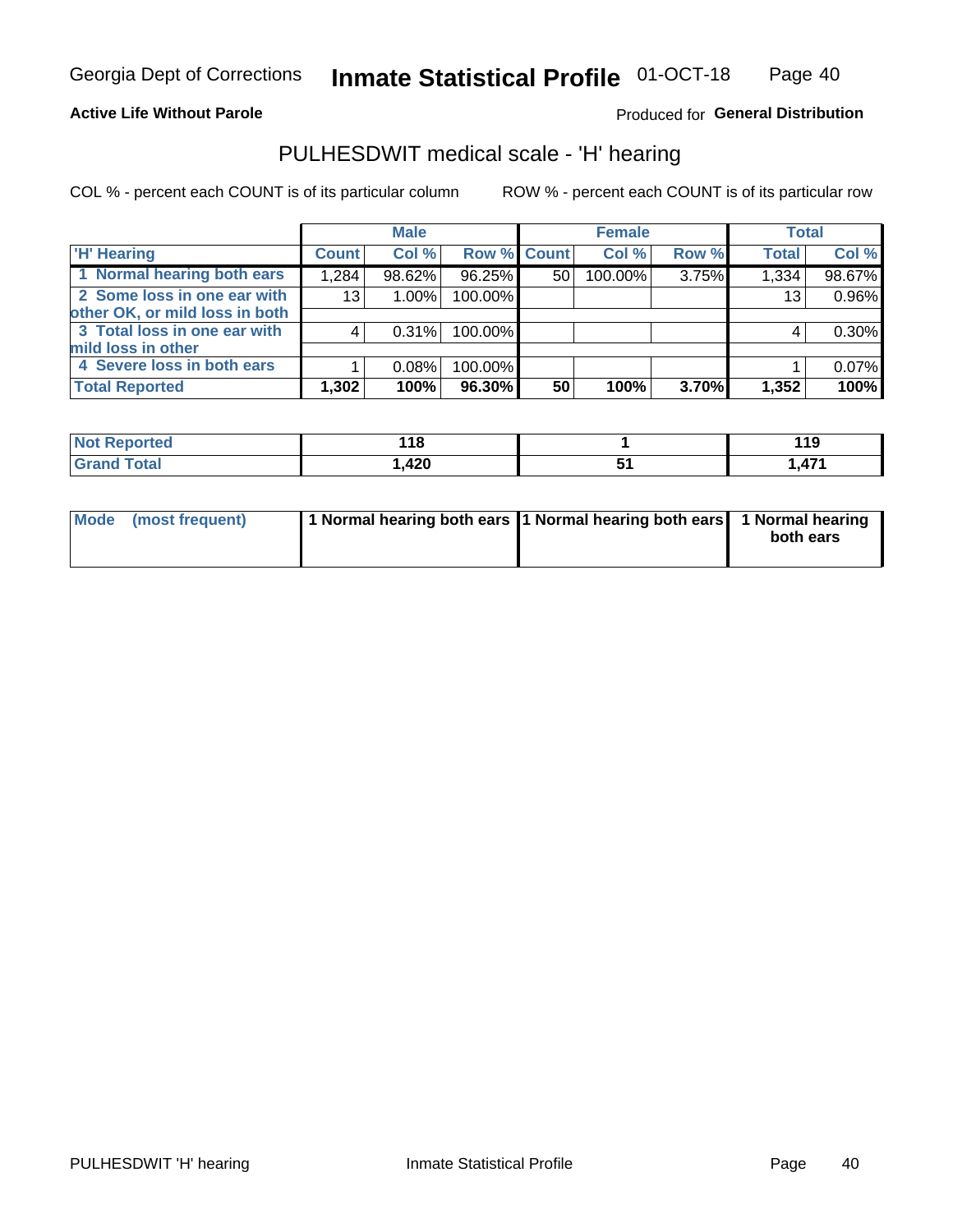### **Active Life Without Parole**

### Produced for General Distribution

### PULHESDWIT medical scale - 'E' vision

COL % - percent each COUNT is of its particular column

|                                |              | <b>Male</b> |             |    | <b>Female</b> |       |              | <b>Total</b> |
|--------------------------------|--------------|-------------|-------------|----|---------------|-------|--------------|--------------|
| <b>E' Vision</b>               | <b>Count</b> | Col %       | Row % Count |    | Col %         | Row % | <b>Total</b> | Col %        |
| 1 Correctable to 20/40 in both | 966          | 76.61%      | 97.48%      | 25 | 54.35%        | 2.52% | 991          | 75.82%       |
| eyes                           |              |             |             |    |               |       |              |              |
| 2 Correctable to 20/70 in one  | 266          | 21.09%      | 92.68%      | 21 | 45.65%        | 7.32% | 287          | 21.96%       |
| eye, may be blind in other     |              |             |             |    |               |       |              |              |
| 3 Correctable to 20/200 in one | 25           | 1.98%       | 100.00%     |    |               |       | 25           | 1.91%        |
| eye, may be blind in other     |              |             |             |    |               |       |              |              |
| 4 One eye not correctable to   | 4            | 0.32%       | 100.00%     |    |               |       | 4            | 0.31%        |
| 20/200, other may be blind     |              |             |             |    |               |       |              |              |
| <b>Total Reported</b>          | 1,261        | 100%        | $96.48\%$   | 46 | 100%          | 3.52% | 1,307        | 100%         |

| <b>Not Reported</b> | 159  | 164            |
|---------------------|------|----------------|
| Total               | ,420 | 171<br>, , , , |

| Mode (most frequent) | 1 Correctable to 20/40 in both<br>eves | 1 Correctable to 20/40 in   1 Correctable to<br>both eves | 20/40 in both eyes |
|----------------------|----------------------------------------|-----------------------------------------------------------|--------------------|
|                      |                                        |                                                           |                    |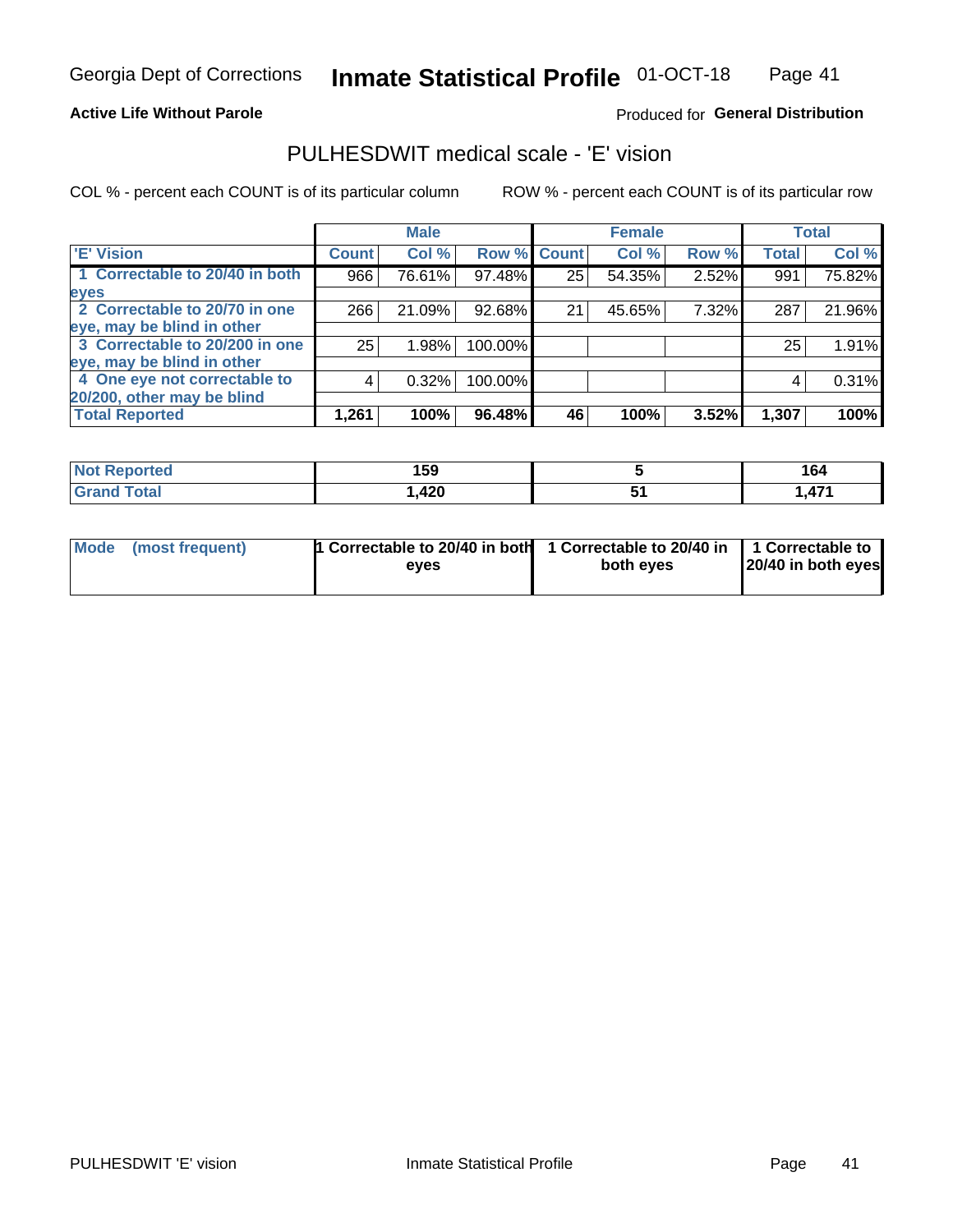### **Active Life Without Parole**

### Produced for General Distribution

## PULHESDWIT medical scale - 'S' pSychiatric

COL % - percent each COUNT is of its particular column

|                                 |              | <b>Male</b> |         |             | <b>Female</b> |        |              | <b>Total</b> |
|---------------------------------|--------------|-------------|---------|-------------|---------------|--------|--------------|--------------|
| 'S' pSychiatric                 | <b>Count</b> | Col %       |         | Row % Count | Col %         | Row %  | <b>Total</b> | Col %        |
| 1 No impairment or disorders    | 1,108        | 83.50%      | 99.02%  | 11          | 29.73%        | 0.98%  | 1,119        | 82.04%       |
| 2 Stable, or in remission, or   | 159          | 11.98%      | 86.41%  | 25          | 67.57%        | 13.59% | 184          | 13.49%       |
| mild impairment or retardation  |              |             |         |             |               |        |              |              |
| 3 Requires moderate inpatient   | 50           | 3.77%       | 98.04%  |             | 2.70%         | 1.96%  | 51           | 3.74%        |
| <b>treatment</b>                |              |             |         |             |               |        |              |              |
| 4 Requires intensive inpatient  | 9            | 0.68%       | 100.00% |             |               |        | 9            | 0.66%        |
| <b>treatment</b>                |              |             |         |             |               |        |              |              |
| 5 Requires Crisis Stabilization |              | 0.08%       | 100.00% |             |               |        |              | $0.07\%$     |
| Unit (CSU) inpatient care       |              |             |         |             |               |        |              |              |
| <b>Total Reported</b>           | 1,327        | 100%        | 97.29%  | 37          | 100%          | 2.71%  | 1,364        | 100%         |

| <b>Not Reported</b> | n.<br>◡ | 107                 |
|---------------------|---------|---------------------|
| <b>Grand Total</b>  | ,420    | A74<br>$\mathbf{A}$ |

| Mode (most frequent) | <b>1 No impairment or disorders</b> 2 Stable, or in remission, 11 No impairment or |                       |           |
|----------------------|------------------------------------------------------------------------------------|-----------------------|-----------|
|                      |                                                                                    | or mild impairment or | disorders |
|                      |                                                                                    | retardation           |           |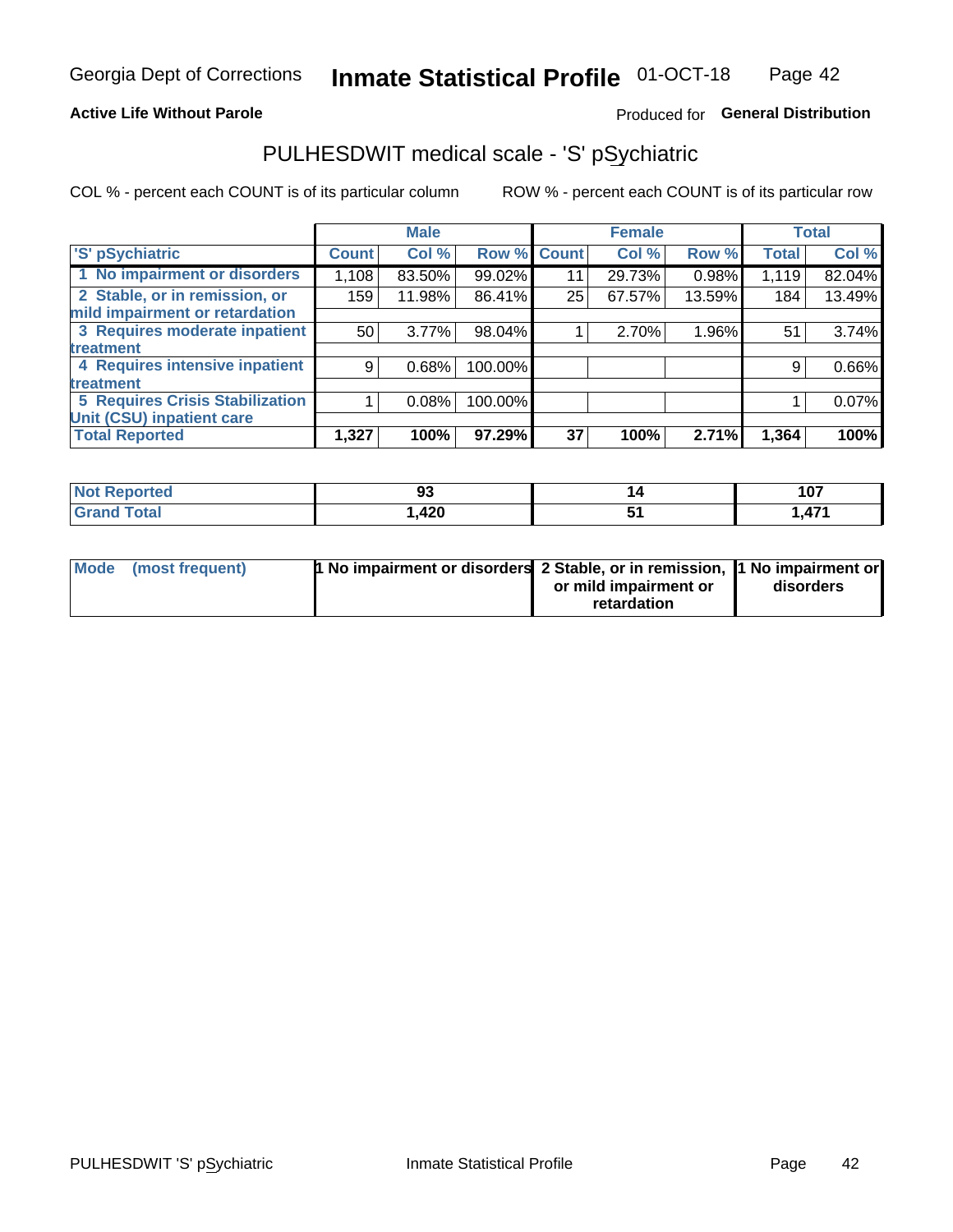### **Active Life Without Parole**

### Produced for General Distribution

## PULHESDWIT medical scale - 'D' dental

COL % - percent each COUNT is of its particular column

|                                 |              | <b>Male</b> |         |              | <b>Female</b> |       |              | <b>Total</b> |
|---------------------------------|--------------|-------------|---------|--------------|---------------|-------|--------------|--------------|
| <b>D'</b> Dental                | <b>Count</b> | Col %       | Row %   | <b>Count</b> | Col %         | Row % | <b>Total</b> | Col %        |
| 1 Minimal routine dental health | 925          | 75.08%      | 95.85%  | 40           | 88.89%        | 4.15% | 965          | 75.57%       |
| <b>needs</b>                    |              |             |         |              |               |       |              |              |
| 2 Moderate cavities and/or gum  | 258          | 20.94%      | 98.85%  | 3            | 6.67%         | 1.15% | 261          | 20.44%       |
| disease                         |              |             |         |              |               |       |              |              |
| 3 Extensive gum disease         | 48           | $3.90\%$    | 96.00%  |              | 4.44%         | 4.00% | 50           | 3.92%        |
| and/or widespread decay         |              |             |         |              |               |       |              |              |
| 4 Urgent need for dental        |              | 0.08%       | 100.00% |              |               |       |              | 0.08%        |
| <b>services</b>                 |              |             |         |              |               |       |              |              |
| <b>Total Reported</b>           | 1,232        | 100%        | 96.48%  | 45           | 100%          | 3.52% | 1,277        | 100.0%       |

| <b>Not Reported</b> | 188  | 194            |
|---------------------|------|----------------|
| Total               | ,420 | 171<br>, , , , |

| <b>Mode</b> | (most frequent) | <b>Minimal routine dental</b><br>health needs | 1 Minimal routine dental   1 Minimal routine  <br>health needs | dental health<br>needs |
|-------------|-----------------|-----------------------------------------------|----------------------------------------------------------------|------------------------|
|-------------|-----------------|-----------------------------------------------|----------------------------------------------------------------|------------------------|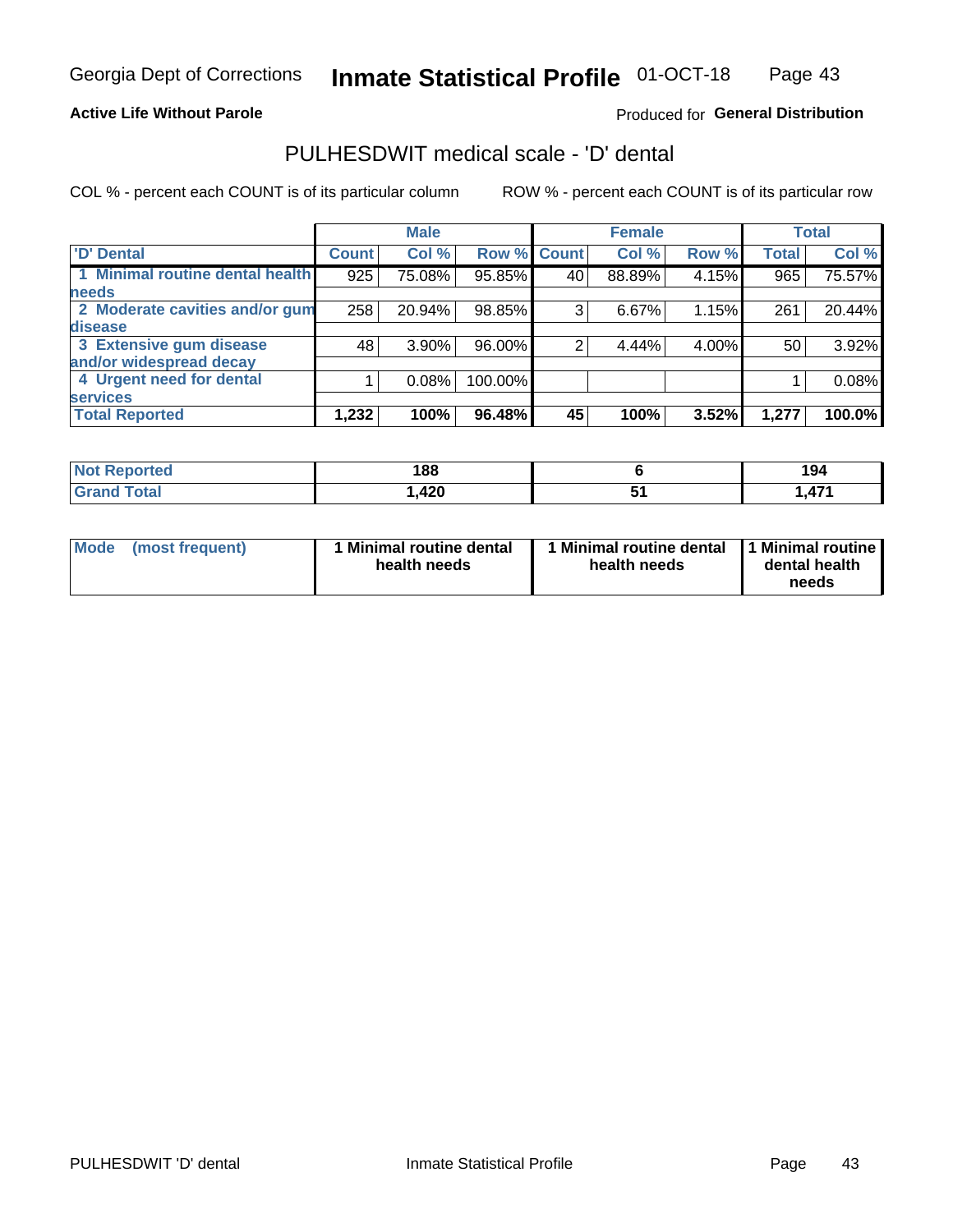### **Active Life Without Parole**

### Produced for General Distribution

### PULHESDWIT medical scale - 'W' work ability

COL % - percent each COUNT is of its particular column

|                                 |                 | <b>Male</b> |             |    | <b>Female</b> |       |       | <b>Total</b> |
|---------------------------------|-----------------|-------------|-------------|----|---------------|-------|-------|--------------|
| <b>W' work ability</b>          | <b>Count</b>    | Col %       | Row % Count |    | Col %         | Row % | Total | Col %        |
| 1 Unrestricted work or activity | 1,091           | 83.73%      | 96.98%      | 34 | 68.00%        | 3.02% | 1,125 | 83.15%       |
| 2 Minor restrictions on type of | 167             | 12.82%      | 91.76%      | 15 | 30.00%        | 8.24% | 182   | 13.45%       |
| <b>work</b>                     |                 |             |             |    |               |       |       |              |
| 3 Moderate restrictions on type | 29              | 2.23%       | 100.00%     |    |               |       | 29    | 2.14%        |
| lof work                        |                 |             |             |    |               |       |       |              |
| 4 Major restrictions on type of | 12 <sup>2</sup> | 0.92%       | 92.31%      |    | 2.00%         | 7.69% | 13    | 0.96%        |
| <b>work</b>                     |                 |             |             |    |               |       |       |              |
| 5 Cannot work under any         | 4               | 0.31%       | 100.00%     |    |               |       | 4     | 0.30%        |
| <b>circumstances</b>            |                 |             |             |    |               |       |       |              |
| <b>Total Reported</b>           | 1,303           | 100%        | 96.30%      | 50 | 100%          | 3.70% | 1,353 | 100%         |

| <b>Not Reported</b> | 447         | 440<br>. |
|---------------------|-------------|----------|
| <b>Grand Total</b>  | חרו<br>,44U | A7'      |

| Mode            | 1 Unrestricted work or | 1 Unrestricted work or | 1 Unrestricted   |
|-----------------|------------------------|------------------------|------------------|
| (most frequent) | activity               | activity               | work or activity |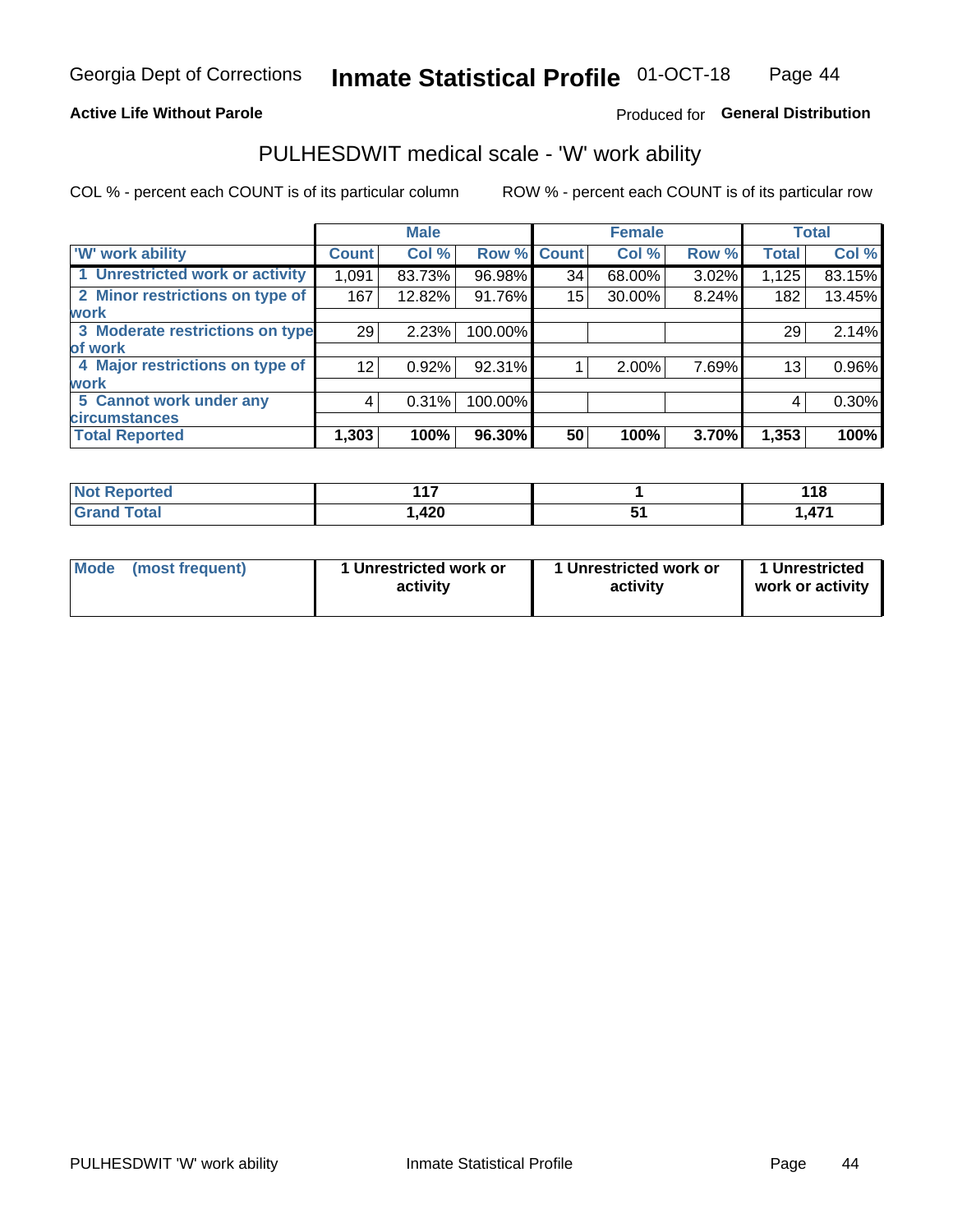### **Active Life Without Parole**

### Produced for General Distribution

## PULHESDWIT medical scale - 'I' impairment

COL % - percent each COUNT is of its particular column ROW % - percent each COUNT is of its particular row

|                                                              |              | <b>Male</b> |                    |    | <b>Female</b> |       |              | <b>Total</b> |
|--------------------------------------------------------------|--------------|-------------|--------------------|----|---------------|-------|--------------|--------------|
| <b>T' Impairment</b>                                         | <b>Count</b> | Col %       | <b>Row % Count</b> |    | Col %         | Row % | <b>Total</b> | Col %        |
| 1 No impairments or<br>disabilities                          | 1,285        | 98.77%      | 96.25%             | 50 | 100.00%       | 3.75% | 1,335        | 98.82%       |
| 2 Wheelchair-bound but                                       | 8            | 0.61%       | 100.00%            |    |               |       | 8            | 0.59%        |
| otherwise OK<br><b>3 Needs low-level Assisted</b>            | 4            | 0.31%       | 100.00%            |    |               |       | 4            | 0.30%        |
| Living (level I)                                             |              |             |                    |    |               |       |              |              |
| 4 Needs moderate Assisted<br>Living (level II)               |              | 0.08%       | 100.00%            |    |               |       |              | 0.07%        |
| <b>5 Needs maximal Assisted</b><br><b>Living (level III)</b> | 3            | 0.23%       | 100.00%            |    |               |       | 3            | 0.22%        |
| <b>Total Reported</b>                                        | 1,301        | 100%        | 96.30%             | 50 | 100%          | 3.70% | 1,351        | 100%         |

| <b>orted</b> | 11 O<br><u>.</u> | 120           |
|--------------|------------------|---------------|
| <b>otal</b>  | ,420             | A74<br>. . 47 |

| <b>Mode</b> | (most frequent) | <b>No impairments or</b><br>disabilities | 1 No impairments or<br>disabilities | 1 No impairments<br>or disabilities |
|-------------|-----------------|------------------------------------------|-------------------------------------|-------------------------------------|
|-------------|-----------------|------------------------------------------|-------------------------------------|-------------------------------------|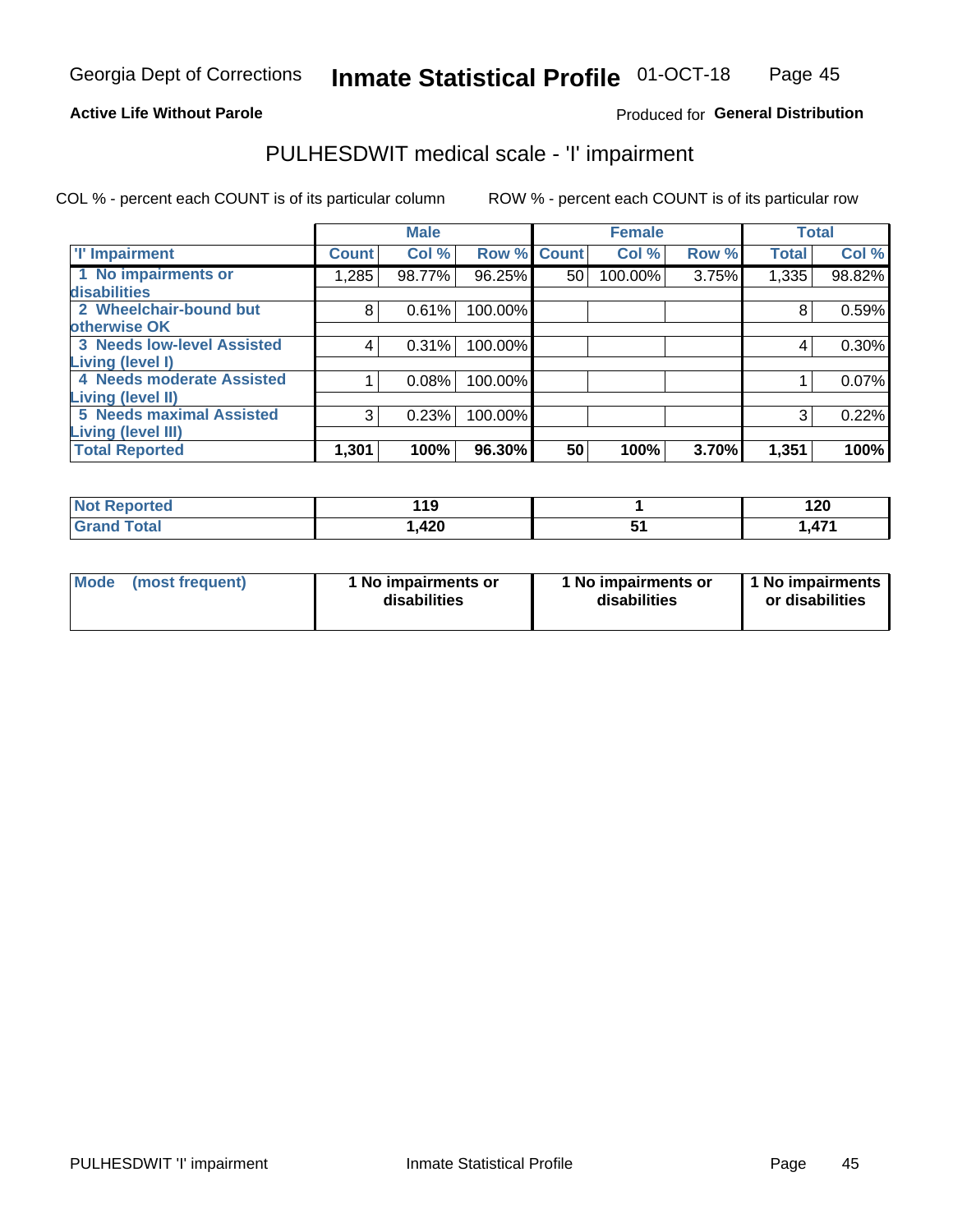### **Active Life Without Parole**

### Produced fo General Distribution

## PULHESDWIT medical scale - 'T' transportability

COL % - percent each COUNT is of its particular column

|                             |              | <b>Male</b> |             |                 | <b>Female</b> |       |              | <b>Total</b> |
|-----------------------------|--------------|-------------|-------------|-----------------|---------------|-------|--------------|--------------|
| <b>T' Transportability</b>  | <b>Count</b> | Col %       | Row % Count |                 | Col %         | Row % | <b>Total</b> | Col %        |
| 1 Can be transported in any | 1,300        | 99.31%      | 96.30%      | 50 <sup>1</sup> | 100.00%       | 3.70% | 1,350        | 99.34%       |
| ordinary approved vehicle   |              |             |             |                 |               |       |              |              |
| 2 Wheelchair-bound, not     |              | 0.31%       | 100.00%     |                 |               |       |              | 0.29%        |
| needing special vehicle     |              |             |             |                 |               |       |              |              |
| 5 Requires ambulance        | 5            | 0.38%       | 100.00%     |                 |               |       |              | 0.37%        |
| transport                   |              |             |             |                 |               |       |              |              |
| <b>Total Reported</b>       | 1,309        | 100%        | 96.32%      | 50              | 100%          | 3.68% | 1,359        | 100%         |

| 44<br>NO<br>ported |      | 1 4 C<br>╹╹┻ |
|--------------------|------|--------------|
|                    | ,420 | 471<br>., .  |

| Mode (most frequent) | 1 Can be transported in any 1 Can be transported in any | ordinary approved vehicle   ordinary approved vehicle   transported in any | 1 Can be<br>ordinary approved<br>vehicle |
|----------------------|---------------------------------------------------------|----------------------------------------------------------------------------|------------------------------------------|
|                      |                                                         |                                                                            |                                          |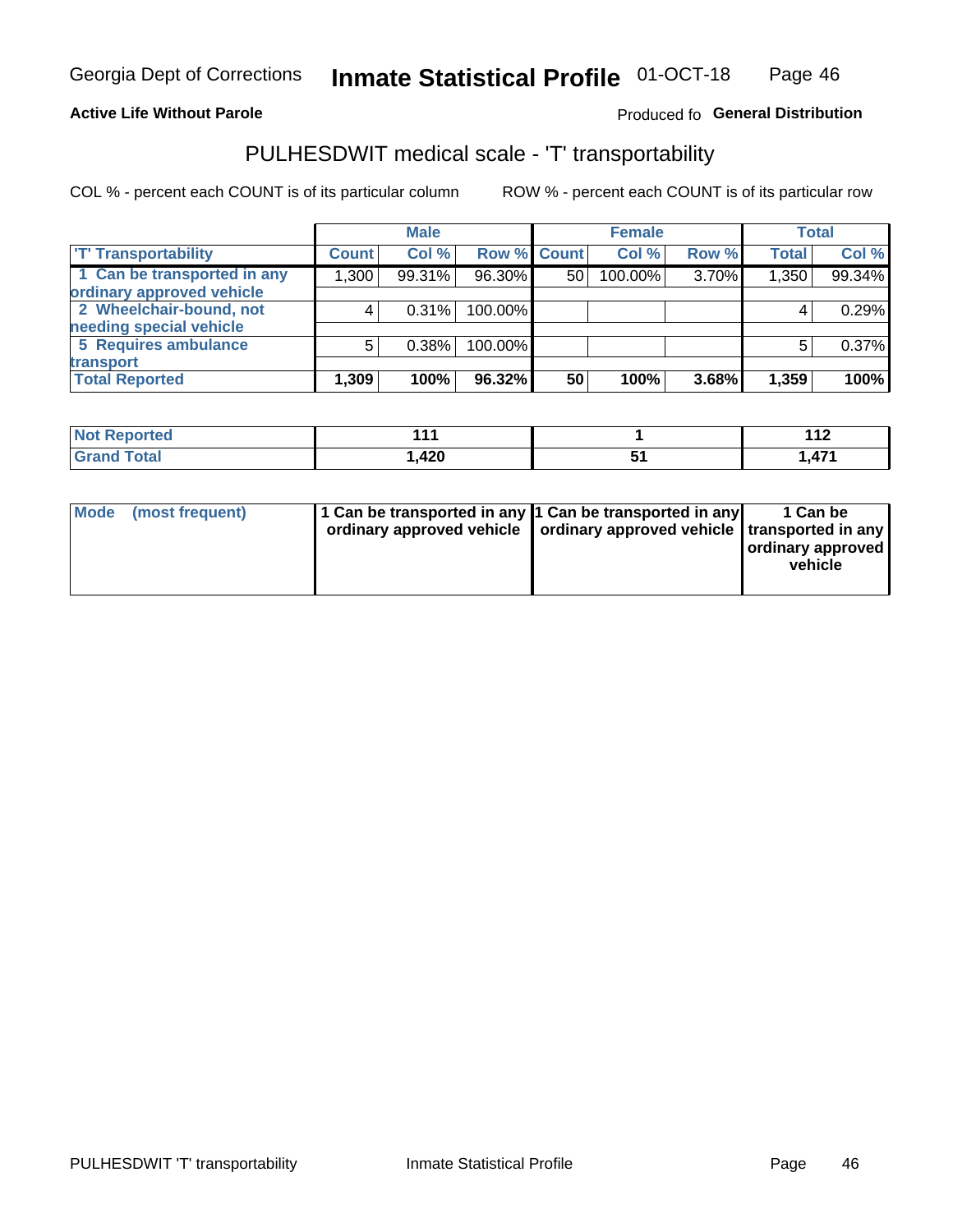## Inmate Statistical Profile 01-OCT-18 Page 47

### **Active Life Without Parole**

### **Produced for General Distribution**

### Number of prior Georgia incarcerations

COL % - percent each COUNT is of its particular column

|                                       |                 | <b>Male</b> |             |    | <b>Female</b> |       |       | <b>Total</b> |
|---------------------------------------|-----------------|-------------|-------------|----|---------------|-------|-------|--------------|
| <b>Num of Prior GA Incarcerations</b> | <b>Count</b>    | Col %       | Row % Count |    | Col %         | Row % | Total | Col %        |
|                                       | 715             | 50.35%      | 94.58%      | 41 | 80.39%        | 5.42% | 756   | 51.39%       |
|                                       | 287             | 20.21%      | 98.29%      | 5  | 9.80%         | 1.71% | 292   | 19.85%       |
|                                       | 176             | 12.39%      | 98.88%      | 2  | 3.92%         | 1.12% | 178   | 12.10%       |
| 3                                     | 114             | 8.03%       | 98.28%      | 2  | 3.92%         | 1.72% | 116   | 7.89%        |
| 4                                     | 61              | 4.30%       | 100.00%     |    |               |       | 61    | 4.15%        |
| 5                                     | 37              | 2.61%       | 100.00%     |    |               |       | 37    | 2.52%        |
| <b>More Than 5</b>                    | 30 <sub>1</sub> | 2.11%       | 96.77%      |    | 1.96%         | 3.23% | 31    | 2.11%        |
| <b>Total Reported</b>                 | 1,420           | 100%        | 96.53%      | 51 | 100%          | 3.47% | 1,471 | 100.0%       |

| <b>orted</b><br>N |      |   |
|-------------------|------|---|
| <b>otal</b>       | A ממ | . |
| $\mathbf{v}$ and  | ,440 | . |

| Mean (average)       | 1 1 2 | .43 | 444 |
|----------------------|-------|-----|-----|
| Median (middle)      |       |     |     |
| Mode (most frequent) |       |     |     |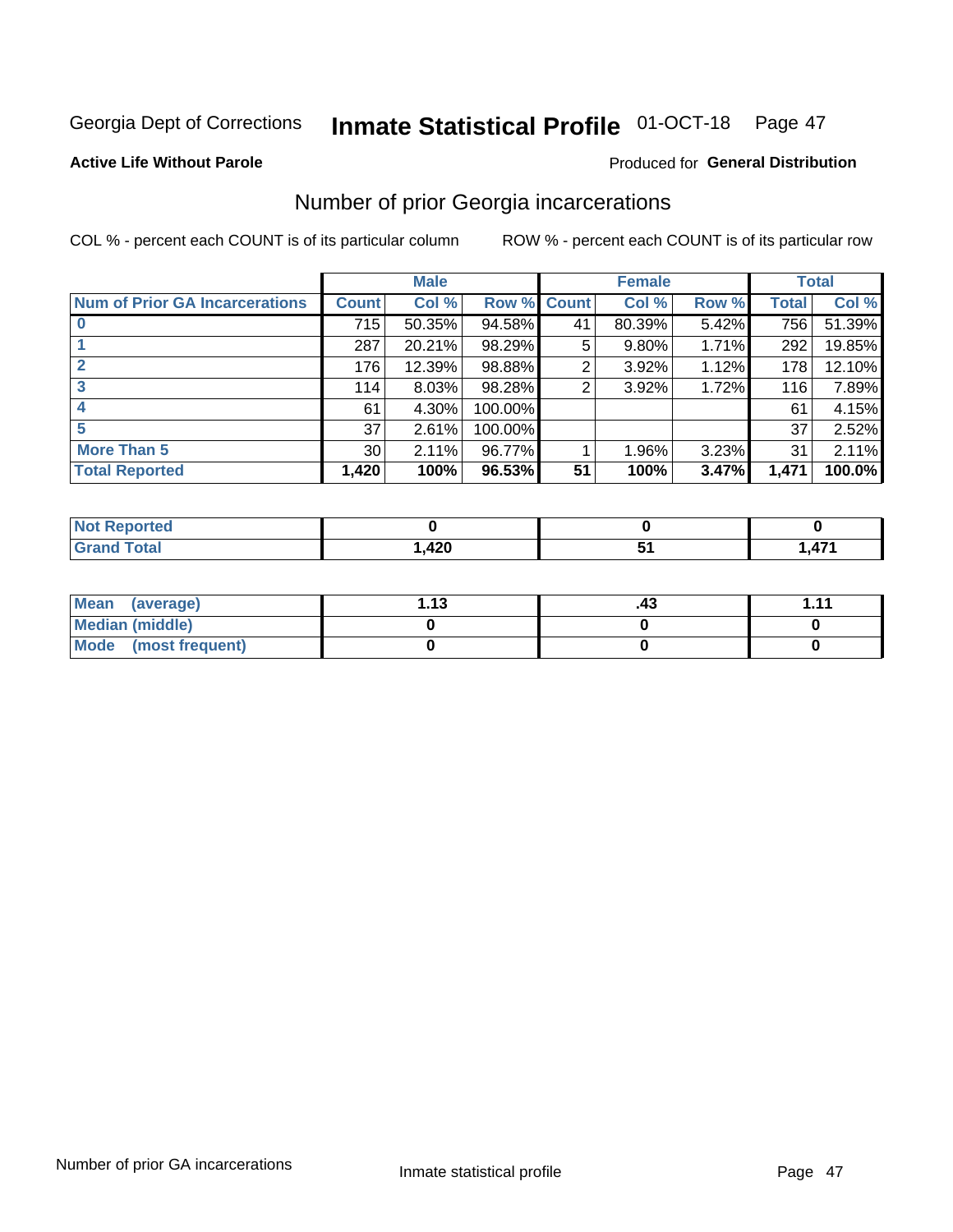#### Inmate Statistical Profile 01-OCT-18 Page 48

**Active Life Without Parole** 

Produced for General Distribution

### Prison sentence in years

COL % - percent each COUNT is of its particular column

ROW % - percent each COUNT is of its particular row

|                                 |              | <b>Male</b> |                    |    | <b>Female</b> |          |                    | Total  |
|---------------------------------|--------------|-------------|--------------------|----|---------------|----------|--------------------|--------|
| <b>Prison Sentence In Years</b> | <b>Count</b> | Col %       | <b>Row % Count</b> |    | Col %         | Row %    | Total <sub>1</sub> | Col %  |
| Life Without Parole             | 1,418        | 99.86%      | 96.53%             | 51 | $100.00\%$    | $3.47\%$ | 1.469              | 99.86% |
| <b>Death</b>                    |              | $0.07\%$    | 100.00%            |    |               |          |                    | 0.07%  |
| <b>Youthful Offenders</b>       |              | $0.07\%$    | 100.00%            |    |               |          |                    | 0.07%  |
| <b>Total Reported</b>           | 1,420        | 100%        | 96.53%             | 51 | 100%          | 3.47%    | 1.471              | 100%   |

| <b>Not Reported</b> |        |     |
|---------------------|--------|-----|
| Total               | 420, ا | A7' |

### **Determinate (numeric) sentences only**

**Mean** (average)

All sentences (including determinate), with life, life without parole, and death sentences figured at 45 years

| l Mea | --     | --     |  |
|-------|--------|--------|--|
| апе   | $\sim$ | $\sim$ |  |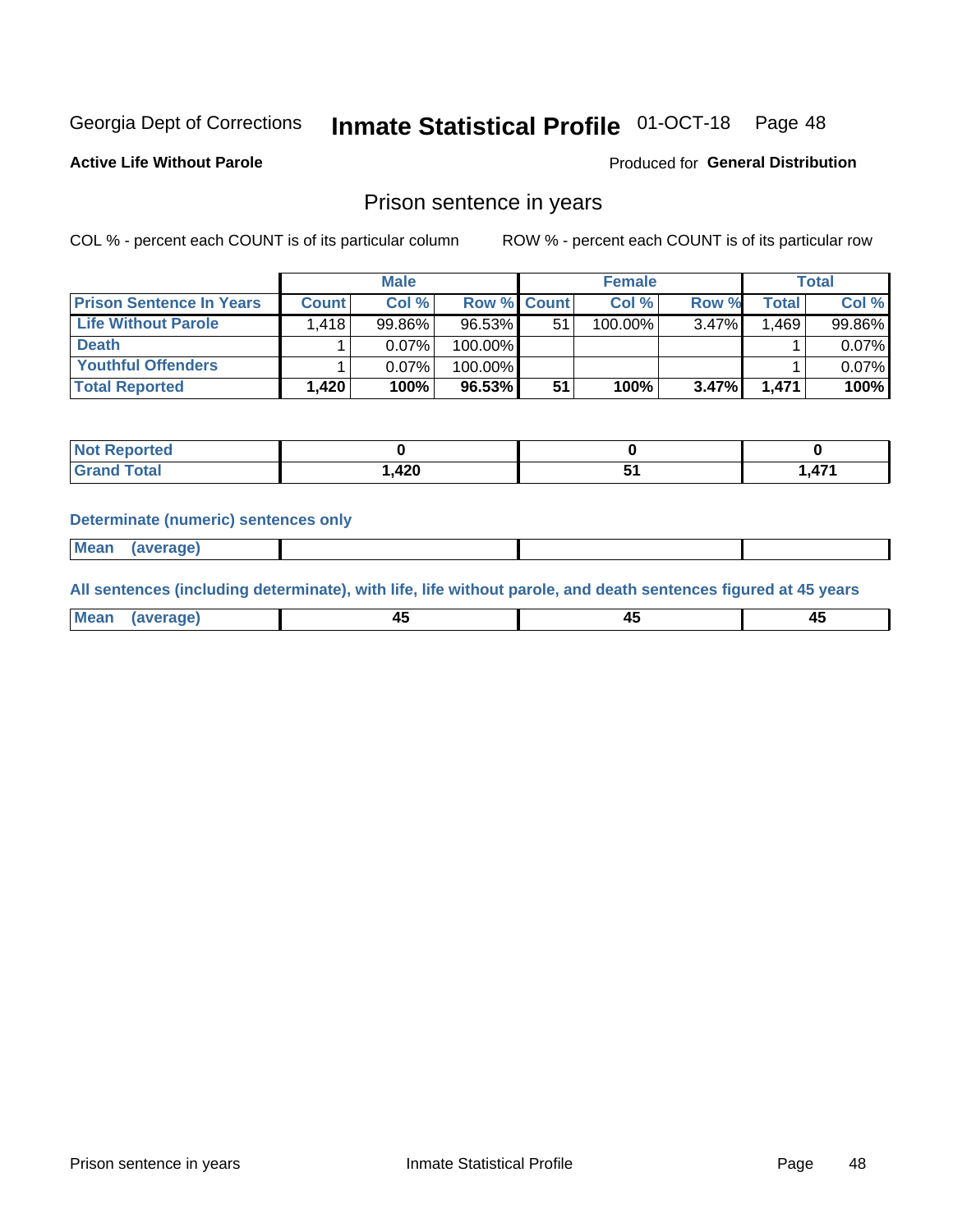#### Georgia Dept of Corrections **Inmate Statistical Profile 01-OCT-18** Page 49

### **Active Life Without Parole**

### Produced for General Distribution

### Primary offense, broken out into felonies vs misdemeanors

COL % - percent each COUNT is of its particular column

|                                  |              | <b>Male</b> |                    |    | <b>Female</b> |          |              | Total   |
|----------------------------------|--------------|-------------|--------------------|----|---------------|----------|--------------|---------|
| <b>Felonies and Misdemeanors</b> | <b>Count</b> | Col%        | <b>Row % Count</b> |    | Col%          | Row %    | <b>Total</b> | Col %   |
| <b>Felonies</b>                  | ,408         | 100.00%     | 96.64%             | 49 | 100.00%       | $3.36\%$ | 1.457        | 100.00% |
| <b>Total Reported</b>            | .408         | 100%        | 96.64%             | 49 | $100\%$       | $3.36\%$ | 1,457        | 100%    |

| <b>Not Reported</b> |      |              |     |
|---------------------|------|--------------|-----|
| <b>Total</b>        | 12N  | $\lambda$ 10 | A74 |
| <b>Grand</b>        | 44 U | 11 V         |     |

| Mode (most frequent)<br>elonies | Felonies | Felonies |
|---------------------------------|----------|----------|
|---------------------------------|----------|----------|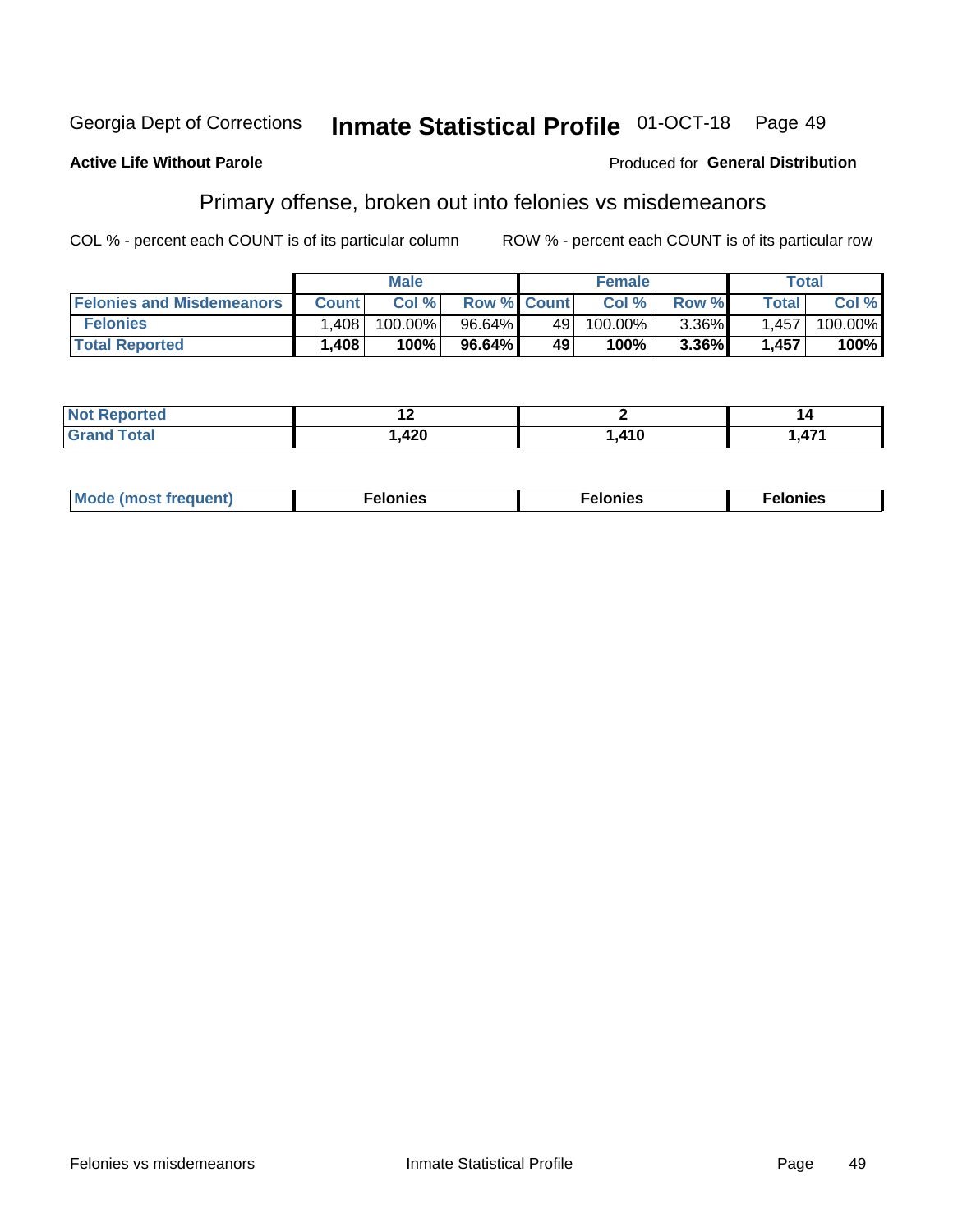#### **Inmate Statistical Profile 01-OCT-18** Page 50

### **Active Life Without Parole**

### Produced for General Distribution

### Primary offense, broken out into six broad crime categories

COL % - percent each COUNT is of its particular column

|                         |              | <b>Male</b> |           |                    | <b>Female</b> |         |              | <b>Total</b> |
|-------------------------|--------------|-------------|-----------|--------------------|---------------|---------|--------------|--------------|
| <b>Crime Categories</b> | <b>Count</b> | Col %       |           | <b>Row % Count</b> | Col %         | Row %   | <b>Total</b> | Col %        |
| <b>Violent</b>          | 1,226        | 86.34%      | 96.08%    | 50                 | 98.04%        | 3.92%   | 1,276        | 86.74%       |
| <b>Sex Crime</b>        | 185          | 13.03%      | 99.46%    |                    | 1.96%         | $.54\%$ | 186          | 12.64%       |
| <b>Drug</b><br>4        | ⇁            | .49%        | 100.00%   |                    | .00%          |         |              | .48%         |
| <b>Other</b><br>6       | 2            | $.14\%$     | 100.00%   |                    | .00%          |         |              | .14%         |
| <b>Total Reported</b>   | 1,420        | 100%        | $96.53\%$ | 51                 | 100%          | 3.47%   | 1,471        | 100%         |

| <b>Not Reported</b> |      |     |
|---------------------|------|-----|
| Total               | ,420 | 171 |

| <b>Mode (most frequent)</b> | 'iolent | Violent | <b>Tiolent</b> |
|-----------------------------|---------|---------|----------------|
|                             |         |         |                |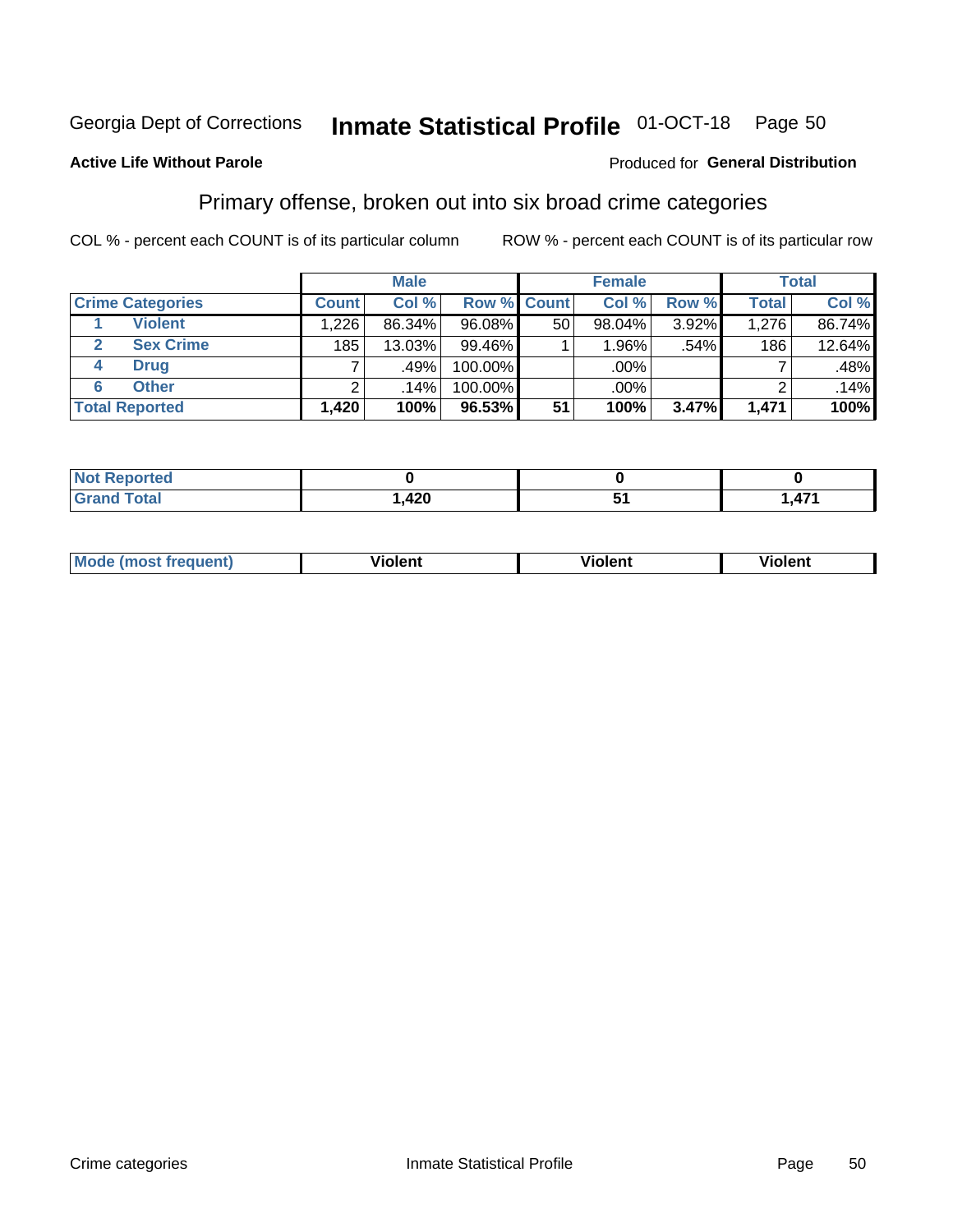#### **Inmate Statistical Profile 01-OCT-18** Page 51

### **Active Life Without Parole**

### Produced for General Distribution

## Primary offense, detailed offense code

COL % - percent each COUNT is of its particular column

|                                            |                | <b>Male</b> |         |                 | <b>Female</b> |       |                | <b>Total</b> |
|--------------------------------------------|----------------|-------------|---------|-----------------|---------------|-------|----------------|--------------|
| <b>Primary Offense</b>                     | <b>Count</b>   | Col %       | Row %   | <b>Count</b>    | Col %         | Row % | <b>Total</b>   | Col %        |
| <b>Agg Sex Battery Atmpt (2099)</b>        |                | .07%        | 100.00% |                 |               |       | 1              | .07%         |
| <b>Aggrav Battery (1305)</b>               |                | .07%        | 100.00% |                 |               |       | 1              | $.07\%$      |
| <b>Aggrav Child Molestation (2021)</b>     | 27             | 1.90%       | 100.00% |                 |               |       | 27             | 1.84%        |
| <b>Aggrav Sexual Battery (2009)</b>        | 6              | .42%        | 100.00% |                 |               |       | 6              | .41%         |
| <b>Aggrav Sodomy (2003)</b>                | 9              | .63%        | 100.00% |                 |               |       | 9              | .61%         |
| <b>Armed Robbery (1902)</b>                | 151            | 10.63%      | 99.34%  | $\mathbf 1$     | 1.96%         | .66%  | 152            | 10.33%       |
| <b>Child Molestation (2019)</b>            | 5              | .35%        | 100.00% |                 |               |       | 5              | $.34\%$      |
| <b>False Imprisonment (1308)</b>           |                | .07%        | 100.00% |                 |               |       | 1              | $.07\%$      |
| <b>Hijacking Motor Vehicle (1911)</b>      |                | .07%        | 100.00% |                 |               |       |                | $.07\%$      |
| Kidnapping (1311)                          | 95             | 6.69%       | 100.00% |                 |               |       | 95             | 6.46%        |
| <b>Murder (1101)</b>                       | 975            | 68.66%      | 95.21%  | 49              | 96.08%        | 4.79% | 1,024          | 69.61%       |
| <b>Poss Firearm Convct Felon</b><br>(2914) | $\overline{2}$ | .14%        | 100.00% |                 |               |       | $\overline{2}$ | .14%         |
| <b>Poss Of Firearm Dur Crime</b><br>(2910) | 1.             | .07%        | 100.00% |                 |               |       |                | .07%         |
| Poss W Int Dist Cocaine (4050)             | 1              | .07%        | 100.00% |                 |               |       | 1              | .07%         |
| <b>Rape (2001)</b>                         | 137            | 9.65%       | 99.28%  | 1               | 1.96%         | .72%  | 138            | 9.38%        |
| S/D Cocaine (4021)                         |                | .07%        | 100.00% |                 |               |       | 1              | .07%         |
| S/D Cont Sub Public (4017)                 | 1              | .07%        | 100.00% |                 |               |       | 1              | .07%         |
| S/D Cont Sub School (4018)                 | 1              | .07%        | 100.00% |                 |               |       | 1              | .07%         |
| <b>Traf Cocaine 401+ Gm (4103)</b>         | 2              | .14%        | 100.00% |                 |               |       | $\overline{2}$ | .14%         |
| <b>Traf Methamph 28-199 Gm</b>             | 1              | .07%        | 100.00% |                 |               |       | 1              | $.07\%$      |
| (4140)                                     |                |             |         |                 |               |       |                |              |
| <b>Traffick Sexual Servitude (1331)</b>    | 1              | .07%        | 100.00% |                 |               |       |                | .07%         |
| <b>Total Rported</b>                       | 1,420          | 100%        | 96.53%  | $\overline{51}$ | 100%          | 3.47% | 1,471          | 100%         |

| <b>Not Reported</b> |             |        |              |
|---------------------|-------------|--------|--------------|
| <b>Total</b>        | חרו<br>44 U | $\sim$ | $A - A$<br>. |

| <b>Mode (most frequent)</b> | 1101 Murder | 1101 Murder | 1101 Murder |
|-----------------------------|-------------|-------------|-------------|
|                             |             |             |             |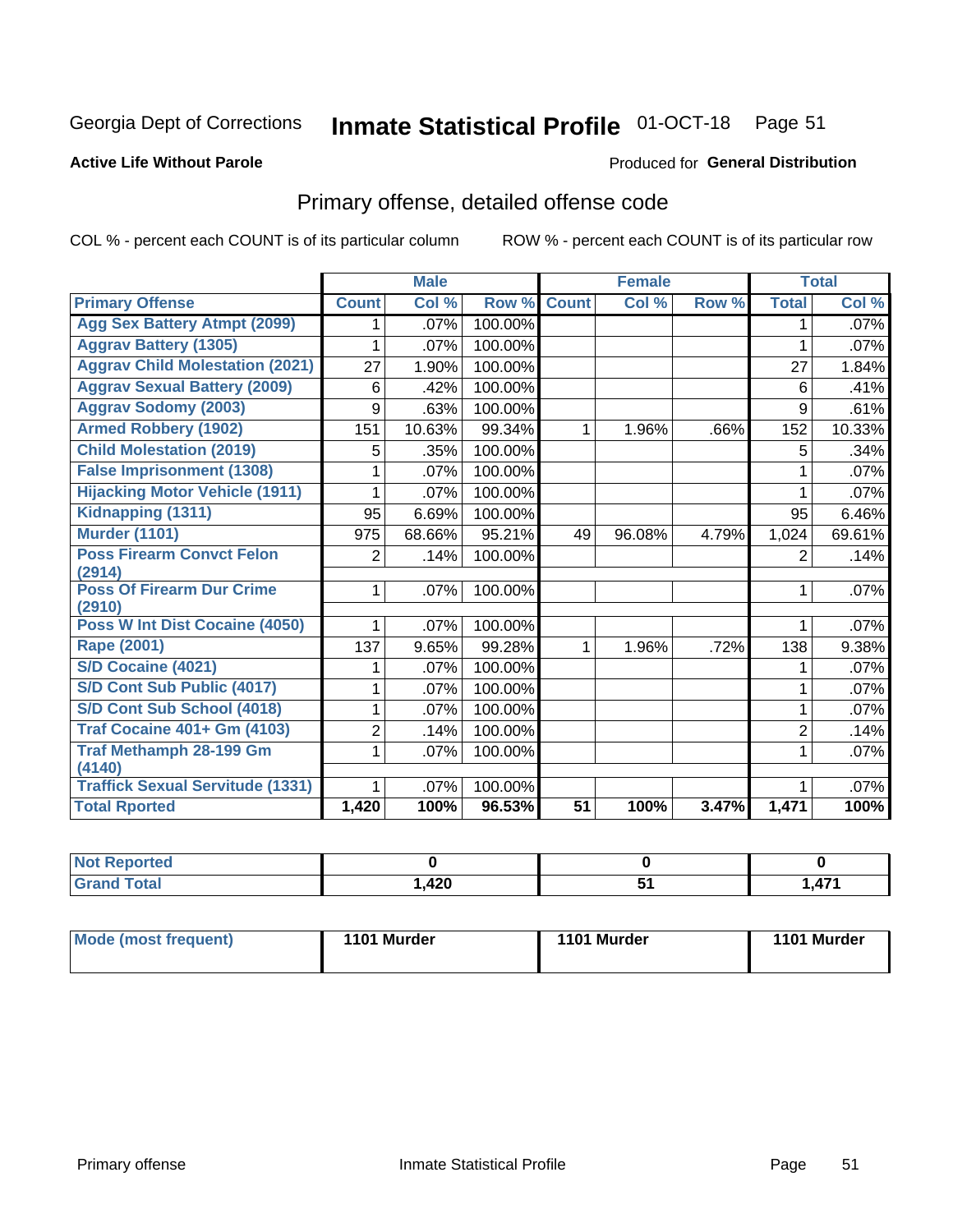## Inmate Statistical Profile 01-OCT-18 Page 52

### **Active Life Without Parole**

### Produced for General Distribution

## County of conviction of primary offense

COL % - percent each COUNT is of its particular column

|                                |                 | <b>Male</b>            |         |                | <b>Female</b> |        |                | <b>Total</b> |
|--------------------------------|-----------------|------------------------|---------|----------------|---------------|--------|----------------|--------------|
| <b>County of Conviction</b>    | <b>Count</b>    | Col %                  | Row %   | <b>Count</b>   | Col %         | Row %  | <b>Total</b>   | Col %        |
| 000<br><b>Unknown</b>          | $\overline{12}$ | .85%                   | 85.71%  | 2              | 3.92%         | 14.29% | 14             | .95%         |
| <b>Appling County</b><br>001   |                 | .28%<br>4              | 100.00% |                |               |        | 4              | .27%         |
| <b>Atkinson County</b><br>002  |                 | 3<br>.21%              | 100.00% |                |               |        | 3              | .20%         |
| <b>Bacon County</b><br>003     |                 | 4<br>.28%              | 100.00% |                |               |        | 4              | .27%         |
| <b>Baker County</b><br>004     |                 | .07%<br>1              | 100.00% |                |               |        | $\mathbf{1}$   | .07%         |
| <b>Baldwin County</b><br>005   |                 | 5<br>.35%              | 100.00% |                |               |        | 5              | .34%         |
| <b>Banks County</b><br>006     |                 | 3<br>.21%              | 100.00% |                |               |        | $\overline{3}$ | .20%         |
| <b>Barrow County</b><br>007    |                 | 7<br>.49%              | 100.00% |                |               |        | $\overline{7}$ | .48%         |
| <b>Bartow County</b><br>008    |                 | .56%<br>8              | 88.89%  | 1              | 1.96%         | 11.11% | 9              | .61%         |
| <b>Ben Hill County</b><br>009  |                 | $\bf 8$<br>.56%        | 100.00% |                |               |        | 8              | .54%         |
| <b>Berrien County</b><br>010   |                 | $\overline{c}$<br>.14% | 100.00% |                |               |        | $\overline{2}$ | .14%         |
| <b>Bibb County</b><br>011      | 46              | 3.24%                  | 95.83%  | $\overline{2}$ | 3.92%         | 4.17%  | 48             | 3.26%        |
| <b>Bleckley County</b><br>012  |                 | 1<br>.07%              | 100.00% |                |               |        | $\mathbf 1$    | .07%         |
| <b>Brantley County</b><br>013  |                 | 3<br>.21%              | 100.00% |                |               |        | 3              | .20%         |
| <b>Brooks County</b><br>014    |                 | $\overline{2}$<br>.14% | 100.00% |                |               |        | $\overline{2}$ | .14%         |
| <b>Bryan County</b><br>015     |                 | 1<br>.07%              | 100.00% |                |               |        | 1              | .07%         |
| <b>Bulloch County</b><br>016   |                 | $\,6$<br>.42%          | 85.71%  | 1              | 1.96%         | 14.29% | $\overline{7}$ | .48%         |
| <b>Burke County</b><br>017     | 12              | .85%                   | 100.00% |                |               |        | 12             | .82%         |
| <b>Butts County</b><br>018     |                 | 5<br>.35%              | 100.00% |                |               |        | 5              | .34%         |
| <b>Camden County</b><br>020    |                 | 6<br>.42%              | 100.00% |                |               |        | 6              | .41%         |
| <b>Candler County</b><br>021   |                 | 3<br>.21%              | 100.00% |                |               |        | 3              | .20%         |
| <b>Carroll County</b><br>022   |                 | 5<br>.35%              | 100.00% |                |               |        | 5              | .34%         |
| <b>Catoosa County</b><br>023   |                 | 4<br>.28%              | 80.00%  | 1              | 1.96%         | 20.00% | $\overline{5}$ | .34%         |
| <b>Chatham County</b><br>025   | 56              | 3.94%                  | 98.25%  | 1              | 1.96%         | 1.75%  | 57             | 3.87%        |
| <b>Chattooga County</b><br>027 |                 | $\overline{c}$<br>.14% | 100.00% |                |               |        | $\overline{2}$ | .14%         |
| <b>Cherokee County</b><br>028  |                 | 5<br>.35%              | 100.00% |                |               |        | 5              | .34%         |
| <b>Clarke County</b><br>029    | 22              | 1.55%                  | 95.65%  | 1              | 1.96%         | 4.35%  | 23             | 1.56%        |
| <b>Clay County</b><br>030      |                 | .07%<br>1              | 100.00% |                |               |        | $\mathbf{1}$   | .07%         |
| <b>Clayton County</b><br>031   | 68              | 4.79%                  | 93.15%  | 5              | 9.80%         | 6.85%  | 73             | 4.96%        |
| <b>Clinch County</b><br>032    |                 | $\mathbf{1}$<br>.07%   | 100.00% |                |               |        | $\mathbf{1}$   | .07%         |
| <b>Cobb County</b><br>033      | 68              | 4.79%                  | 97.14%  | $\overline{2}$ | 3.92%         | 2.86%  | 70             | 4.76%        |
| <b>Coffee County</b><br>034    |                 | 8<br>.56%              | 100.00% |                |               |        | 8              | .54%         |
| <b>Colquitt County</b><br>035  |                 | 2<br>.14%              | 100.00% |                |               |        | $\overline{2}$ | .14%         |
| <b>Columbia County</b><br>036  |                 | 9<br>.63%              | 81.82%  | $\overline{2}$ | 3.92%         | 18.18% | 11             | .75%         |
| <b>Cook County</b><br>037      |                 | $\overline{5}$<br>.35% | 100.00% |                |               |        | 5              | .34%         |
| <b>Coweta County</b><br>038    |                 | 9<br>.63%              | 100.00% |                |               |        | 9              | .61%         |
| <b>Crisp County</b><br>040     |                 | 6<br>.42%              | 100.00% |                |               |        | 6              | .41%         |
| <b>Dade County</b><br>041      |                 | $\mathbf 1$<br>.07%    | 100.00% |                |               |        | 1              | .07%         |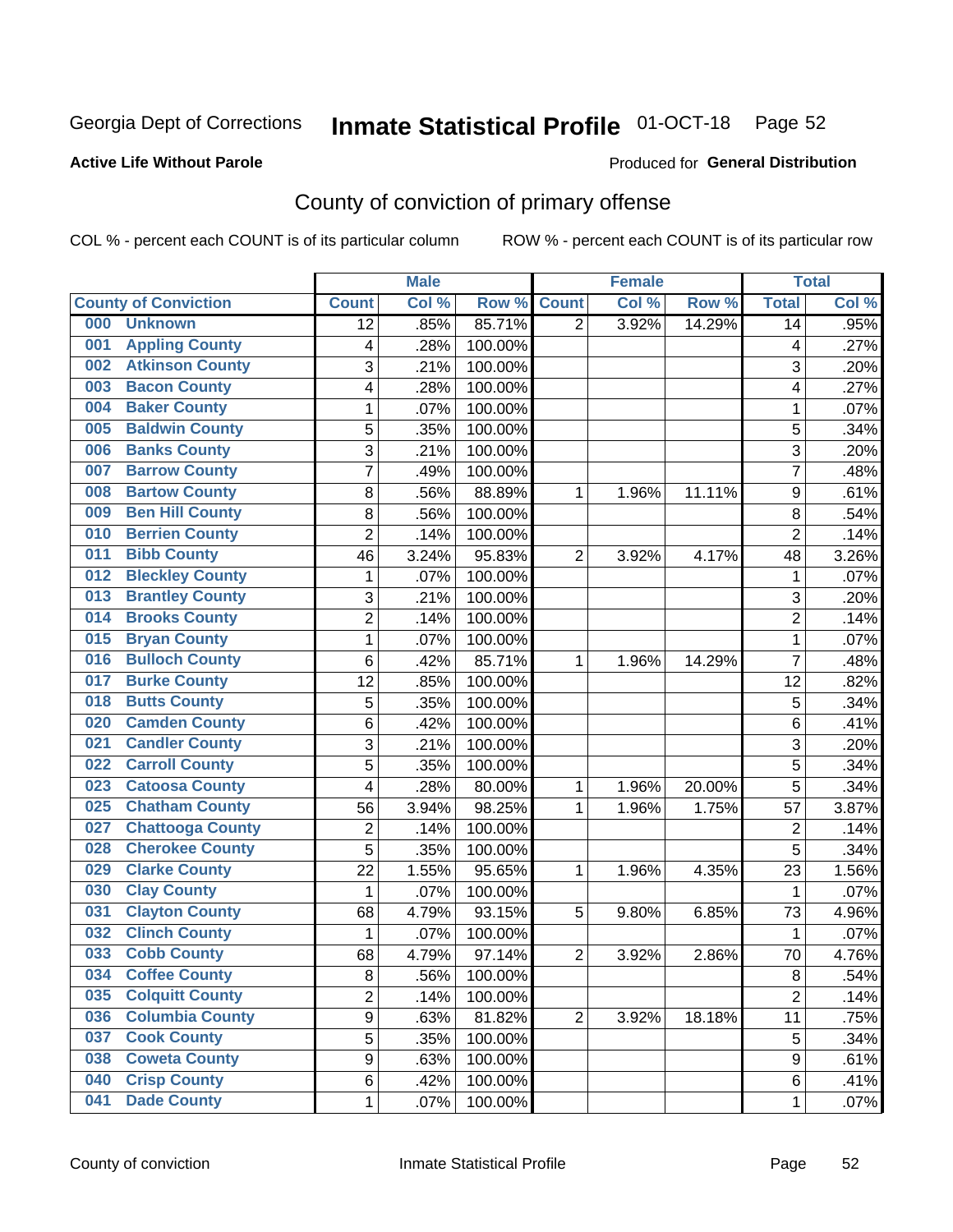## Inmate Statistical Profile 01-OCT-18 Page 53

### **Active Life Without Parole**

### Produced for General Distribution

## County of conviction of primary offense

COL % - percent each COUNT is of its particular column

|                                 |                         | <b>Male</b> |         |                | <b>Female</b> |        |                | <b>Total</b> |
|---------------------------------|-------------------------|-------------|---------|----------------|---------------|--------|----------------|--------------|
| <b>County of Conviction</b>     | <b>Count</b>            | Col %       | Row %   | <b>Count</b>   | Col %         | Row %  | <b>Total</b>   | Col %        |
| <b>Dawson County</b><br>042     | 2                       | .14%        | 100.00% |                |               |        | 2              | .14%         |
| <b>Decatur County</b><br>043    | 5                       | .35%        | 100.00% |                |               |        | 5              | .34%         |
| <b>Dekalb County</b><br>044     | 128                     | 9.01%       | 97.71%  | 3              | 5.88%         | 2.29%  | 131            | 8.91%        |
| <b>Dooly County</b><br>046      | $\overline{2}$          | .14%        | 100.00% |                |               |        | 2              | .14%         |
| <b>Dougherty County</b><br>047  | 28                      | 1.97%       | 96.55%  | $\mathbf{1}$   | 1.96%         | 3.45%  | 29             | 1.97%        |
| <b>Douglas County</b><br>048    | 33                      | 2.32%       | 94.29%  | $\overline{2}$ | 3.92%         | 5.71%  | 35             | 2.38%        |
| <b>Early County</b><br>049      | $\overline{c}$          | .14%        | 100.00% |                |               |        | $\overline{2}$ | .14%         |
| <b>Effingham County</b><br>051  | 5                       | .35%        | 100.00% |                |               |        | 5              | .34%         |
| <b>Elbert County</b><br>052     | $\overline{2}$          | .14%        | 100.00% |                |               |        | $\overline{2}$ | .14%         |
| <b>Emanuel County</b><br>053    | 10                      | .70%        | 100.00% |                |               |        | 10             | .68%         |
| <b>Fayette County</b><br>056    | 8                       | .56%        | 100.00% |                |               |        | 8              | .54%         |
| <b>Floyd County</b><br>057      | 31                      | 2.18%       | 96.88%  | 1              | 1.96%         | 3.13%  | 32             | 2.18%        |
| <b>Forsyth County</b><br>058    | 4                       | .28%        | 100.00% |                |               |        | 4              | .27%         |
| <b>Franklin County</b><br>059   | 5                       | .35%        | 83.33%  | 1              | 1.96%         | 16.67% | 6              | $.41\%$      |
| <b>Fulton County</b><br>060     | 177                     | 12.46%      | 98.33%  | 3              | 5.88%         | 1.67%  | 180            | 12.24%       |
| <b>Gilmer County</b><br>061     | $\overline{2}$          | .14%        | 100.00% |                |               |        | $\overline{2}$ | .14%         |
| <b>Glynn County</b><br>063      | 20                      | 1.41%       | 100.00% |                |               |        | 20             | 1.36%        |
| <b>Gordon County</b><br>064     | 7                       | .49%        | 100.00% |                |               |        | $\overline{7}$ | .48%         |
| <b>Grady County</b><br>065      | $\overline{2}$          | .14%        | 100.00% |                |               |        | $\overline{2}$ | .14%         |
| <b>Greene County</b><br>066     | $\overline{2}$          | .14%        | 100.00% |                |               |        | $\overline{2}$ | .14%         |
| <b>Gwinnett County</b><br>067   | 64                      | 4.51%       | 94.12%  | 4              | 7.84%         | 5.88%  | 68             | 4.62%        |
| <b>Habersham County</b><br>068  | 3                       | .21%        | 100.00% |                |               |        | 3              | .20%         |
| <b>Hall County</b><br>069       | 22                      | 1.55%       | 84.62%  | 4              | 7.84%         | 15.38% | 26             | 1.77%        |
| <b>Hancock County</b><br>070    | 1                       | .07%        | 100.00% |                |               |        | 1              | .07%         |
| <b>Haralson County</b><br>071   | 4                       | .28%        | 100.00% |                |               |        | 4              | .27%         |
| <b>Harris County</b><br>072     | $\overline{2}$          | .14%        | 100.00% |                |               |        | $\overline{2}$ | .14%         |
| <b>Hart County</b><br>073       | 3                       | .21%        | 100.00% |                |               |        | $\overline{3}$ | .20%         |
| <b>Henry County</b><br>075      | 17                      | 1.20%       | 94.44%  | 1              | 1.96%         | 5.56%  | 18             | 1.22%        |
| <b>Houston County</b><br>076    | 24                      | 1.69%       | 100.00% |                |               |        | 24             | 1.63%        |
| <b>Irwin County</b><br>077      | $\overline{2}$          | .14%        | 100.00% |                |               |        | $\overline{2}$ | .14%         |
| 078<br><b>Jackson County</b>    | 11                      | .77%        | 100.00% |                |               |        | 11             | .75%         |
| 079<br><b>Jasper County</b>     | 1                       | .07%        | 100.00% |                |               |        | 1              | $.07\%$      |
| <b>Jeff Davis County</b><br>080 | 1                       | .07%        | 100.00% |                |               |        | $\mathbf{1}$   | .07%         |
| <b>Jefferson County</b><br>081  | $\overline{5}$          | .35%        | 100.00% |                |               |        | $\overline{5}$ | .34%         |
| <b>Jenkins County</b><br>082    | $\overline{\mathbf{c}}$ | .14%        | 100.00% |                |               |        | $\overline{2}$ | .14%         |
| <b>Johnson County</b><br>083    | 1                       | .07%        | 100.00% |                |               |        | $\mathbf{1}$   | .07%         |
| <b>Jones County</b><br>084      | 1                       | .07%        | 50.00%  | $\mathbf{1}$   | 1.96%         | 50.00% | $\overline{c}$ | .14%         |
| <b>Lamar County</b><br>085      | $\mathbf 1$             | .07%        | 100.00% |                |               |        | $\mathbf 1$    | .07%         |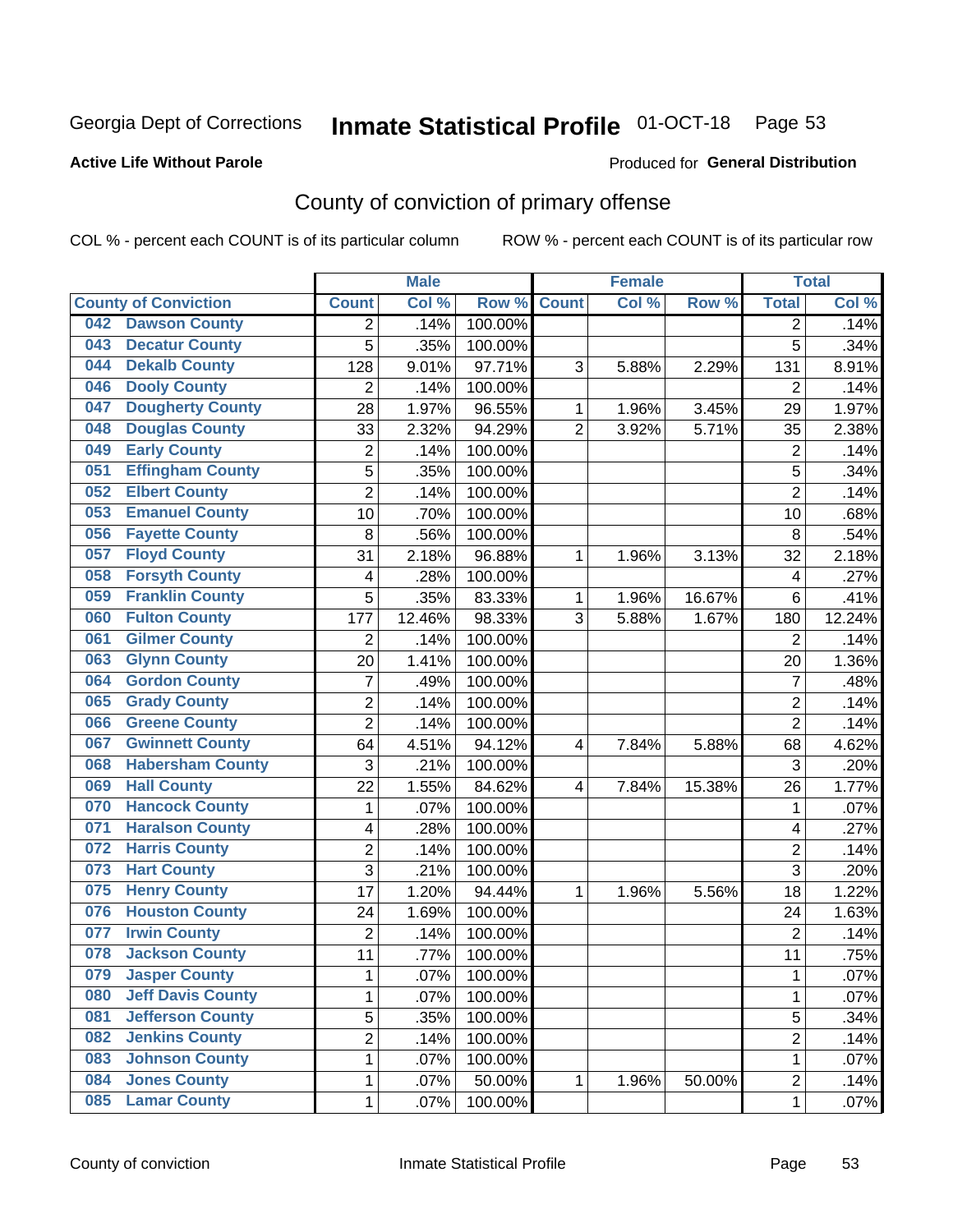## Inmate Statistical Profile 01-OCT-18 Page 54

### **Active Life Without Parole**

### Produced for General Distribution

## County of conviction of primary offense

COL % - percent each COUNT is of its particular column

|                                            |                         | <b>Male</b> |         |                | <b>Female</b> |        |                | <b>Total</b> |
|--------------------------------------------|-------------------------|-------------|---------|----------------|---------------|--------|----------------|--------------|
| <b>County of Conviction</b>                | <b>Count</b>            | Col %       | Row %   | <b>Count</b>   | Col %         | Row %  | <b>Total</b>   | Col %        |
| <b>Lanier County</b><br>086                | 2                       | .14%        | 100.00% |                |               |        | 2              | .14%         |
| <b>Laurens County</b><br>087               | 4                       | .28%        | 100.00% |                |               |        | 4              | .27%         |
| <b>Lee County</b><br>088                   | 4                       | .28%        | 100.00% |                |               |        | 4              | .27%         |
| <b>Liberty County</b><br>089               | 7                       | .49%        | 100.00% |                |               |        | 7              | .48%         |
| <b>Long County</b><br>091                  | 5                       | .35%        | 100.00% |                |               |        | 5              | .34%         |
| <b>Lowndes County</b><br>092               | 7                       | .49%        | 100.00% |                |               |        | $\overline{7}$ | .48%         |
| <b>Lumpkin County</b><br>093               | 1                       | .07%        | 100.00% |                |               |        | 1              | .07%         |
| <b>Madison County</b><br>095               | $\overline{2}$          | .14%        | 100.00% |                |               |        | $\overline{2}$ | .14%         |
| <b>Marion County</b><br>096                | 1                       | .07%        | 100.00% |                |               |        | $\mathbf{1}$   | .07%         |
| <b>Mcduffie County</b><br>097              | 3                       | .21%        | 100.00% |                |               |        | 3              | .20%         |
| <b>Miller County</b><br>100                | 1                       | .07%        | 100.00% |                |               |        | 1              | .07%         |
| <b>Mitchell County</b><br>101              | 1                       | .07%        | 100.00% |                |               |        | 1              | .07%         |
| <b>Monroe County</b><br>102                | 7                       | .49%        | 100.00% |                |               |        | $\overline{7}$ | .48%         |
| <b>Morgan County</b><br>104                | 1                       | .07%        | 100.00% |                |               |        | $\mathbf{1}$   | .07%         |
| <b>Murray County</b><br>105                | 3                       | .21%        | 100.00% |                |               |        | 3              | .20%         |
| <b>Muscogee County</b><br>106              | 39                      | 2.75%       | 97.50%  | 1              | 1.96%         | 2.50%  | 40             | 2.72%        |
| <b>Newton County</b><br>107                | 13                      | .92%        | 86.67%  | $\overline{2}$ | 3.92%         | 13.33% | 15             | 1.02%        |
| <b>Oconee County</b><br>108                | 1                       | .07%        | 100.00% |                |               |        | 1              | .07%         |
| <b>Oglethorpe County</b><br>109            | $\overline{c}$          | .14%        | 100.00% |                |               |        | $\overline{2}$ | .14%         |
| <b>Paulding County</b><br>110              | $\overline{3}$          | .21%        | 100.00% |                |               |        | $\overline{3}$ | .20%         |
| <b>Peach County</b><br>111                 | 4                       | .28%        | 100.00% |                |               |        | 4              | .27%         |
| 112<br><b>Pickens County</b>               | $\overline{2}$          | .14%        | 100.00% |                |               |        | $\overline{2}$ | .14%         |
| 113<br><b>Pierce County</b>                | 1                       | .07%        | 100.00% |                |               |        | $\mathbf{1}$   | .07%         |
| <b>Pike County</b><br>114                  | 3                       | .21%        | 60.00%  | $\overline{2}$ | 3.92%         | 40.00% | 5              | .34%         |
| <b>Polk County</b><br>$\overline{115}$     | 4                       | .28%        | 100.00% |                |               |        | 4              | .27%         |
| <b>Pulaski County</b><br>116               | 1                       | .07%        | 100.00% |                |               |        | $\mathbf{1}$   | .07%         |
| <b>Putnam County</b><br>117                | 7                       | .49%        | 100.00% |                |               |        | $\overline{7}$ | .48%         |
| <b>Rabun County</b><br>119                 | 1                       | .07%        | 100.00% |                |               |        | 1              | .07%         |
| <b>Randolph County</b><br>120              | 2                       | .14%        | 100.00% |                |               |        | $\overline{2}$ | .14%         |
| <b>Richmond County</b><br>121              | 70                      | 4.93%       | 97.22%  | $\overline{2}$ | 3.92%         | 2.78%  | 72             | 4.89%        |
| <b>Rockdale County</b><br>122              | 11                      | .77%        | 100.00% |                |               |        | 11             | .75%         |
| 125<br><b>Seminole County</b>              | 2                       | .14%        | 100.00% |                |               |        | 2              | .14%         |
| <b>Spalding County</b><br>126              | 14                      | .99%        | 100.00% |                |               |        | 14             | .95%         |
| <b>Stephens County</b><br>127              | 3                       | .21%        | 100.00% |                |               |        | 3              | .20%         |
| <b>Stewart County</b><br>128               | 1                       | .07%        | 100.00% |                |               |        | $\mathbf 1$    | .07%         |
| <b>Sumter County</b><br>129                | $\overline{2}$          | .14%        | 100.00% |                |               |        | $\overline{c}$ | .14%         |
| <b>Taliaferro County</b><br>131            | 1                       | .07%        | 100.00% |                |               |        | $\mathbf 1$    | .07%         |
| <b>Tattnall County</b><br>$\overline{132}$ | $\overline{\mathbf{4}}$ | .28%        | 80.00%  | 1              | 1.96%         | 20.00% | 5              | .34%         |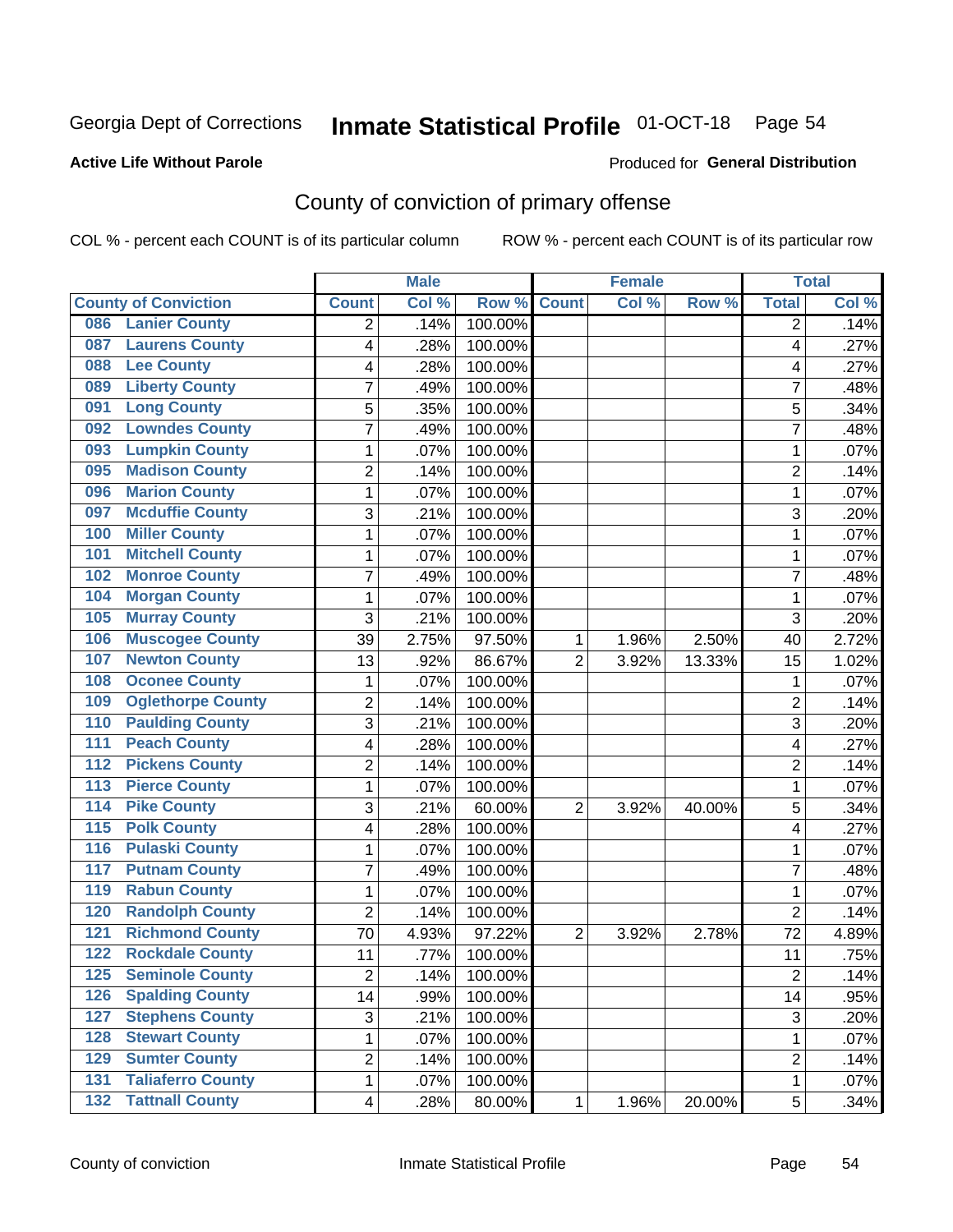## Inmate Statistical Profile 01-OCT-18 Page 55

### **Active Life Without Parole**

### Produced for General Distribution

## County of conviction of primary offense

COL % - percent each COUNT is of its particular column

|                                 |                | <b>Male</b> |         |              | <b>Female</b> |        |                | <b>Total</b> |
|---------------------------------|----------------|-------------|---------|--------------|---------------|--------|----------------|--------------|
| <b>County of Conviction</b>     | <b>Count</b>   | Col %       | Row %   | <b>Count</b> | Col %         | Row %  | <b>Total</b>   | Col %        |
| <b>Taylor County</b><br>133     |                | .07%        | 100.00% |              |               |        |                | .07%         |
| <b>Terrell County</b><br>135    | $\overline{2}$ | .14%        | 100.00% |              |               |        | $\overline{2}$ | .14%         |
| <b>Thomas County</b><br>136     | 6              | .42%        | 100.00% |              |               |        | 6              | .41%         |
| <b>Tift County</b><br>137       | 9              | .63%        | 100.00% |              |               |        | 9              | .61%         |
| <b>Toombs County</b><br>138     | 10             | .70%        | 100.00% |              |               |        | 10             | .68%         |
| <b>Towns County</b><br>139      | 1              | .07%        | 100.00% |              |               |        |                | .07%         |
| <b>Treutlen County</b><br>140   | 5              | .35%        | 100.00% |              |               |        | 5              | .34%         |
| <b>Troup County</b><br>141      | 10             | .70%        | 90.91%  | 1            | 1.96%         | 9.09%  | 11             | .75%         |
| <b>Turner County</b><br>142     | $\overline{2}$ | .14%        | 100.00% |              |               |        | $\overline{2}$ | .14%         |
| <b>Twiggs County</b><br>143     |                | .07%        | 100.00% |              |               |        |                | .07%         |
| <b>Upson County</b><br>145      | 5              | .35%        | 100.00% |              |               |        | 5              | .34%         |
| <b>Walker County</b><br>146     | 10             | .70%        | 90.91%  | 1            | 1.96%         | 9.09%  | 11             | .75%         |
| <b>Walton County</b><br>147     | 17             | 1.20%       | 100.00% |              |               |        | 17             | 1.16%        |
| <b>Ware County</b><br>148       | 13             | .92%        | 100.00% |              |               |        | 13             | .88%         |
| <b>Warren County</b><br>149     | $\overline{2}$ | .14%        | 66.67%  | 1            | 1.96%         | 33.33% | 3              | .20%         |
| <b>Washington County</b><br>150 | 6              | .42%        | 100.00% |              |               |        | 6              | .41%         |
| <b>Wayne County</b><br>151      | 12             | .85%        | 100.00% |              |               |        | 12             | .82%         |
| <b>Whitfield County</b><br>155  | 11             | .77%        | 91.67%  | 1            | 1.96%         | 8.33%  | 12             | .82%         |
| <b>Wilkes County</b><br>157     | $\overline{2}$ | .14%        | 100.00% |              |               |        | $\overline{2}$ | .14%         |
| <b>Worth County</b><br>159      | 1              | .07%        | 100.00% |              |               |        |                | .07%         |
| <b>Total Rported</b>            | 1,420          | 100%        | 96.53%  | 51           | 100%          | 3.47%  | 1,471          | 100%         |

| المناسب<br>N<br>orteu |      |                 |
|-----------------------|------|-----------------|
| Total                 | ,420 | 47.<br>,,,<br>. |

| Mode (most frequent)<br><b>Clayton County</b><br>Fulton County<br><b>Fulton County</b> |
|----------------------------------------------------------------------------------------|
|----------------------------------------------------------------------------------------|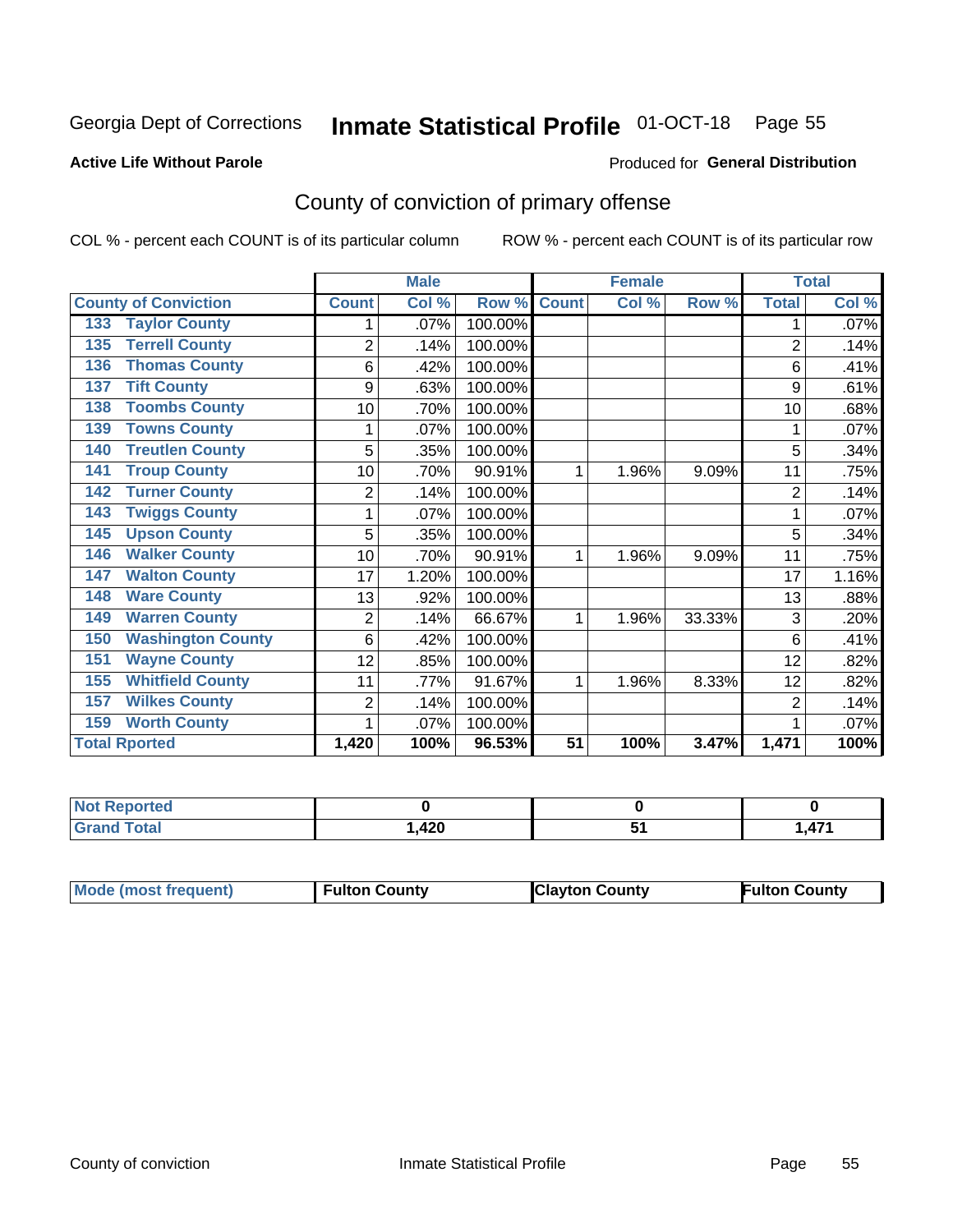### Georgia Dept of Corrections **Active Life Without Parole**

## Inmate Statistical Profile 01-OCT-18 Page 56

Produced for General Distribution

## Circuit of conviction of primary offense

COL % - percent each COUNT is of its particular column ROW % - percent each COUNT is of its particular row

|                         |                                 |                  | <b>Male</b> |         |                | <b>Female</b> |        |                | <b>Total</b> |
|-------------------------|---------------------------------|------------------|-------------|---------|----------------|---------------|--------|----------------|--------------|
|                         | <b>Circuit of Conviction</b>    | <b>Count</b>     | Col %       | Row %   | <b>Count</b>   | Col %         | Row %  | <b>Total</b>   | Col %        |
| 1                       | <b>Alapaha Circuit</b>          | 13               | .92%        | 100.00% |                |               |        | 13             | .89%         |
| $\overline{2}$          | <b>Alcovy Circuit</b>           | 30               | 2.13%       | 93.75%  | $\overline{2}$ | 4.08%         | 6.25%  | 32             | 2.20%        |
| $\overline{\mathbf{3}}$ | <b>Atlanta Circuit</b>          | 177              | 12.57%      | 98.33%  | 3              | 6.12%         | 1.67%  | 180            | 12.35%       |
| 4                       | <b>Atlantic Circuit</b>         | 17               | 1.21%       | 94.44%  | $\mathbf{1}$   | 2.04%         | 5.56%  | 18             | 1.24%        |
| $\overline{5}$          | <b>Augusta Circuit</b>          | 91               | 6.46%       | 95.79%  | $\overline{4}$ | 8.16%         | 4.21%  | 95             | 6.52%        |
| $\overline{6}$          | <b>Blue Ridge Circuit</b>       | 5                | .36%        | 100.00% |                |               |        | 5              | .34%         |
| 7                       | <b>Brunswick Circuit</b>        | 43               | 3.05%       | 100.00% |                |               |        | 43             | 2.95%        |
| 8                       | <b>Chattahoochee Circuit</b>    | 43               | 3.05%       | 97.73%  | 1              | 2.04%         | 2.27%  | 44             | 3.02%        |
| $\overline{9}$          | <b>Cherokee Circuit</b>         | 15               | 1.07%       | 93.75%  | 1              | 2.04%         | 6.25%  | 16             | 1.10%        |
| 10                      | <b>Clayton Circuit</b>          | 68               | 4.83%       | 93.15%  | 5              | 10.20%        | 6.85%  | 73             | 5.01%        |
| $\overline{11}$         | <b>Cobb Circuit</b>             | 68               | 4.83%       | 97.14%  | $\overline{2}$ | 4.08%         | 2.86%  | 70             | 4.80%        |
| $\overline{12}$         | <b>Conasauga Circuit</b>        | 14               | .99%        | 93.33%  | $\mathbf{1}$   | 2.04%         | 6.67%  | 15             | 1.03%        |
| $\overline{13}$         | <b>Cordele Circuit</b>          | 16               | 1.14%       | 100.00% |                |               |        | 16             | 1.10%        |
| $\overline{14}$         | <b>Coweta Circuit</b>           | 24               | 1.70%       | 96.00%  | $\mathbf{1}$   | 2.04%         | 4.00%  | 25             | 1.72%        |
| $\overline{15}$         | <b>Dougherty Circuit</b>        | 28               | 1.99%       | 96.55%  | 1              | 2.04%         | 3.45%  | 29             | 1.99%        |
| 16                      | <b>Dublin Circuit</b>           | 11               | .78%        | 100.00% |                |               |        | 11             | .75%         |
| $\overline{17}$         | <b>Eastern Circuit</b>          | 56               | 3.98%       | 98.25%  | 1              | 2.04%         | 1.75%  | 57             | 3.91%        |
| $\overline{18}$         | <b>Flint Circuit</b>            | 17               | 1.21%       | 94.44%  | $\mathbf{1}$   | 2.04%         | 5.56%  | 18             | 1.24%        |
| 19                      | <b>Griffin Circuit</b>          | 30               | 2.13%       | 93.75%  | $\overline{2}$ | 4.08%         | 6.25%  | 32             | 2.20%        |
| 20                      | <b>Gwinnett Circuit</b>         | 64               | 4.55%       | 94.12%  | 4              | 8.16%         | 5.88%  | 68             | 4.67%        |
| $\overline{21}$         | <b>Houston Circuit</b>          | 24               | 1.70%       | 100.00% |                |               |        | 24             | 1.65%        |
| $\overline{22}$         | <b>Lookout Mountain Circuit</b> | 17               | 1.21%       | 89.47%  | $\overline{2}$ | 4.08%         | 10.53% | 19             | 1.30%        |
| 23                      | <b>Macon Circuit</b>            | 50               | 3.55%       | 96.15%  | $\overline{2}$ | 4.08%         | 3.85%  | 52             | 3.57%        |
| 24                      | <b>Middle Circuit</b>           | 34               | 2.41%       | 100.00% |                |               |        | 34             | 2.33%        |
| $\overline{25}$         | <b>Mountain Circuit</b>         | $\overline{7}$   | .50%        | 100.00% |                |               |        | $\overline{7}$ | .48%         |
| 26                      | <b>Northeastern Circuit</b>     | 24               | 1.70%       | 85.71%  | 4              | 8.16%         | 14.29% | 28             | 1.92%        |
| $\overline{27}$         | <b>Northern Circuit</b>         | 14               | .99%        | 93.33%  | 1              | 2.04%         | 6.67%  | 15             | 1.03%        |
| 28                      | <b>Ocmulgee Circuit</b>         | 18               | 1.28%       | 94.74%  | 1              | 2.04%         | 5.26%  | 19             | 1.30%        |
| 29                      | <b>Oconee Circuit</b>           | $\overline{2}$   | .14%        | 100.00% |                |               |        | $\overline{2}$ | .14%         |
| 30                      | <b>Ogeechee Circuit</b>         | 13               | .92%        | 92.86%  | $\mathbf{1}$   | 2.04%         | 7.14%  | 14             | .96%         |
| $\overline{31}$         | <b>Pataula Circuit</b>          | 10               | .71%        | 100.00% |                |               |        | 10             | .69%         |
| 32                      | <b>Piedmont Circuit</b>         | 21               | 1.49%       | 100.00% |                |               |        | 21             | 1.44%        |
| 33                      | <b>Rome Circuit</b>             | 31               | 2.20%       | 96.88%  | $\mathbf 1$    | 2.04%         | 3.13%  | 32             | 2.20%        |
| 34                      | <b>South Georgia Circuit</b>    | $\boldsymbol{9}$ | .64%        | 100.00% |                |               |        | 9              | .62%         |
| 35                      | <b>Southern Circuit</b>         | 17               | 1.21%       | 100.00% |                |               |        | 17             | 1.17%        |
| 36                      | <b>Southwestern Circuit</b>     | $\overline{7}$   | .50%        | 100.00% |                |               |        | $\overline{7}$ | .48%         |
| 37                      | <b>Stone Mountain Circuit</b>   | 128              | 9.09%       | 97.71%  | 3              | 6.12%         | 2.29%  | 131            | 8.99%        |
| 38                      | <b>Tallapoosa Circuit</b>       | 8                | .57%        | 100.00% |                |               |        | 8              | .55%         |
| 39                      | <b>Tifton Circuit</b>           | 14               | .99%        | 100.00% |                |               |        | 14             | .96%         |
| 40                      | <b>Toombs Circuit</b>           | 8                | .57%        | 88.89%  | $\mathbf{1}$   | 2.04%         | 11.11% | 9              | .62%         |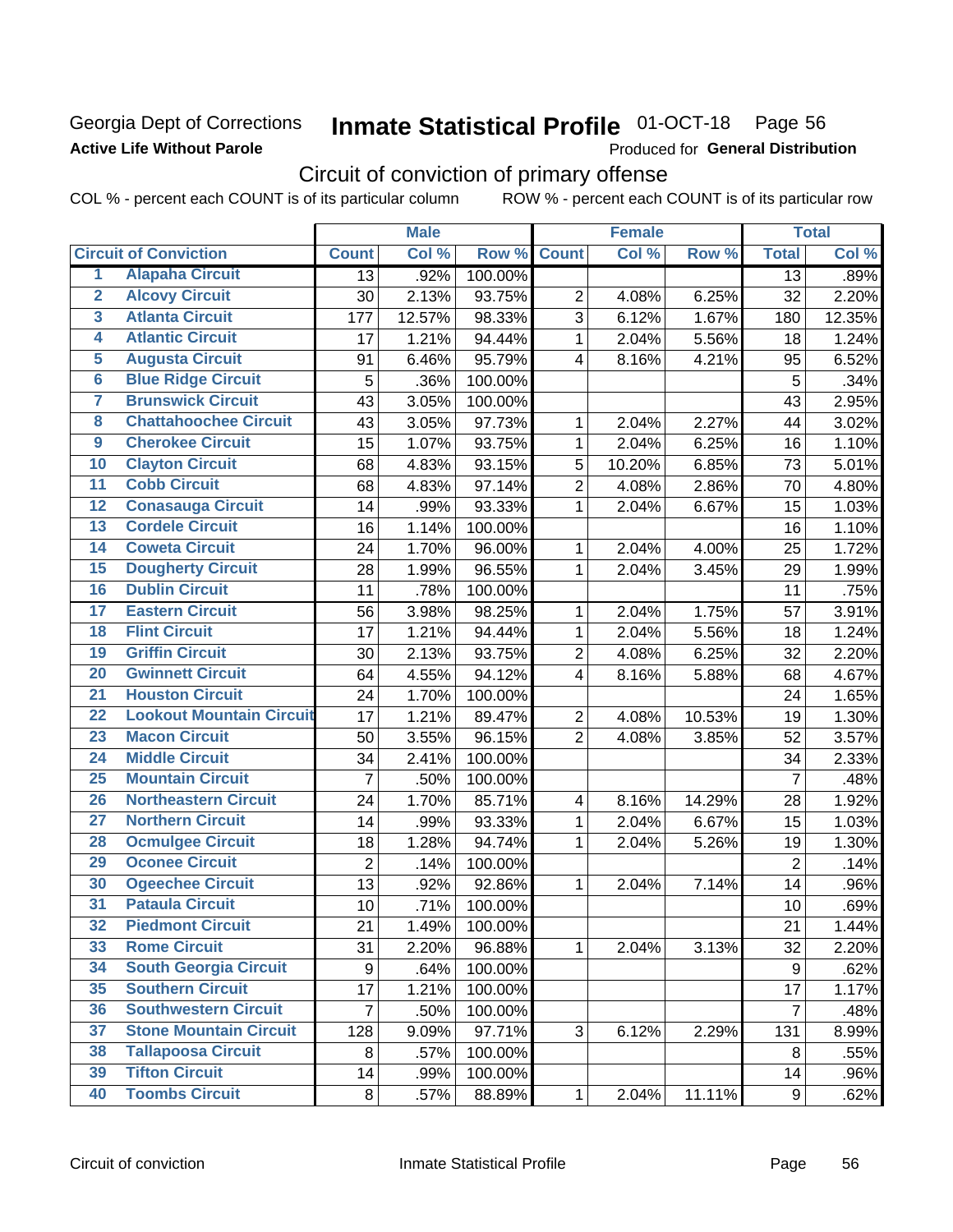### Georgia Dept of Corrections **Active Life Without Parole**

## Inmate Statistical Profile 01-OCT-18 Page 57

Produced for General Distribution

## Circuit of conviction of primary offense

COL % - percent each COUNT is of its particular column ROW % - percent each COUNT is of its particular row

|    |                                  |              | <b>Male</b>    |         |                | <b>Female</b> |       |                | <b>Total</b>   |
|----|----------------------------------|--------------|----------------|---------|----------------|---------------|-------|----------------|----------------|
|    | <b>Circuit of Conviction</b>     | <b>Count</b> | Col %          | Row %   | <b>Count</b>   | Col %         | Row % | <b>Total</b>   | Col %          |
| 41 | <b>Waycross Circuit</b>          | 29           | 2.06%          | 100.00% |                |               |       | 29             | 1.99%          |
| 42 | <b>Western Circuit</b>           | 23           | 1.63%          | 95.83%  |                | 2.04%         | 4.17% | 24             | 1.65%          |
| 43 | <b>Rockdale Circuit</b>          | 11           | .78%           | 100.00% |                |               |       | 11             | .75%           |
| 44 | <b>Douglas Circuit</b>           | 33           | 2.34%          | 94.29%  | $\overline{2}$ | 4.08%         | 5.71% | 35             | 2.40%          |
| 45 | <b>Appalachian Circuit</b>       | 4            | .28%           | 100.00% |                |               |       | 4              | .27%           |
| 46 | <b>Enotah Circuit</b>            | 2            | .14%           | 100.00% |                |               |       | $\overline{2}$ | .14%           |
| 47 | <b>Bell-Forsyth J.C.</b>         | 4            | .28%           | 100.00% |                |               |       | 4              | .27%           |
| 48 | <b>Towaliga Judicial Circuit</b> | 13           | .92%           | 100.00% |                |               |       | 13             | .89%           |
| 49 | <b>Paulding Circuit</b>          | 3            | .21%           | 100.00% |                |               |       | 3              | .21%           |
|    | <b>Total Rported</b>             | 1,408        | 100%           | 96.64%  | 49             | 100%          | 3.36% | 1,457          | 100%           |
|    | <b>Not Reported</b>              |              | 12             |         |                | $\mathbf{2}$  |       |                | 14             |
|    | <b>Grand Total</b>               |              | 1,420          |         |                | 51            |       |                | 1,471          |
|    | <b>Mode (most frequent)</b>      |              | <b>Atlanta</b> |         |                | Clayton       |       |                | <b>Atlanta</b> |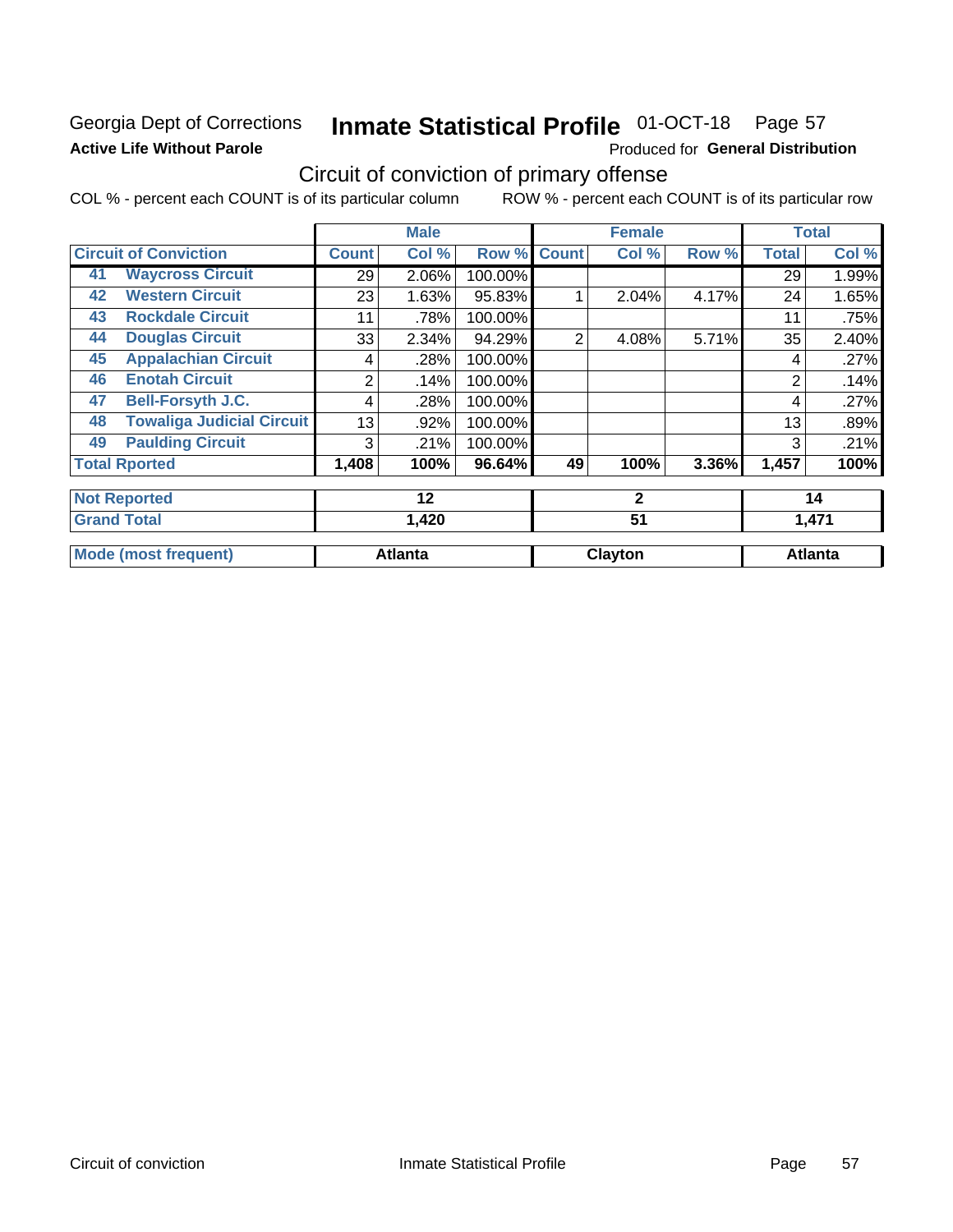### **Active Life Without Parole**

### Produced for General Distribution

### Years served (jail + prison) in this incarceration

COL % - percent each COUNT is of its particular column

|                       |                           | <b>Male</b> |         |                 | <b>Female</b> |        |                 | <b>Total</b> |
|-----------------------|---------------------------|-------------|---------|-----------------|---------------|--------|-----------------|--------------|
| <b>Years Served</b>   | <b>Count</b>              | Col %       | Row %   | <b>Count</b>    | Col %         | Row %  | <b>Total</b>    | Col %        |
| Less than one year    | 53                        | 3.73%       | 100.00% |                 |               |        | $\overline{53}$ | 3.60%        |
| 1 to 1.99 years       | 45                        | 3.17%       | 100.00% |                 |               |        | 45              | 3.06%        |
| 2 to 2.99 years       | 106                       | 7.46%       | 93.81%  | 7               | 13.73%        | 6.19%  | 113             | 7.68%        |
| 3 to 3.99 years       | 101                       | 7.11%       | 97.12%  | 3               | 5.88%         | 2.88%  | 104             | 7.07%        |
| 4 to 4.99 years       | 107                       | 7.54%       | 93.86%  | 7               | 13.73%        | 6.14%  | 114             | 7.75%        |
| 5 to 5.99 years       | 127                       | 8.94%       | 92.70%  | 10              | 19.61%        | 7.30%  | 137             | 9.31%        |
| 6 to 6.99 years       | 90                        | 6.34%       | 94.74%  | 5               | 9.80%         | 5.26%  | 95              | 6.46%        |
| 7 to 7.99 years       | 97                        | 6.83%       | 96.04%  | 4               | 7.84%         | 3.96%  | 101             | 6.87%        |
| 8 to 8.99 years       | 59                        | 4.15%       | 95.16%  | 3               | 5.88%         | 4.84%  | 62              | 4.21%        |
| 9 to 9.99 years       | 53                        | 3.73%       | 98.15%  | $\mathbf 1$     | 1.96%         | 1.85%  | 54              | 3.67%        |
| 10 to 10.99 years     | 43                        | 3.03%       | 97.73%  | $\mathbf 1$     | 1.96%         | 2.27%  | 44              | 2.99%        |
| 11 to 11.99 years     | 43                        | 3.03%       | 100.00% |                 |               |        | 43              | 2.92%        |
| 12 to 12.99 years     | 24                        | 1.69%       | 88.89%  | 3               | 5.88%         | 11.11% | 27              | 1.84%        |
| 13 to 13.99 years     | 34                        | 2.39%       | 100.00% |                 |               |        | 34              | 2.31%        |
| 14 to 14.99 years     | 42                        | 2.96%       | 100.00% |                 |               |        | 42              | 2.86%        |
| 15 to 15.99 years     | 32                        | 2.25%       | 94.12%  | $\overline{c}$  | 3.92%         | 5.88%  | 34              | 2.31%        |
| 16 to 16.99 years     | 42                        | 2.96%       | 93.33%  | 3               | 5.88%         | 6.67%  | 45              | 3.06%        |
| 17 to 17.99 years     | 39                        | 2.75%       | 100.00% |                 |               |        | 39              | 2.65%        |
| 18 to 18.99 years     | 46                        | 3.24%       | 100.00% |                 |               |        | 46              | 3.13%        |
| 19 to 19.99 years     | 29                        | 2.04%       | 96.67%  | 1               | 1.96%         | 3.33%  | 30              | 2.04%        |
| 20 to 20.99 years     | 40                        | 2.82%       | 100.00% |                 |               |        | 40              | 2.72%        |
| 21 to 21.99 years     | 45                        | 3.17%       | 97.83%  | 1               | 1.96%         | 2.17%  | 46              | 3.13%        |
| 22 to 22.99 years     | 31                        | 2.18%       | 100.00% |                 |               |        | 31              | 2.11%        |
| 23 to 23.99 years     | 29                        | 2.04%       | 100.00% |                 |               |        | 29              | 1.97%        |
| 24 to 24.99 years     | 21                        | 1.48%       | 100.00% |                 |               |        | 21              | 1.43%        |
| 25 to 25.99 years     | 11                        | 0.77%       | 100.00% |                 |               |        | 11              | 0.75%        |
| 26 to 26.99 years     | $\ensuremath{\mathsf{3}}$ | 0.21%       | 100.00% |                 |               |        | $\sqrt{3}$      | 0.20%        |
| 27 to 27.99 years     | 5                         | 0.35%       | 100.00% |                 |               |        | $\overline{5}$  | 0.34%        |
| 28 to 28.99 years     | $\overline{c}$            | 0.14%       | 100.00% |                 |               |        | $\overline{c}$  | 0.14%        |
| 29 to 29.99 years     | 5                         | 0.35%       | 100.00% |                 |               |        | $\overline{5}$  | 0.34%        |
| Thirty + years        | 16                        | 1.13%       | 100.00% |                 |               |        | $\overline{16}$ | 1.09%        |
| <b>Total Reported</b> | 1,420                     | 100%        | 96.53%  | $\overline{51}$ | 100%          | 3.47%  | 1,471           | 100.0%       |

| <b>Treo</b> |              |      |          |
|-------------|--------------|------|----------|
| ______      | חרו<br>, 740 | $ -$ | A7'<br>. |

| Mean<br>(average)    | 10.38              | 7.43            | 10.28         |
|----------------------|--------------------|-----------------|---------------|
| Median (middle)      | 7.86               | 5.84            | 7.79          |
| Mode (most frequent) | Less than one year | 8 to 8.99 years | Less than one |
|                      |                    |                 | vear          |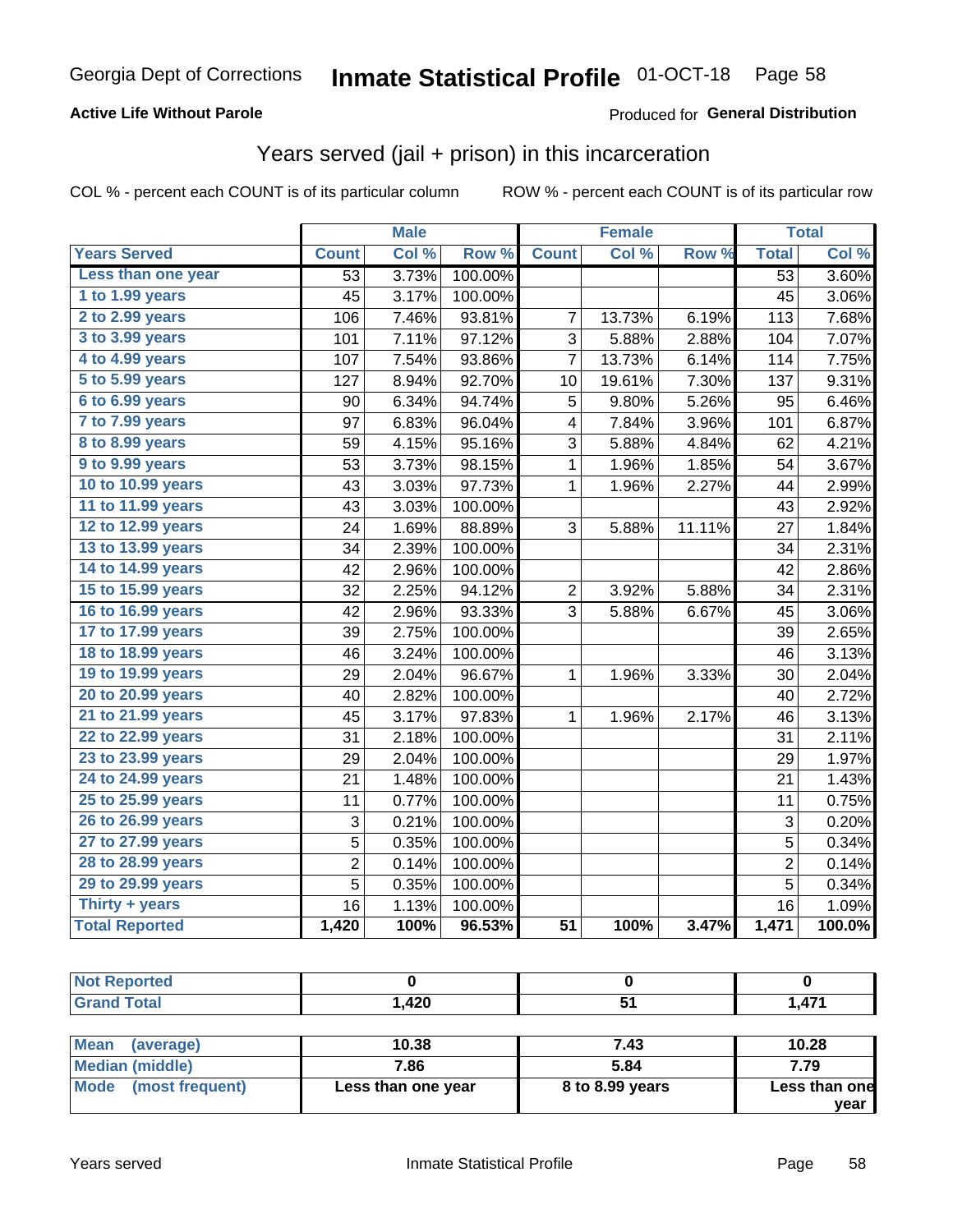## Inmate Statistical Profile 01-OCT-18 Page 59

### **Active Life Without Parole**

Produced for General Distribution

### Results of most recent HIV tests

COL % - percent each COUNT is of its particular column

|                         | <b>Male</b>       |        |        | <b>Female</b> |        |          | Total |        |
|-------------------------|-------------------|--------|--------|---------------|--------|----------|-------|--------|
| <b>HIV Test Results</b> | <b>Count</b>      | Col %  | Row %I | <b>Count</b>  | Col %  | Row %    | Total | Col %  |
| <b>Positive</b>         | 11                | 0.81%  | 91.67% |               | 2.08%  | 8.33%    | 12    | 0.85%  |
| <b>Negative</b>         | .349              | 99.19% | 96.63% | 47            | 97.92% | $3.37\%$ | .396  | 99.15% |
| <b>Total Reported</b>   | .360 <sup>°</sup> | 100%   | 96.59% | 48            | 100%   | 3.41%    | 1,408 | 100%   |

| <b>Not Reported</b> | οu   | <br>vu          |
|---------------------|------|-----------------|
| Total<br>$G$ roni   | ,420 | A7 <sup>4</sup> |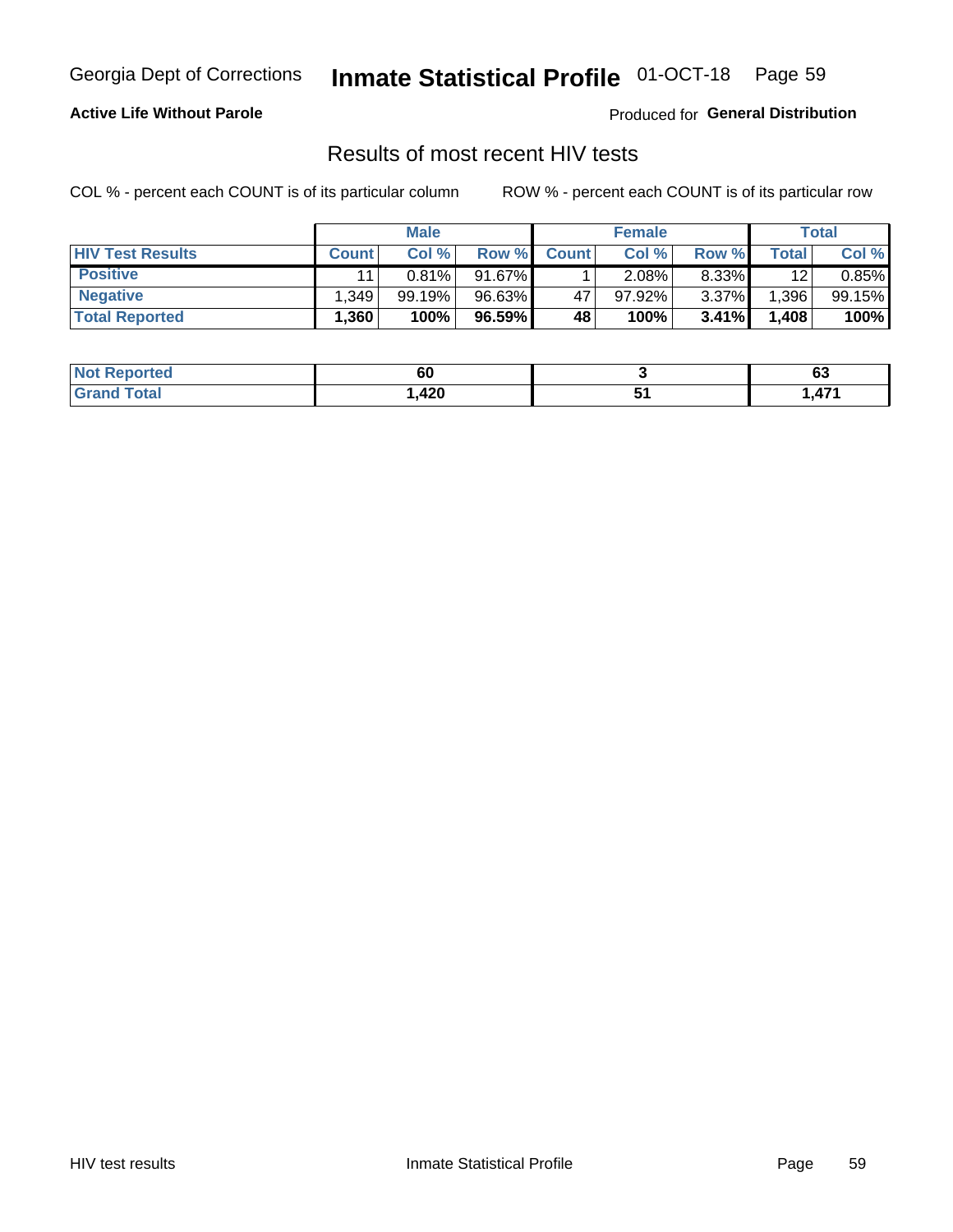## Georgia Dept of Corrections **Inmate Statistical Profile** 01-OCT-18 Page 60

### **Active Life Without Parole**

Produced for **General Distribution**

### Results of most recent tuberculosis test

COL % - percent each COUNT is of its particular column ROW % - percent each COUNT is of its particular row

|                                  | <b>Male</b>  |           |           | <b>Female</b> |        |          | Total |        |
|----------------------------------|--------------|-----------|-----------|---------------|--------|----------|-------|--------|
| <b>Tuberculosis Test Results</b> | <b>Count</b> | Col%      | Row %     | <b>Count</b>  | Col%   | Row %    | Total | Col %  |
| <b>Positive on current test</b>  | 268          | $19.14\%$ | 99.26%    |               | 4.17%  | $0.74\%$ | 270   | 18.65% |
| <b>Negative</b>                  | .132         | 80.86%    | 96.10%    | 46            | 95.83% | 3.90%    | 1.178 | 81.35% |
| <b>Total Reported</b>            | 1,400        | 100%      | $96.69\%$ | 48            | 100%   | 3.31%    | 1,448 | 100%   |

| <b>Not Reported</b> | n<br>ZU   | n.<br>W |
|---------------------|-----------|---------|
| <b>Total</b>        | 420<br>__ | A7'     |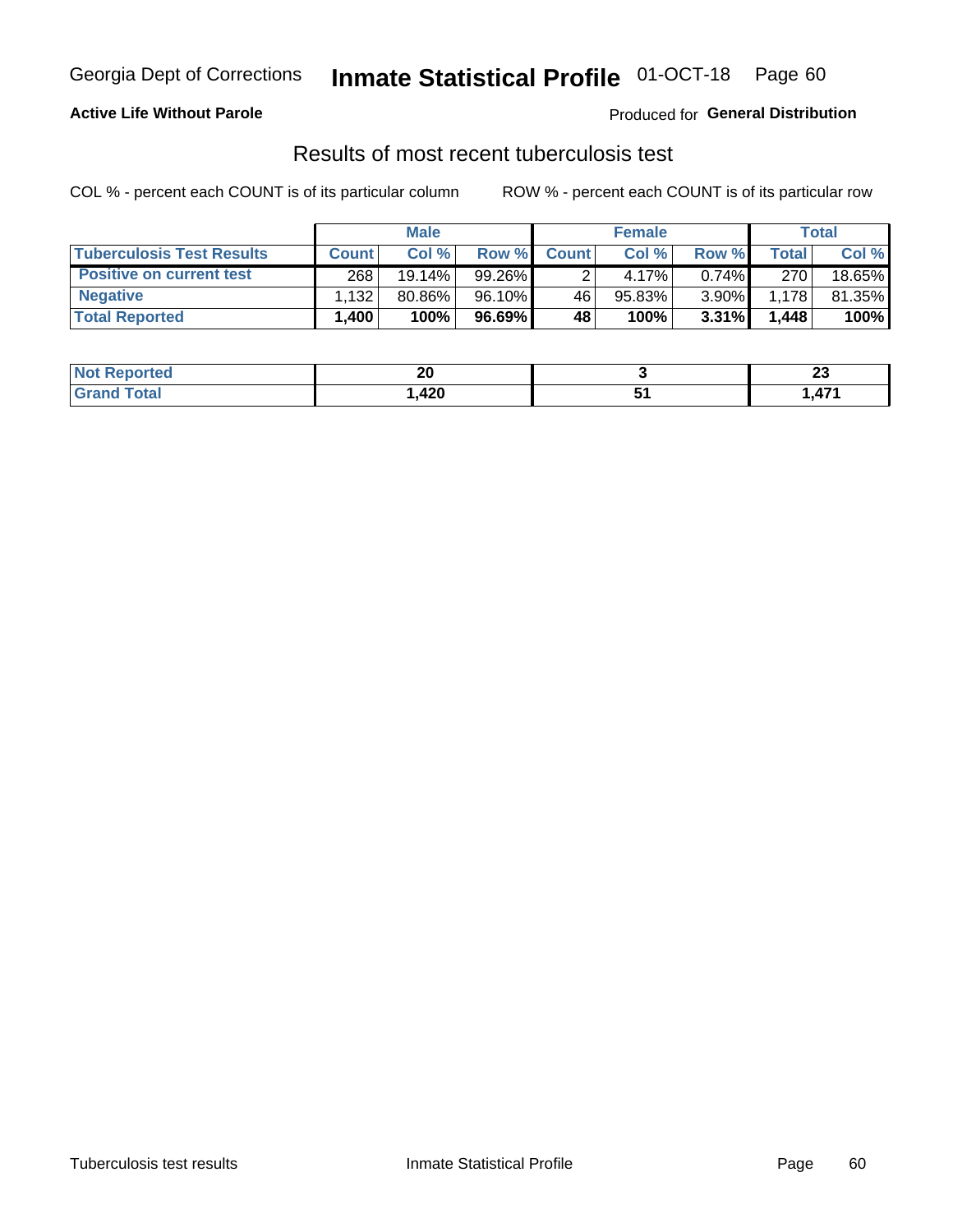## Georgia Dept of Corrections **Inmate Statistical Profile** 01-OCT-18 Page 61

### **Active Life Without Parole**

Produced for **General Distribution**

### Results of most recent syphilis test

COL % - percent each COUNT is of its particular column ROW % - percent each COUNT is of its particular row

|                                 | <b>Male</b>  |           |           | <b>Female</b> |           |        | Total |        |
|---------------------------------|--------------|-----------|-----------|---------------|-----------|--------|-------|--------|
| <b>Syphilis Test Results</b>    | <b>Count</b> | Col%      | Row %     | <b>Count</b>  | Col %     | Row %I | Total | Col %  |
| <b>Positive on current test</b> | 16           | 2.70%     | $94.12\%$ |               | 9.09%     | 5.88%  | 17    | 2.81%  |
| <b>Negative</b>                 | 577          | $97.30\%$ | 98.30%    | 10            | $90.91\%$ | 1.70%  | 587   | 97.19% |
| <b>Total Reported</b>           | 593          | 100%      | 98.18%    | 11            | 100%      | 1.82%  | 604   | 100%   |

| <b>Not Reported</b> | 027<br>ᅆ | 40 | 867  |
|---------------------|----------|----|------|
| Total               | ,420     | .  | ,471 |